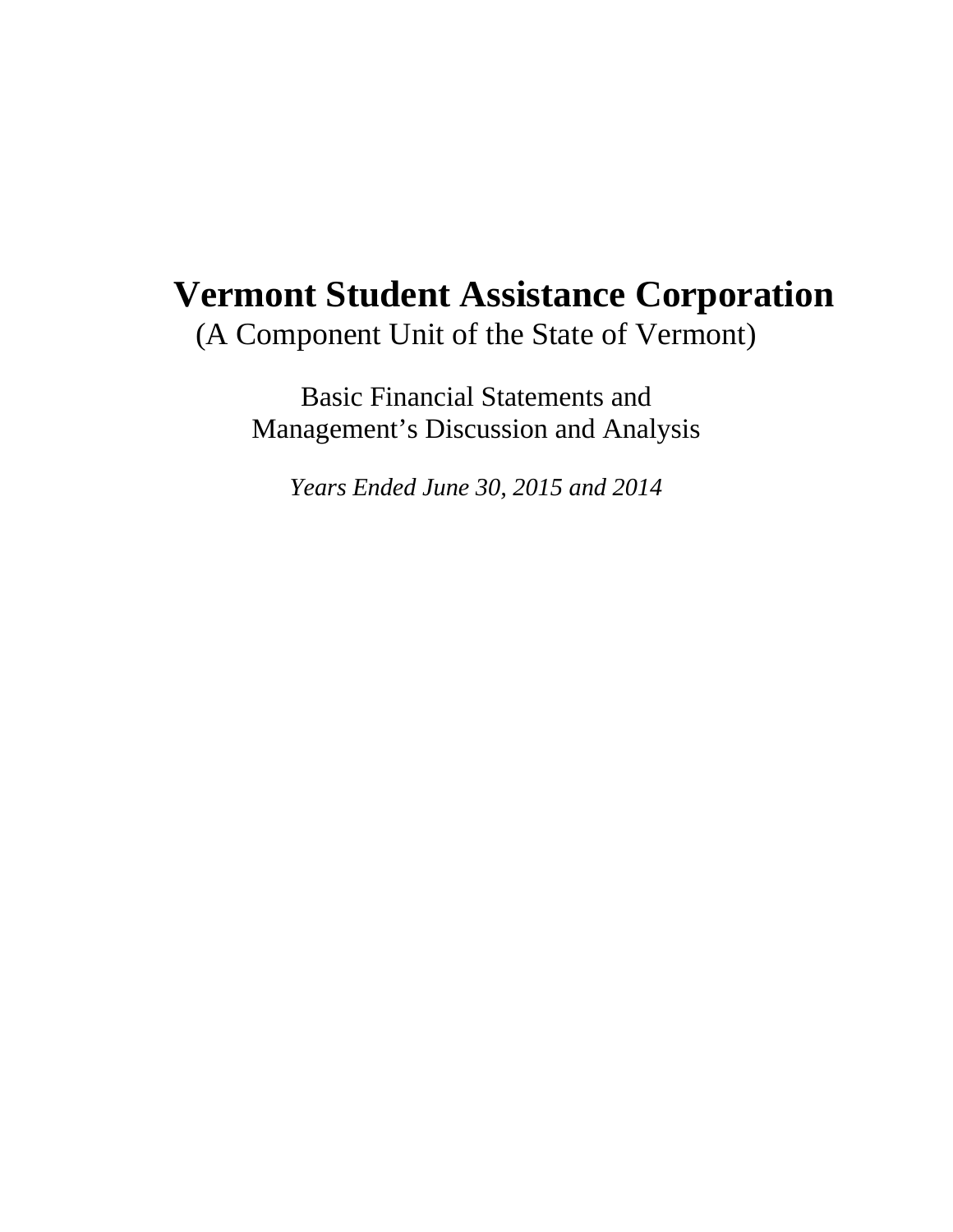(A Component Unit of the State of Vermont)

### BASIC FINANCIAL STATEMENTS AND MANAGEMENT'S DISCUSSION AND ANALYSIS

Years Ended June 30, 2015 and 2014

### TABLE OF CONTENTS

|                                                              | Page(s)   |
|--------------------------------------------------------------|-----------|
| Independent Auditor's Report                                 | $1 - 2$   |
| Management's Discussion and Analysis (Unaudited)             | $3 - 17$  |
| <b>Basic Financial Statements:</b>                           |           |
| <b>Statements of Net Position</b>                            | $18 - 19$ |
| Statements of Revenues, Expenses and Changes in Net Position | 20        |
| <b>Statements of Cash Flows</b>                              | $21 - 22$ |
| Statements of Fiduciary Net Position – Agency Funds          | 23        |
| Notes to Financial Statements                                | $24 - 51$ |
|                                                              |           |
|                                                              |           |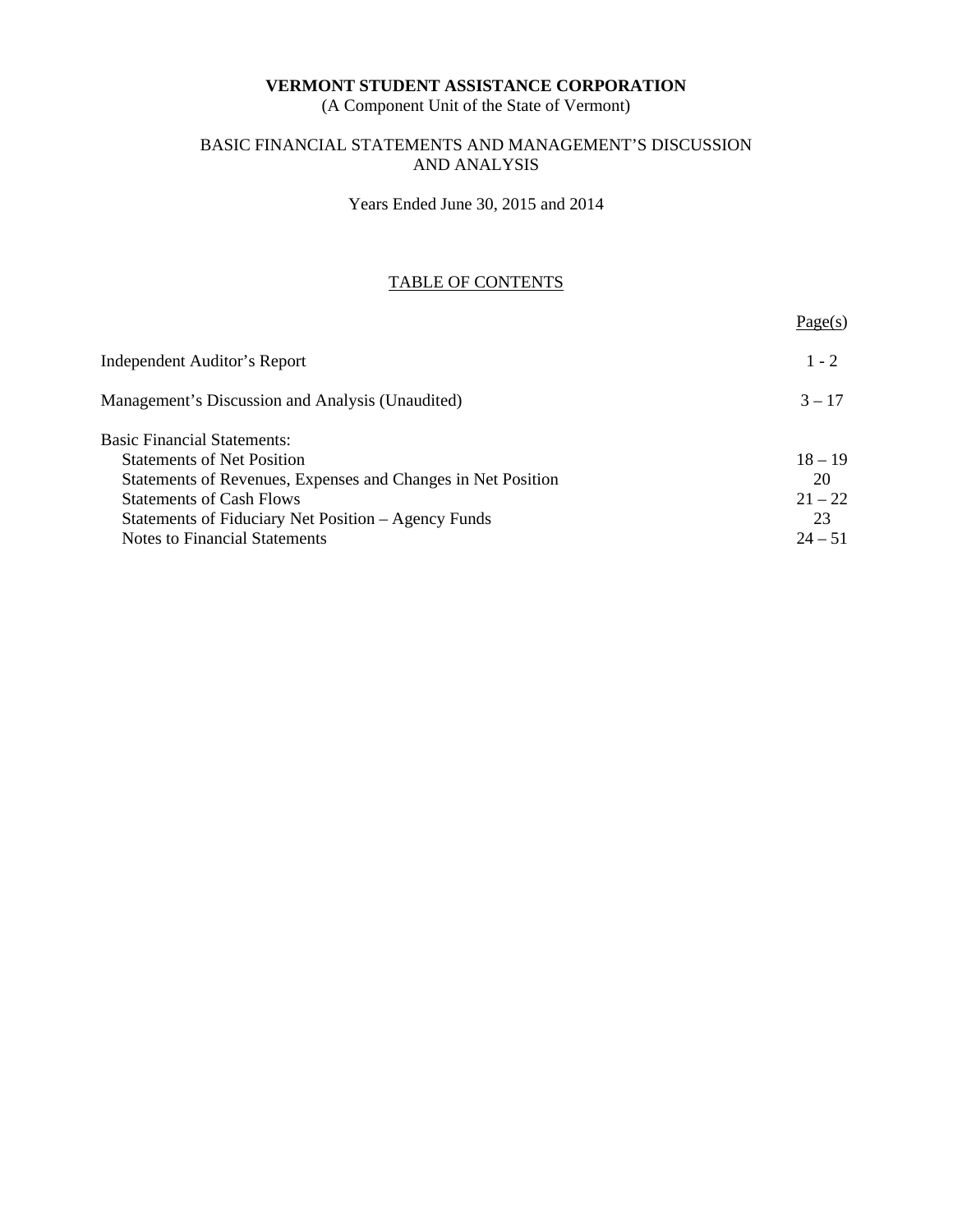

### **INDEPENDENT AUDITOR'S REPORT**

Board of Directors Vermont Student Assistance Corporation

We have audited the accompanying financial statements of the business-type activities and the fiduciary fund information of Vermont Student Assistance Corporation (VSAC), a component unit of the State of Vermont, as of and for the years ended June 30, 2015 and 2014, and the related notes to the financial statements, which collectively comprise VSAC's basic financial statements as listed in the table of contents.

### *Management's Responsibility for the Financial Statements*

Management is responsible for the preparation and fair presentation of these financial statements in accordance with U.S. generally accepted accounting principles; this includes the design, implementation and maintenance of internal control relevant to the preparation and fair presentation of financial statements that are free from material misstatement, whether due to fraud or error.

### *Auditor's Responsibility*

Our responsibility is to express opinions on these financial statements based on our audits. We conducted our audits in accordance with U.S. generally accepted auditing standards. Those standards require that we plan and perform the audit to obtain reasonable assurance about whether the financial statements are free from material misstatement.

An audit involves performing procedures to obtain audit evidence about the amounts and disclosures in the financial statements. The procedures selected depend on the auditor's judgment, including the assessment of the risks of material misstatement of the financial statements, whether due to fraud or error. In making those risk assessments, the auditor considers internal control relevant to the entity's preparation and fair presentation of the financial statements in order to design audit procedures that are appropriate in the circumstances, but not for the purpose of expressing an opinion on the effectiveness of the entity's internal control. Accordingly, we express no such opinion. An audit also includes evaluating the appropriateness of accounting policies used and the reasonableness of significant accounting estimates made by management, as well as evaluating the overall presentation of the financial statements.

We believe that the audit evidence we have obtained is sufficient and appropriate to provide a basis for our audit opinions.

#### *Opinion*

In our opinion, the financial statements referred to above present fairly, in all material respects, the financial position of the business-type activities and fiduciary fund information of VSAC as of June 30, 2015 and 2014, and the changes in its net position of the business-type activities and, where applicable, cash flows thereof for the years then ended in accordance with U.S. generally accepted accounting principles.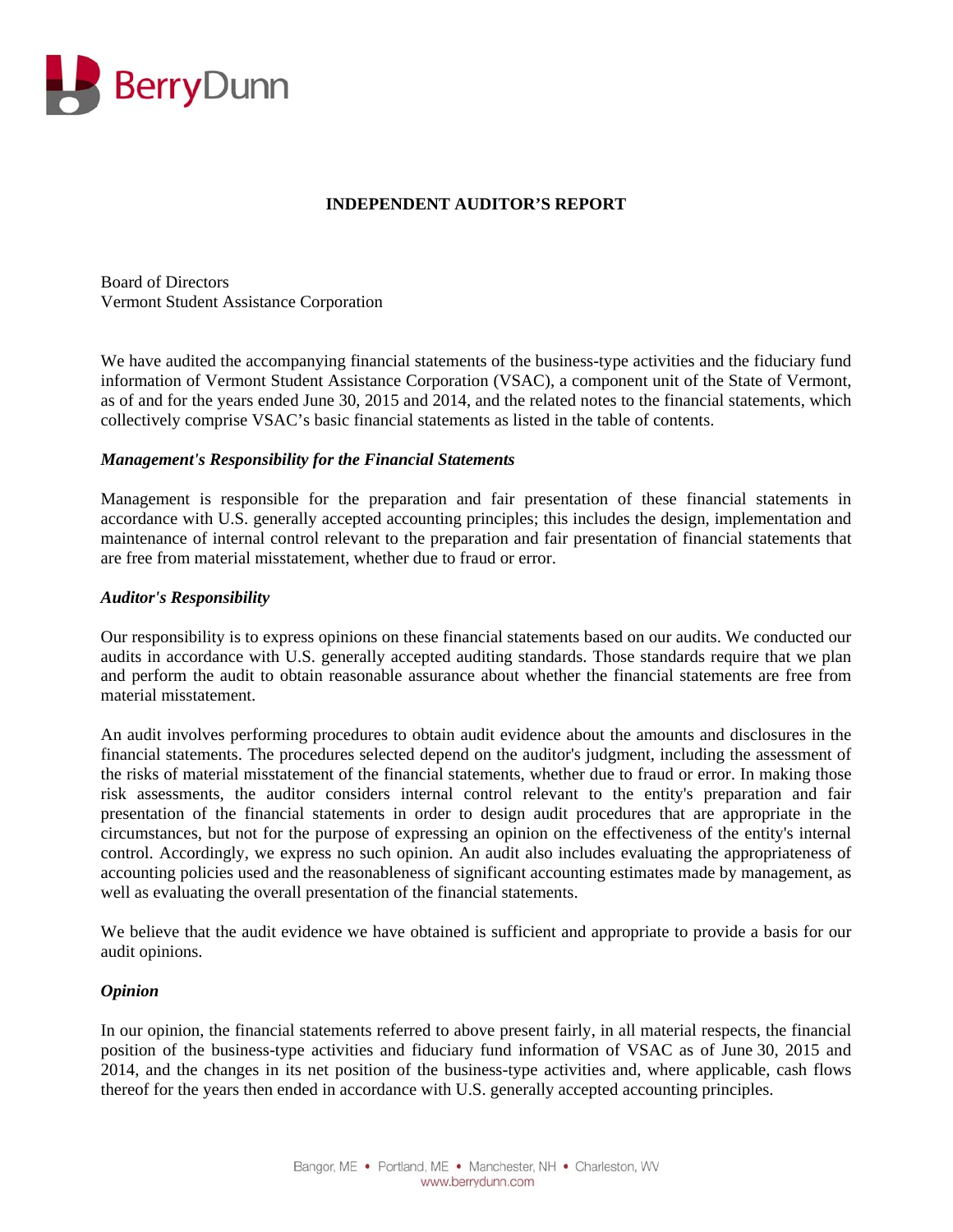Board of Directors Vermont Student Assistance Corporation Page 2

### *Other Matters*

### *Required Supplementary Information*

U.S. generally accepted accounting principles require that management's discussion and analysis on pages 3 through 17 be presented to supplement the basic financial statements. Such information, although not part of the basic financial statements, is required by the Governmental Accounting Standards Board, who considers it to be an essential part of financial reporting for placing the basic financial statements in an appropriate operational, economic, or historical context. We have applied certain limited procedures to the required supplementary information in accordance with U.S. generally accepted auditing standards, which consisted of inquiries of management about the methods of preparing the information and comparing the information for consistency with management's responses to our inquiries, the basic financial statements, and other knowledge we obtained during our audit of the basic financial statements. We do not express an opinion or provide any assurance on the information because the limited procedures do not provide us with sufficient evidence to express an opinion or provide any assurance.

Berry Dunn McNeil & Parker, LLC

Manchester, New Hampshire October 5, 2015

Registration No: 92-0000278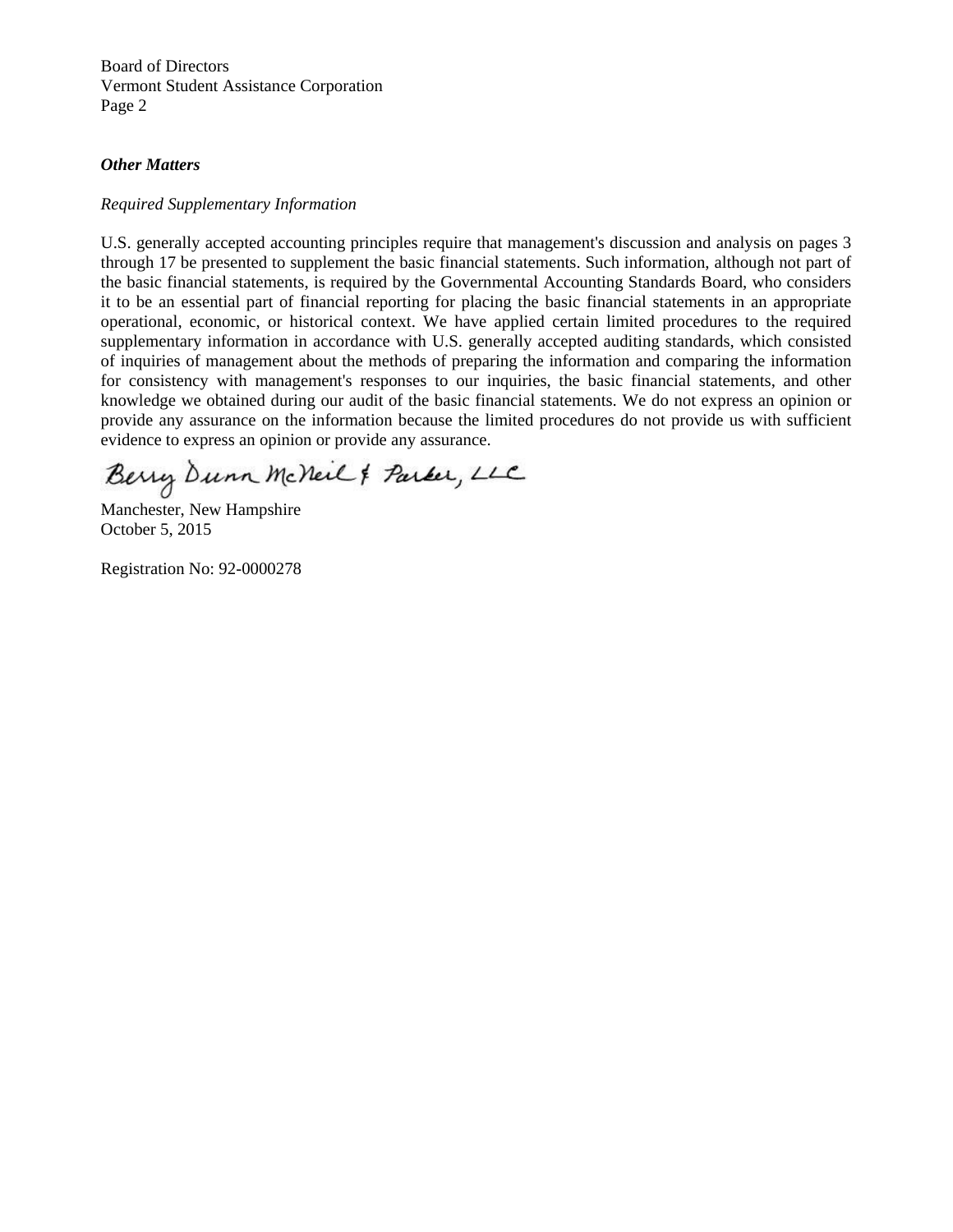(A Component Unit of the State of Vermont)

### MANAGEMENT'S DISCUSSION AND ANALYSIS (UNAUDITED)

Years Ended June 30, 2015 and 2014

The Vermont Student Assistance Corporation (VSAC or the Corporation), a public nonprofit corporation, was created as an instrumentality and agency of the State of Vermont (the State) by the State's Legislature in 1965 and exists under Chapter 87 of Title 16, Vermont Statutes Annotated for the purpose of ensuring that Vermont students and parents have the necessary information and financial resources to pursue their education goals beyond high school. VSAC awards grants and scholarships, and finances, guarantees, originates, and services education loans to students and parents. VSAC also administers outreach services to students seeking postsecondary education opportunities. Finally, VSAC manages the Vermont Higher Education Investment Plan.

VSAC administers the State grant program, funded by State appropriations, at no cost to the State. VSAC administers and awards over 118 scholarship funds, including VSAC assisted scholarships and scholarship funds held and managed by VSAC.

VSAC's education loan programs are financed through issuance of limited obligation bonds. Certain education loans are guaranteed by VSAC as a guarantor and/or reinsured by the U.S. Department of Education (ED) through the Federal Family Education Loan (FFEL) Program. VSAC education loans are available to Vermont students attending both in-state and out-of-state institutions, and to students of Vermont institutions.

VSAC's outreach services are funded through a variety of federal grants including GEAR UP and Talent Search, as well as through State grants, and general corporate support.

Management's Discussion and Analysis Report includes Fiscal 2015 and Fiscal 2014 information due to the fact that the Financial Statements include Fiscal 2015 and Fiscal 2014 information.

#### *The Financial Statements*

VSAC's financial statements are a series of reports that detail financial information using accounting methods similar to those used by private businesses, especially financial institutions.

The statement of revenues, expenses and changes in net position present the results of VSAC's operations. The statement reports all revenues and expenses, and reconciles the beginning and end of year net position balances.

The statement of net position includes all the Corporation's assets, liabilities and deferred inflows/outflows. The statement also presents the balance of assets in excess of liabilities and deferred inflows or net position.

The statement of cash flows supplements these statements providing relevant information about cash receipts and payments for the Corporation.

The notes to financial statements are an integral part of the financial statements and contain information necessary to get a complete view of VSAC's financial position.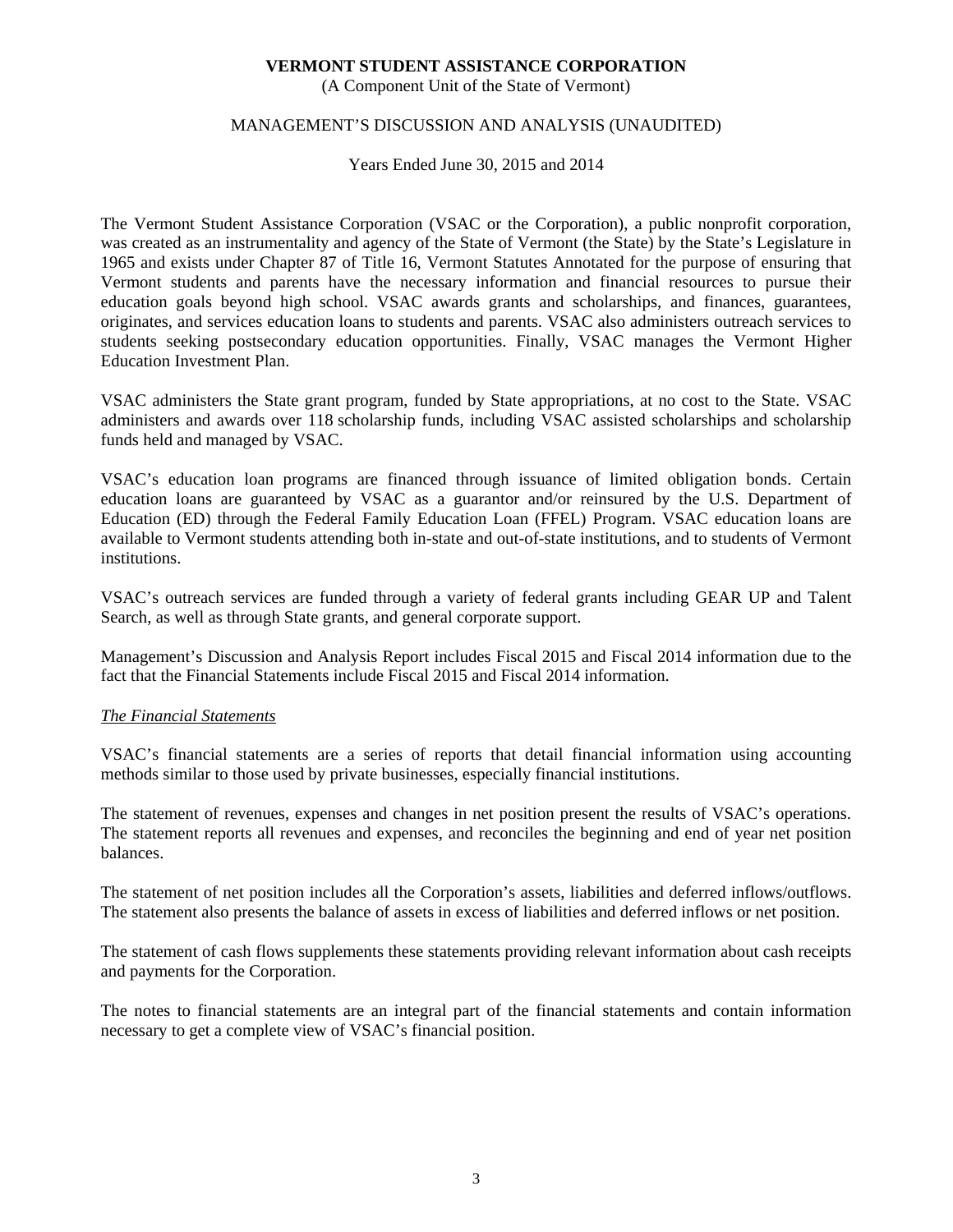(A Component Unit of the State of Vermont)

### MANAGEMENT'S DISCUSSION AND ANALYSIS (CONTINUED) (UNAUDITED)

### Years Ended June 30, 2015 and 2014

### **FISCAL 2015**

### *Fiscal 2015 Highlights and Overall Financial Position*

- VSAC's total net (deficit) surplus for the years ended June 30, 2015 and 2014 was \$(2.1) million and \$4.6 million, respectively.
- During the year ended June 30, 2015, VSAC had a net operating deficit of \$2.1 million compared to a surplus of \$3.7 million during the year ended June 30, 2014.
- Interest expense, which is a combination of bond interest costs offset by amortization of deferred gains on early bond retirement, decreased \$1.3 million from 2014 to 2015. Bond interest costs were down \$1.0 million due primarily to reductions in bonds outstanding. The deferred gain amortization for 2015 was \$8.3 million versus \$8.0 million in 2014.
- VSAC recorded no gains in 2015 as a result of retiring bonds before their maturity for less than par value. This activity resulted in a gain of \$887 thousand in 2014.
- VSAC's total net position decreased \$2.1 million to \$166.4 million.
- During the year ended June 30, 2015, VSAC provided \$24.9 million in grants and scholarships to Vermont students.
- VSAC originated \$29.1 million in new loans to students and parents. VSAC holds and services \$1.1 billion in education loans receivable and related interest at June 30, 2015.
- VSAC returned over \$3.2 million in interest rebates to students in its loan programs during fiscal 2015.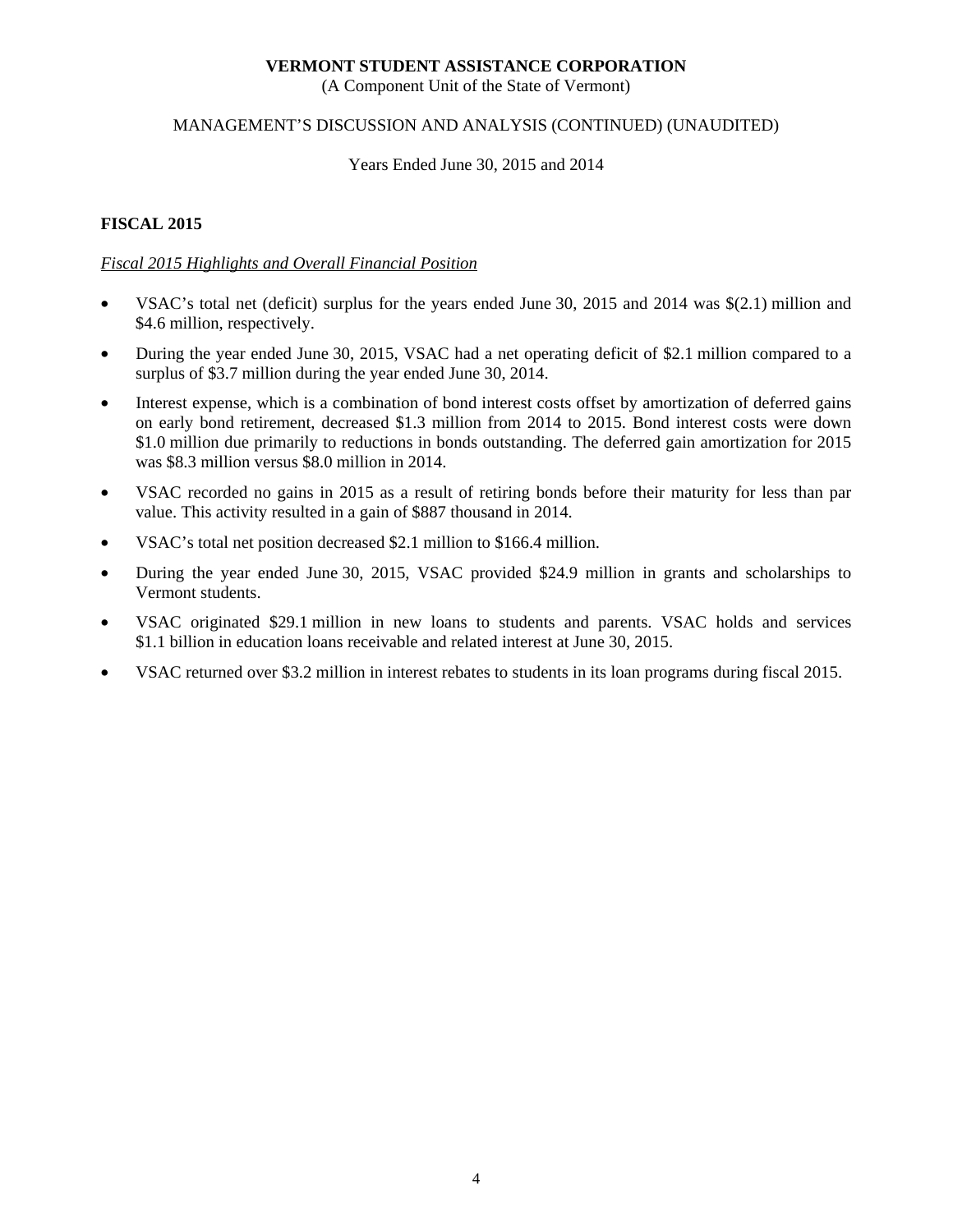(A Component Unit of the State of Vermont)

# MANAGEMENT'S DISCUSSION AND ANALYSIS (CONTINUED) (UNAUDITED)

Years Ended June 30, 2015 and 2014

### Condensed Financial Information

### Statements of Net Position

|                                                                   | 2015          | 2014<br>(In Thousands) |
|-------------------------------------------------------------------|---------------|------------------------|
| Assets:                                                           |               |                        |
| Cash and investments                                              | \$<br>83,520  | \$<br>93,628           |
| Education loans receivable (plus interest)                        | 1,104,907     | 1,266,921              |
| Other assets                                                      | 17,908        | 18,232                 |
| <b>Total</b> assets                                               | \$1,206,335   | \$1,378,781            |
| Liabilities:                                                      |               |                        |
| Bonds and notes payable (plus interest)                           | 987,114<br>\$ | \$1,148,713            |
| U.S. Treasury rebates payable                                     | 1,875         | 1,467                  |
| Other liabilities                                                 | 8,664         | 9,456                  |
| <b>Total liabilities</b>                                          | 997,653       | 1,159,636              |
| Deferred inflows of resources:                                    |               |                        |
| Deferred gains on early refunding of bonds payable                | 42,307        | 50,653                 |
| Total liabilities and deferred inflows of resources               | 1,039,960     | 1,210,289              |
| Net position:                                                     |               |                        |
| Restricted                                                        | 57,631        | 39,776                 |
| Unrestricted                                                      | 92,927        | 112,631                |
| Net investment in capital assets                                  | 15,817        | 16,085                 |
| Total net position                                                | 166,375       | 168,492                |
| Total liabilities, deferred inflows of resources and net position | \$1,206,335   | \$1,378,781            |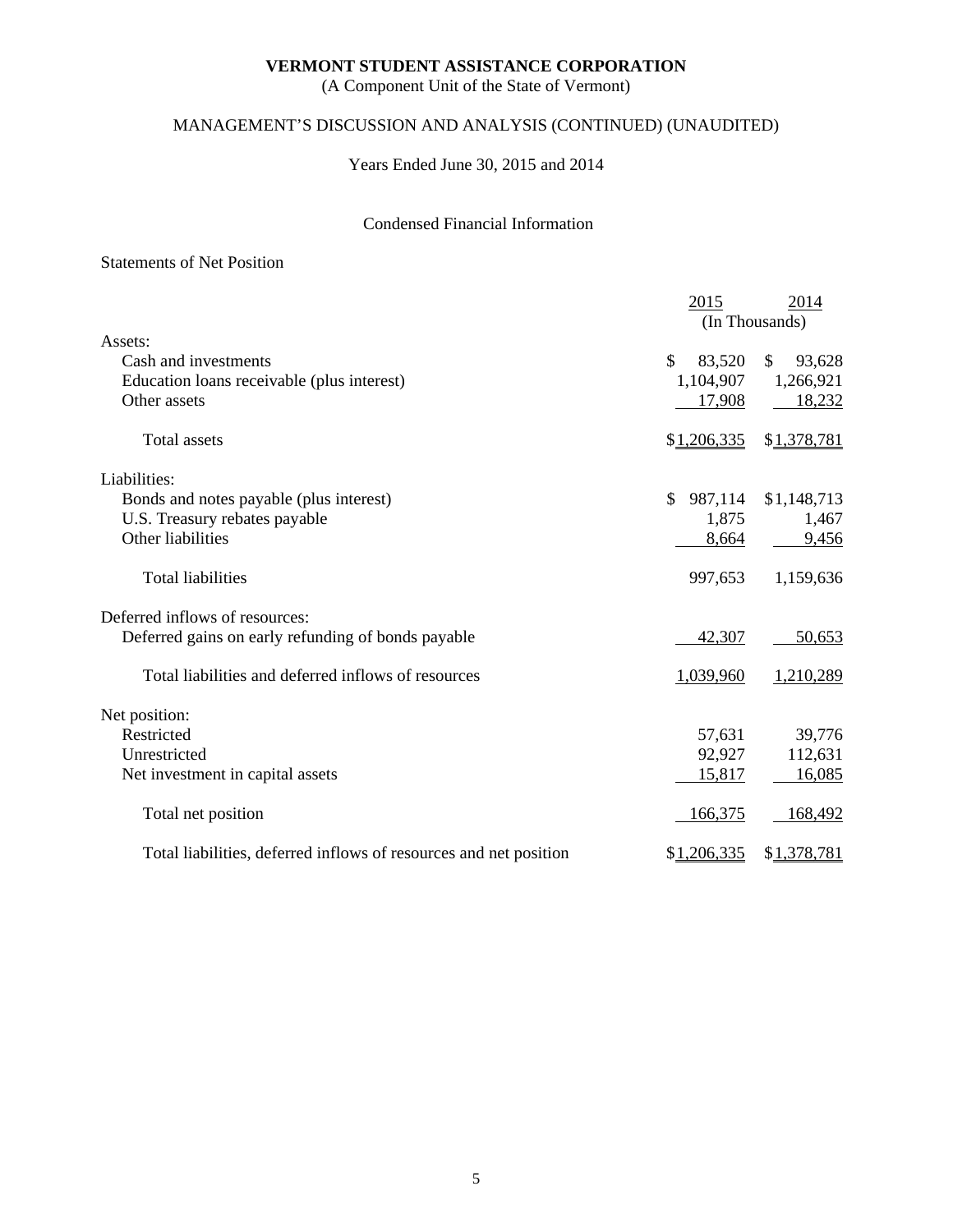(A Component Unit of the State of Vermont)

### MANAGEMENT'S DISCUSSION AND ANALYSIS (CONTINUED) (UNAUDITED)

### Years Ended June 30, 2015 and 2014

#### Statements of Revenues, Expenses and Changes in Net Position

|                                               | 2015           | 2014      |
|-----------------------------------------------|----------------|-----------|
|                                               | (In Thousands) |           |
| Operating revenues:                           |                |           |
| Interest earned from education loan financing | \$44,069       | \$48,607  |
| Other loan and guarantee program revenues     | 5,044          | 6,729     |
| Investment interest                           | 239            | 264       |
| Vermont state appropriations                  | 20,274         | 20,468    |
| Federal grants                                | 5,256          | 5,572     |
| Scholarship and gift income                   | 4,256          | 3,701     |
| Federal loan servicing income                 | 2,516          | 2,688     |
| Other income                                  | 1,030          | 1,365     |
| Total operating revenues                      | 82,684         | 89,394    |
| Operating expenses:                           |                |           |
| Grants and scholarships                       | 24,880         | 24,896    |
| Interest rebated to borrowers                 | 3,224          | 3,937     |
| Interest on debt, net of amortization         | 5,619          | 6,920     |
| Other loan financing costs                    | 15,884         | 20,273    |
| Corporate operating expenses and depreciation | 35,194         | 29,669    |
| Total operating expenses                      | 84,801         | 85,695    |
| Change in net position from operations        | (2,117)        | 3,699     |
| Gains on early bond extinguishments           |                | 887       |
| Change in net position                        | (2,117)        | 4,586     |
| Net position, beginning of year               | 168,492        | 163,906   |
| Net position, end of year                     | \$166,375      | \$168,492 |

#### *Net Position*

Cash and investment balances decreased \$10.1 million from June 30, 2014 to June 30, 2015 from \$93.6 to \$83.5 million. The cash was used to make required principal payments on restricted bonds, to extinguish bonds, to pay costs of issuing new bonds, and to support delivery of our programs and services.

Student loans and interest receivable totaled \$1.1 billion at June 30, 2015, down from \$1.3 billion in 2014. This decrease is due to loan principal collections being in excess of new loan originations in the VSAC private loan program.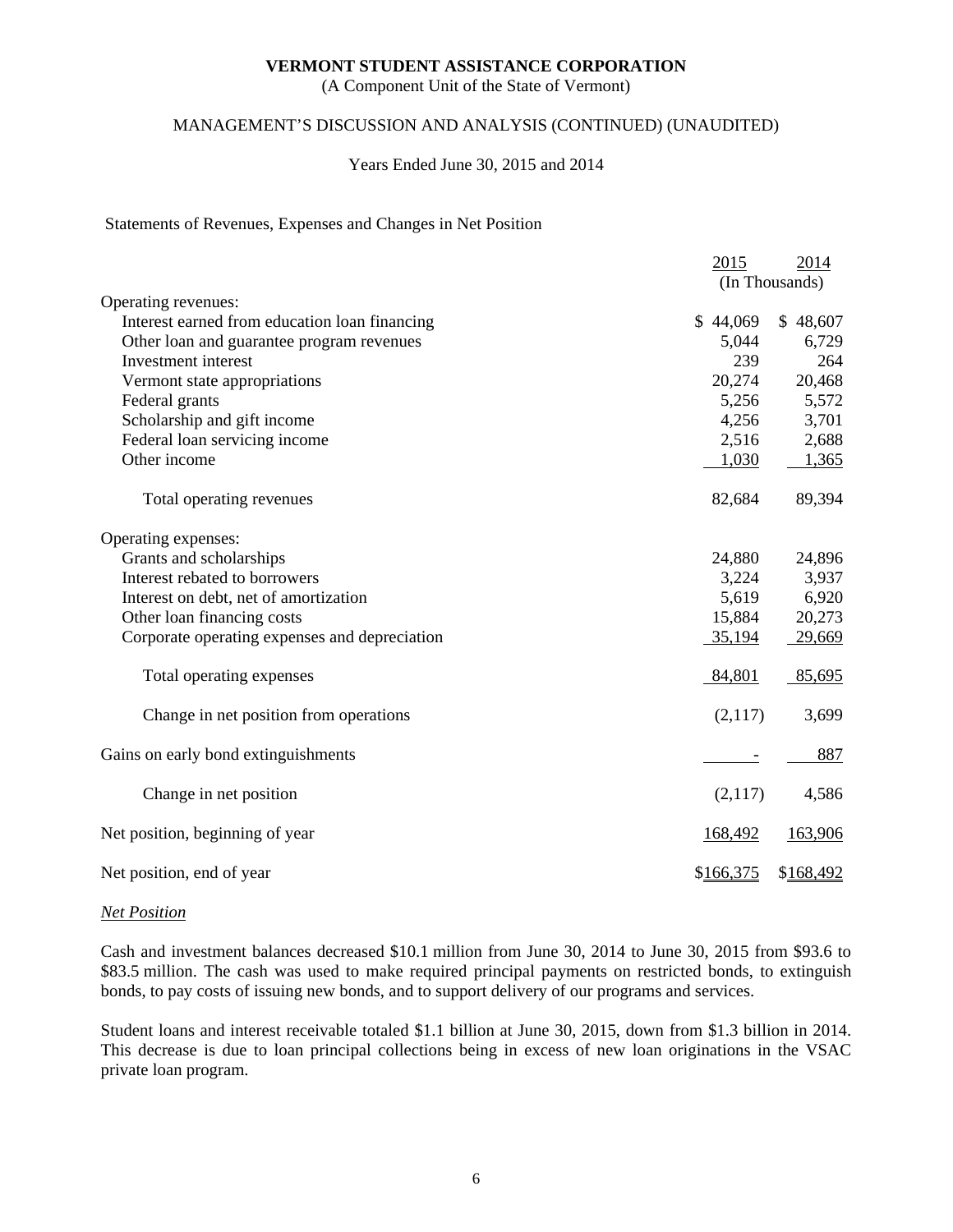(A Component Unit of the State of Vermont)

### MANAGEMENT'S DISCUSSION AND ANALYSIS (CONTINUED) (UNAUDITED)

Years Ended June 30, 2015 and 2014

Bonds and notes payable decreased \$162 million from \$1.1 billion at June 30, 2014 to \$987 million at June 30, 2015. VSAC's financing activity in 2015 was comprised primarily of the following (in millions):

| Early extinguishments - 1995-2012 series bonds      | (69.6)  |
|-----------------------------------------------------|---------|
| Principal payments, 2012-13-14 variable rate notes  | (181.9) |
| Scheduled principal payments, VSAC fixed rate bonds | (0.5)   |
| Issuance of 2014A-1 Student loan financing bond     | 29.9    |
| Issuance of 2014B refinancing bond                  | 59.7    |
| Change in bond premium/discount                     | 0.7     |
|                                                     | .61.7   |

The 2012, 2013 and 2014 variable rate notes, which were issued in those years to refund letter of credit bonds, the ABCP Conduit note, and auction rate bonds include a feature which requires that periodic calculations of available cash are used to pay bond principal.

U.S. Treasury rebates payable is described in the expense discussion. This liability increased as of June 30, 2015 to \$1.9 million from \$1.5 million as of June 30, 2014.

Unrestricted net position decreased from \$112.6 million at June 30, 2014 to \$92.9 million at June 30, 2015. Including the Net Investment in Capital Assets section of Net Position, the year over year decrease is \$20.0 million. VSAC's unrestricted net position at June 30, 2015 and 2014 consists of (in millions):

|                                                                    | 2015  | 2014  |
|--------------------------------------------------------------------|-------|-------|
| Cash/investments held for new bond issuance and operating reserves | 23.7  | 31.8  |
| Investment in student loans and related interest                   | 46.5  | 57.4  |
| Physical plant                                                     | 15.8  | 16.1  |
| Subordinated VSAC bonds                                            | 22.5  | 22.5  |
| Other                                                              | 0.2   | 09    |
| Total unrestricted including Investment in Capital Assets          | 108.7 | 128.7 |

Restricted net position increased from \$39.8 million at June 30, 2014 to \$57.6 million at June 30, 2015. This increase was primarily in the bond funds due to the operating surplus in those funds and due to contributions of unrestricted assets to new bond issuances during the year. Of the \$57.6 million, \$51.8 million is restricted by bond resolutions. The remaining \$5.8 million is restricted for scholarships and grants and for programs to encourage students to pursue higher education.

### *Revenues*

VSAC's fiscal 2015 financial results decreased net position by \$2.1 million. All revenues except gains on early extinguishment of debt are considered operating revenues. VSAC realized \$82.7 million in operating revenues versus \$84.8 million in total expenses. VSAC revenues include interest income on student loans, various federal interest subsidies and special allowance payments, State of Vermont appropriations, fees earned in the federal guarantee program, and servicing fees earned for servicing student loans owned by the United States government.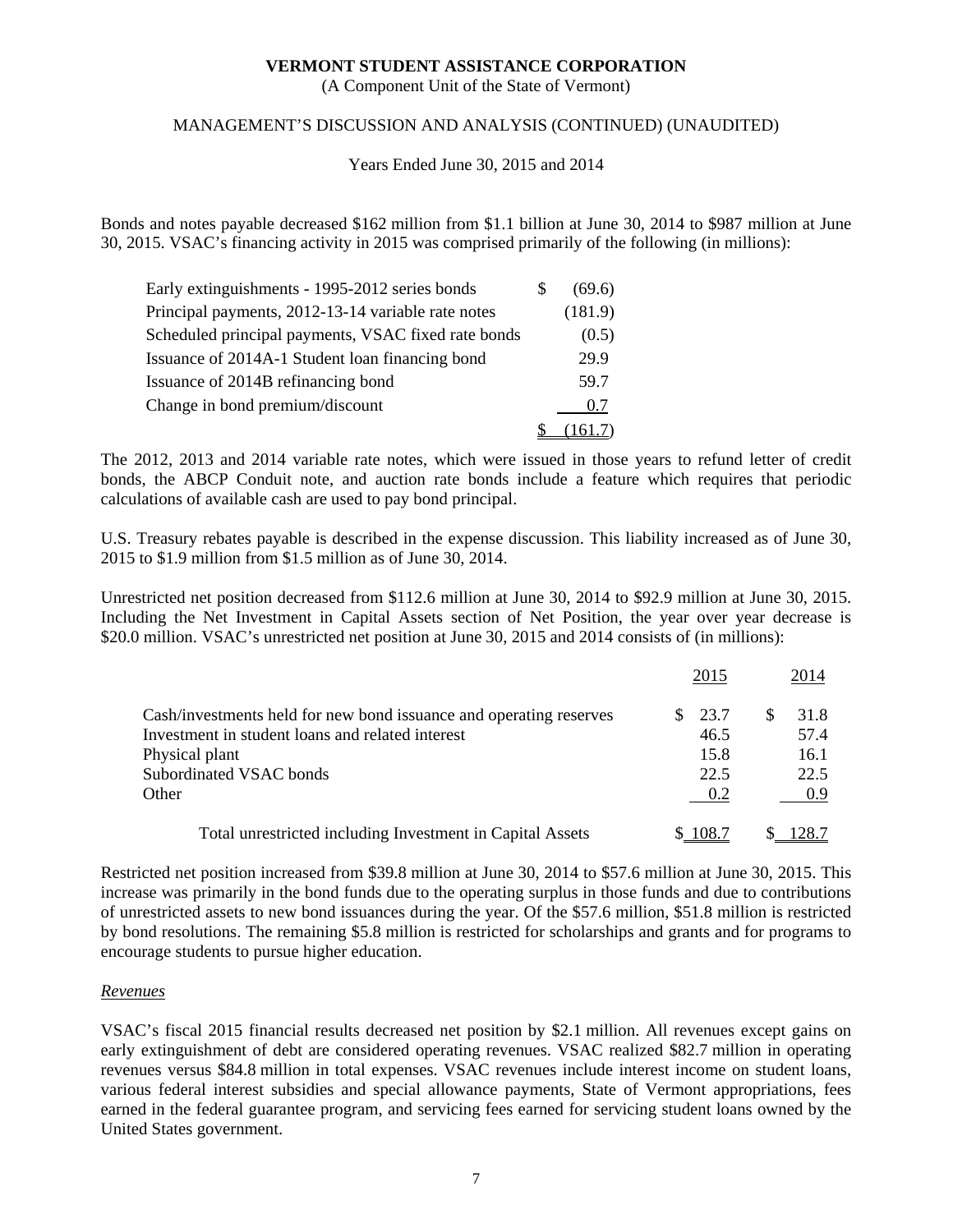(A Component Unit of the State of Vermont)

### MANAGEMENT'S DISCUSSION AND ANALYSIS (CONTINUED) (UNAUDITED)

Years Ended June 30, 2015 and 2014

Overall loan revenue to VSAC is closely related to the general interest rate environment and the amount of loans outstanding. During 2015, loan revenue decreased from \$48.6 to \$44.1 million. The components of loan revenue changes are (in thousands):

|                                                   | 2015        | 2014                |
|---------------------------------------------------|-------------|---------------------|
| U.S. Department of Education Interest Benefits    | 2.871<br>S. | $\frac{1}{2}$ 3,775 |
| U.S. Department of Education Special Allowance    | 161         | 152                 |
| Borrower interest and fees on student loans       | 61.621      | 69.649              |
| Borrower interest paid to Department of Education | (20.584)    | (24,969)            |
|                                                   |             |                     |

Interest for certain loans is paid by ED as a subsidized interest benefit to qualifying borrowers. ED also pays special allowance payments under certain interest rate conditions. Because no new FFEL Program loans have been created since June 30, 2010, all of the revenue lines associated with this program have decreased this year. Additionally, certain borrower interest, in excess of the special allowance formulae, must be paid to ED each quarter. The amount paid decreased as overall FFEL Program loans outstanding decreased.

Interest rate risk on student loan assets is managed by closely matching the coupon rate reset frequency of our debt instruments with rates that drive our loan returns. Our 2010A-1, 2011A-1, 2012A-1, 2013A-1 and 2014A-1 private loan financing bonds are issued with fixed interest rates. The student loans pledged to these bonds also have fixed interest rates. All other outstanding student loan bonds and notes have variable interest rates reset on periodic intervals based on short-term LIBOR rates. The loans pledged to these bonds also have variable interest rates based on short-term LIBOR rates with similar reset frequencies.

Other revenues associated with the loan and loan guarantee programs include consolidation fees, rehabilitation fees, default aversion fees, collections revenues, and other program fees and revenues. These fees and revenues totaled \$5.0 million in 2015 and \$6.7 million in 2014. This decrease is primarily due to a change in the Higher Education Act which decreased the permitted revenues retained from rehabilitated defaulted loans.

Interest rates remained very low throughout the year; however, the balances invested were also lower resulting in decreased interest revenue on investments. Investments include unrestricted, student loan and scholarship funds temporarily invested in short term investments, and scholarship endowment funds invested for long-term growth and income. Other gains related to investing, both realized gains on sales and unrealized gains on appreciated assets held at year end, are reflected in the Other Income line and were \$67.4 thousand in 2015 and \$570.3 thousand in 2014.

VSAC's State funding support was essentially unchanged at \$20.3 million in 2015 compared to \$20.5 million in 2014.

Federal grants decreased slightly from \$5.6 million in fiscal 2014 to \$5.3 million in fiscal 2015. Under VSAC's Federal grants, revenues are applied for only after VSAC has incurred the expenses for administration, program activities and scholarships.

Scholarship revenues, principally restricted gifts and grants, increased from \$3.7 million in 2014 to \$4.3 million in 2015.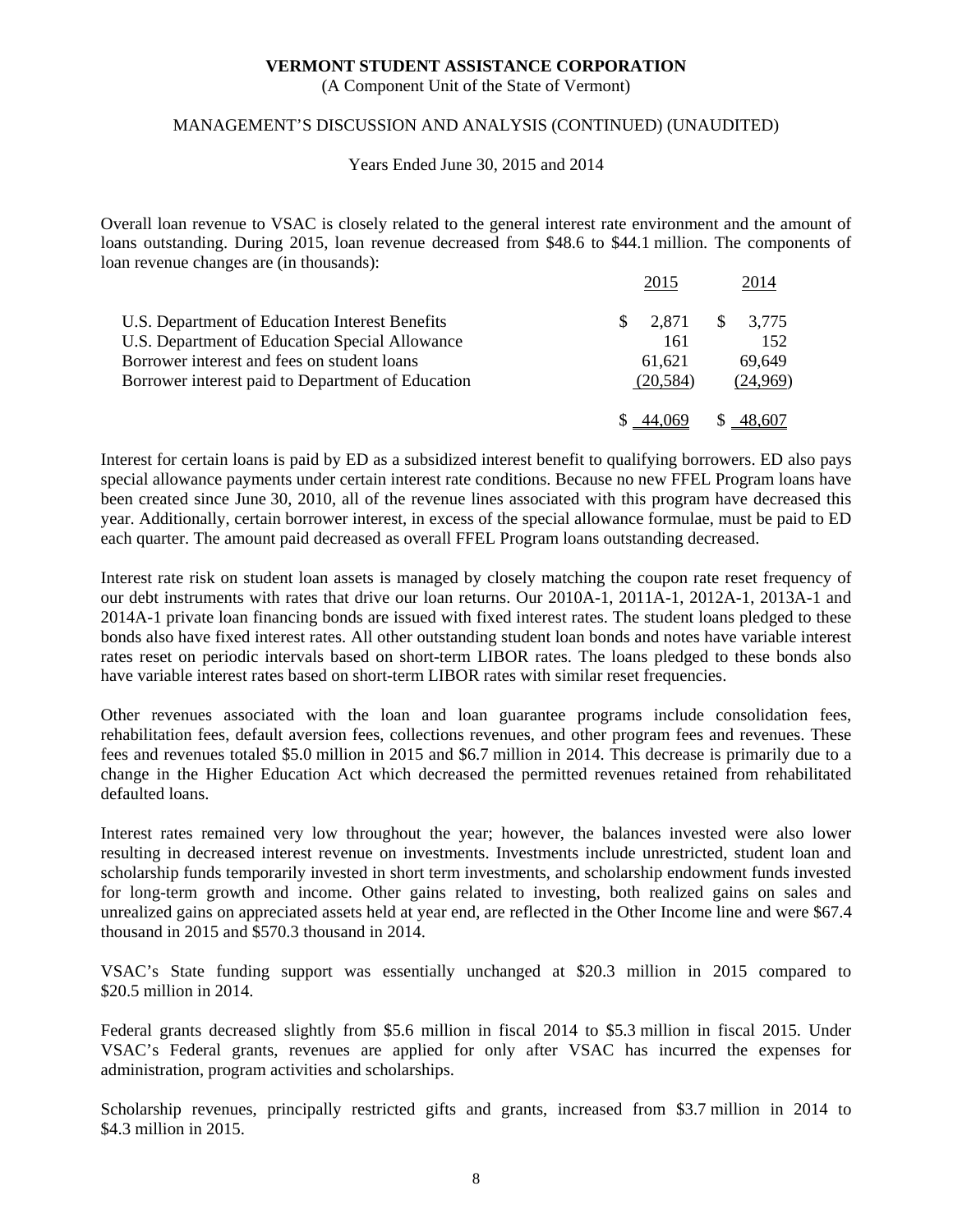(A Component Unit of the State of Vermont)

### MANAGEMENT'S DISCUSSION AND ANALYSIS (CONTINUED) (UNAUDITED)

Years Ended June 30, 2015 and 2014

Revenues earned for servicing Federal-owned student loans decreased from \$2.7 million in 2014 to \$2.5 million in 2015. The decrease in Federal loan servicing revenue is due to Federal loans no longer being serviced by VSAC as a result of paying off or defaulting, partially offset by newly disbursed Federal loans.

### *Expenses*

VSAC has four main types of expenses: 1. Student aid, 2. Interest and other costs of debt, 3. Noninterest costs of financing loans, and 4. Costs of operations.

Student Aid – VSAC provided Vermont students with \$24.9 million in student aid during fiscal 2015. \$19.2 million in grant aid was provided from State appropriations. An additional \$5.7 million was made available through various scholarship programs managed by VSAC. Direct aid in the form of grants and scholarships represented 29.3% of VSAC's operating expenses in fiscal 2015 compared to 29.0% in 2014.

While not strictly a student aid expense, interest rebated to borrowers helps current and former students and parents manage their education debt. VSAC provided \$3.2 million in rebates of interest to borrowers in 2015 which represents 3.8% of VSAC's operating expenses in fiscal 2015 compared to 4.6% in 2014. The dollar amount of this expense will continue to decline as the loans outstanding eligible for the rebates decrease.

It is also important to note that, while not an expense to the Corporation, a significant portion of aid to students is the \$29.1 million of loans VSAC made available to students and parents in fiscal 2015.

Interest Costs – In order to provide Vermont students and parents with low cost loans, VSAC issues bonds. The interest costs of the bonds represent a major expense category for VSAC. To help reduce VSAC's exposure to auction bond interest rate risk, the Corporation in 2013 and 2015 issued refinancing notes and used existing cash to refund and extinguish \$1.3 billion and \$66.5 million respectively of bonds and notes before their scheduled maturities leaving \$66.5 million and \$0.0 million in auction rate bonds outstanding as of June 30, 2014 and 2015 respectively. The notes which were issued to refinance the 1995-2007 series, 2008 series, and ABCP Conduit facilities bear interest at a fixed margin added to one or three month LIBOR. This margin was set at the time the bonds were sold and does not change over the life of the bonds. The loan assets pledged to these bonds have their interest rates set the same way. The loans have a margin, fixed at the time the loans were issued, added to LIBOR. The bonds issued from 2010 to 2015 to finance newly issued fixed rate loans contain fixed interest rates paid to investors. These fixed rate bonds and refinancing notes result in interest revenue to bond interest expense that is closely matched.

Because of the decrease in bond and note balances (as outlined above), VSAC interest costs before the amortization of deferred gains on early refunding of bonds payable (\$8.3 million in 2015 and \$8.0 million in 2014) decreased from \$14.9 to \$14.0 million. Net of deferred gains on early refunding, this expense represents 6.6% of VSAC operating expenses in fiscal 2015 down from 8.1% in 2014.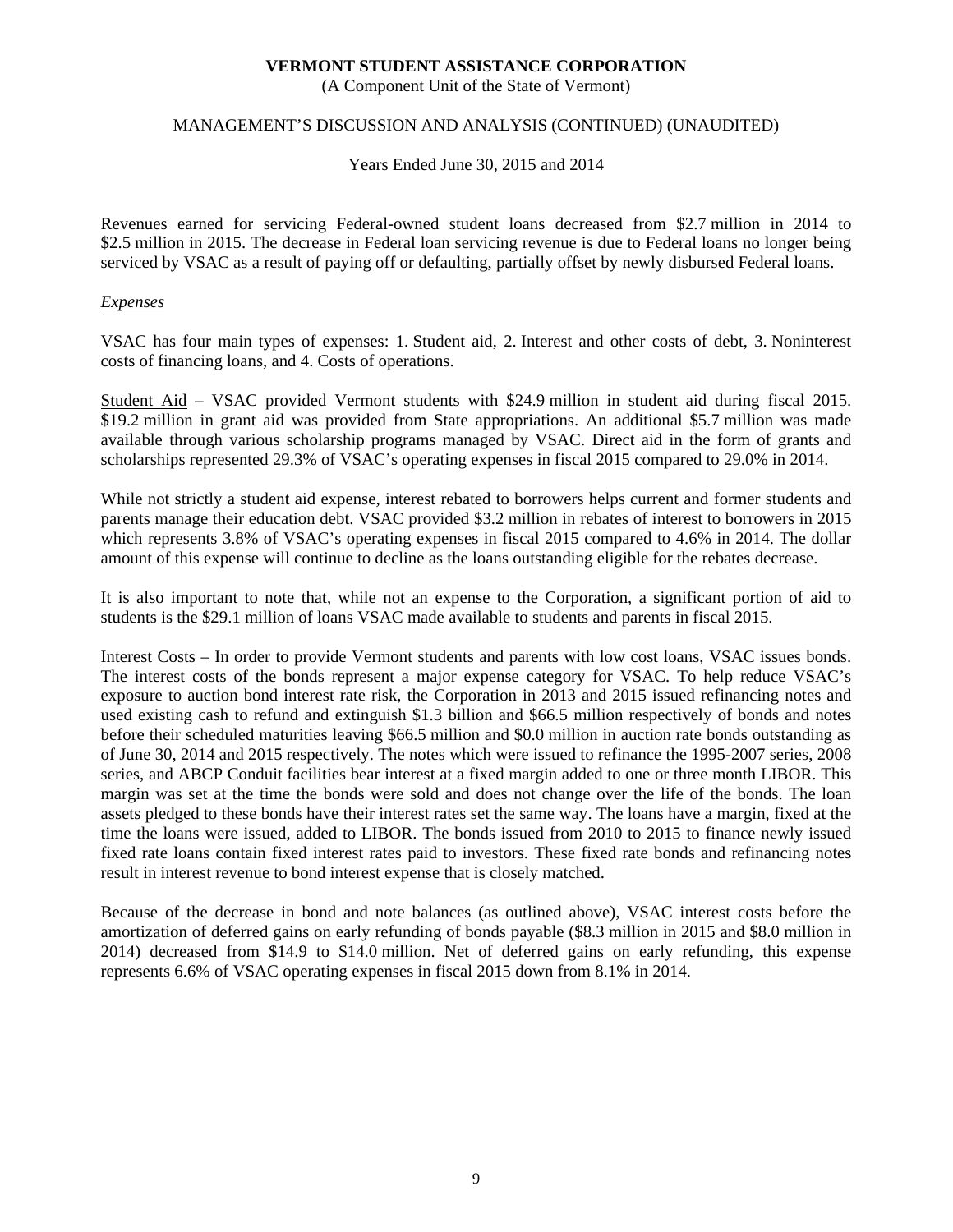(A Component Unit of the State of Vermont)

### MANAGEMENT'S DISCUSSION AND ANALYSIS (CONTINUED) (UNAUDITED)

Years Ended June 30, 2015 and 2014

Other Loan Financing Costs – Other expenses incurred in the loan financing area include credit enhancement and remarketing fees for our bond issues, consolidation and lender fees VSAC pays to the federal government, provisions for changes in arbitrage earnings liability to the U.S. Treasury, and increases in VSAC's provision for uninsured loan losses, as well as a variety of other costs incurred in issuing and managing \$986.7 million in outstanding bonds and notes. These costs totaled \$15.9 million in fiscal 2015 and \$20.3 million in 2014, representing approximately 18.8% and 23.7% respectively of total operating expenses in these years. The decrease of \$4.4 million in this expense was primarily the result of decreased provisions for loan losses (down \$3.8 million due to decreased loan balances and improved collections performance). Another component of Other Loan Financing Costs, arbitrage liability represents earnings on tax exempt bond-financed loans and investments that would be returned to the U.S. Treasury if the loan portfolios were completely liquidated at June 30, and all bondholders were repaid. By using interest rebates to VSAC borrowers it is managed to minimize the probability of a liability balance at the end of a bond life cycle.

Costs of Operations – The costs of operating VSAC's programs, as well as facilities and overhead costs, totaled \$35.2 million in fiscal 2015 compared to \$29.7 million in fiscal 2014. The primary components of VSAC's operating costs (in thousands) were for the years ending June 30:

|                                  | 2015   | 2014   |
|----------------------------------|--------|--------|
| Salaries and wages               | 13,894 | 14,026 |
| Employee health care costs       | 4,359  | 3,863  |
| Other employee benefit costs     | 2,725  | 2,847  |
| Administrative expenses          | 14,216 | 8,933  |
| <b>Total Costs of Operations</b> |        |        |

Employee health care expenses increased by over 12 percent reflecting broad based health care increases seen nationally. The \$5.3 million increase in administrative expenses is primarily due to non-recurring litigation and settlement costs. Overall costs of operations represent 41.5% of total operating expenses in fiscal 2015 compared to 34.6% in 2014.

Expenses for 2015 totaled \$84.8 million. Revenues totaled \$82.7 million. The change in total net position for the year was a decrease of \$2.1 million. The ending balance of net position at June 30, 2015 was \$166.4 million, as compared to \$168.5 million at June 30, 2014.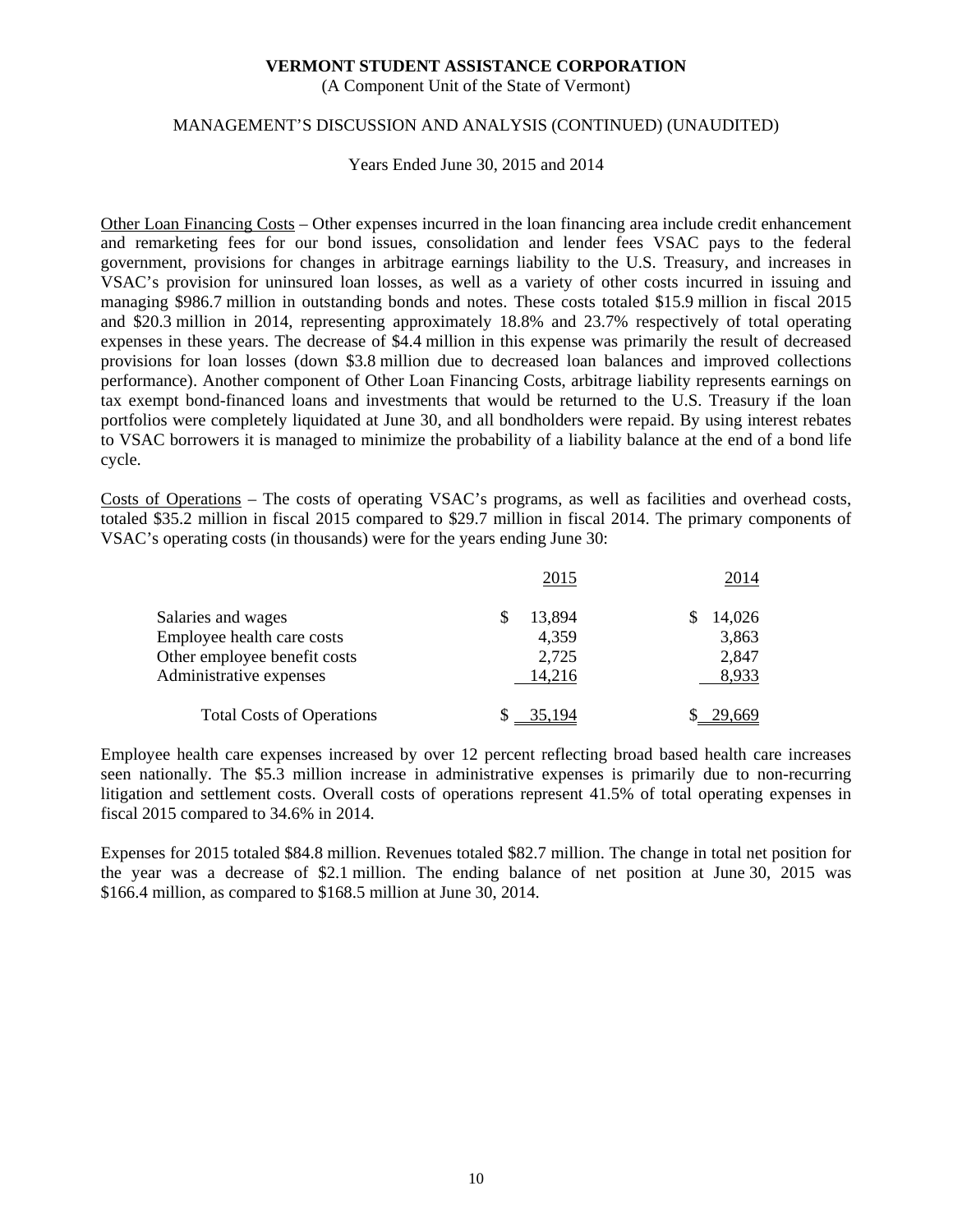(A Component Unit of the State of Vermont)

### MANAGEMENT'S DISCUSSION AND ANALYSIS (CONTINUED) (UNAUDITED)

Years Ended June 30, 2015 and 2014

### **FISCAL 2014**

### *Fiscal 2014 Highlights and Overall Financial Position*

- VSAC's total net surplus for the years ended June 30, 2014 and 2013 was \$4.6 million and \$9.0 million, respectively.
- During the year ended June 30, 2014, VSAC had a net operating surplus of \$3.7 million compared to an operating deficit of \$10.1 million during the year ended June 30, 2013.
- Any deferred gains or losses related to refinanced bonds are included in deferred inflows of resources or deferred outflows of resources, respectively, in accordance with GASB Statement No. 65, *Items Previously Reported as Assets and Liabilities.* The deferred gains or losses are amortized as a component of interest expense in a systematic and rational manner over the remaining life of the old debt or the life of the new debt, whichever is shorter. The deferred gains related to refinanced bonds was \$63.1 million before amortization of \$8.0 million and \$4.5 million for the years ended June 30, 2014 and 2013, respectively.
- Interest expense, which is a combination of bond interest costs offset by amortization of deferred gains on early bond retirement, decreased \$3.0 million from 2013 to 2014. Bond interest costs were down \$0.4 million due primarily to reductions in bonds outstanding. The deferred gain amortization for 2014 was \$8.0 million versus \$4.5 million in 2013.
- VSAC recorded gains of \$887 thousand in 2014 as a result of retiring certain bonds before their maturity for less than par value. This activity resulted in a gain of \$19.0 million in 2013.
- VSAC's total net position increased \$4.6 million to \$168.5 million.
- During the year ended June 30, 2014, VSAC provided \$24.9 million in grants and scholarships to Vermont students.
- VSAC originated \$27.2 million in new loans to students and parents. VSAC holds and services \$1.3 billion in education loans receivable and related interest at June 30, 2014.
- VSAC returned over \$3.9 million in interest rebates to students in its loan programs during fiscal 2014.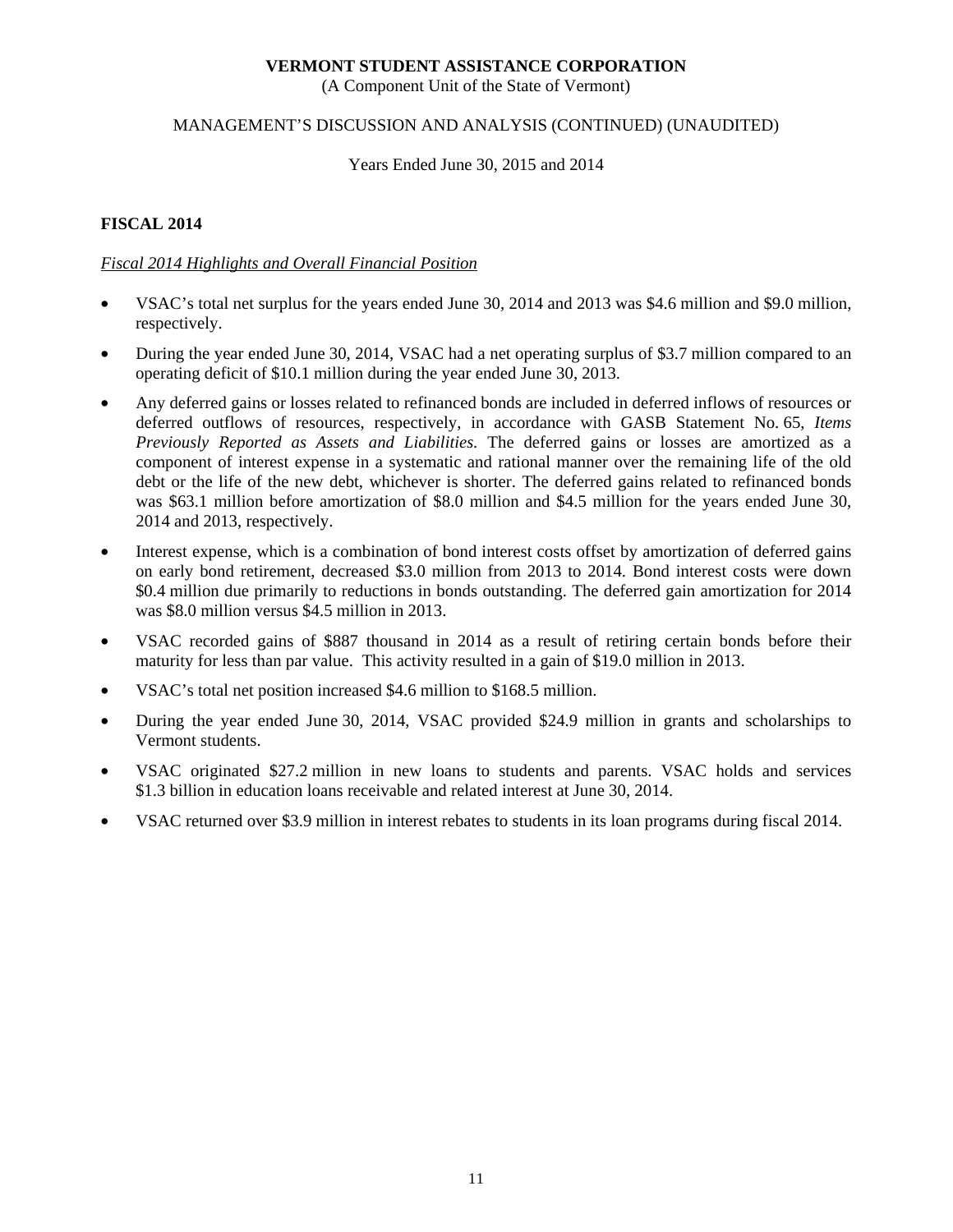(A Component Unit of the State of Vermont)

# MANAGEMENT'S DISCUSSION AND ANALYSIS (CONTINUED) (UNAUDITED)

Years Ended June 30, 2015 and 2014

### Condensed Financial Information

### Statements of Net Position

|                                                                   | 2014<br>(In Thousands) | 2013          |
|-------------------------------------------------------------------|------------------------|---------------|
| Assets:                                                           |                        |               |
| Cash and investments                                              | \$<br>93,628           | \$<br>100,314 |
| Education loans receivable (plus interest)                        | 1,266,921              | 1,437,985     |
| Other assets                                                      | 18,232                 | 19,072        |
| <b>Total</b> assets                                               | \$1,378,781            | \$1,557,371   |
| Liabilities:                                                      |                        |               |
| Bonds and notes payable (plus interest)                           | \$1,148,713            | \$1,322,867   |
| U.S. Treasury rebates payable                                     | 1,467                  | 1,200         |
| Other liabilities                                                 | 9,456                  | 10,794        |
| <b>Total liabilities</b>                                          | 1,159,636              | 1,334,861     |
| Deferred inflows of resources:                                    |                        |               |
| Deferred gains on early refunding of bonds payable                | 50,653                 | 58,604        |
| Total liabilities and deferred inflows of resources               | 1,210,289              | 1,393,465     |
| Net position:                                                     |                        |               |
| Restricted                                                        | 39,776                 | 33,850        |
| Unrestricted                                                      | 112,631                | 113,225       |
| Net investment in capital assets                                  | 16,085                 | 16,831        |
| Total net position                                                | 168,492                | 163,906       |
| Total liabilities, deferred inflows of resources and net position | \$1,378,781            | \$1,557,371   |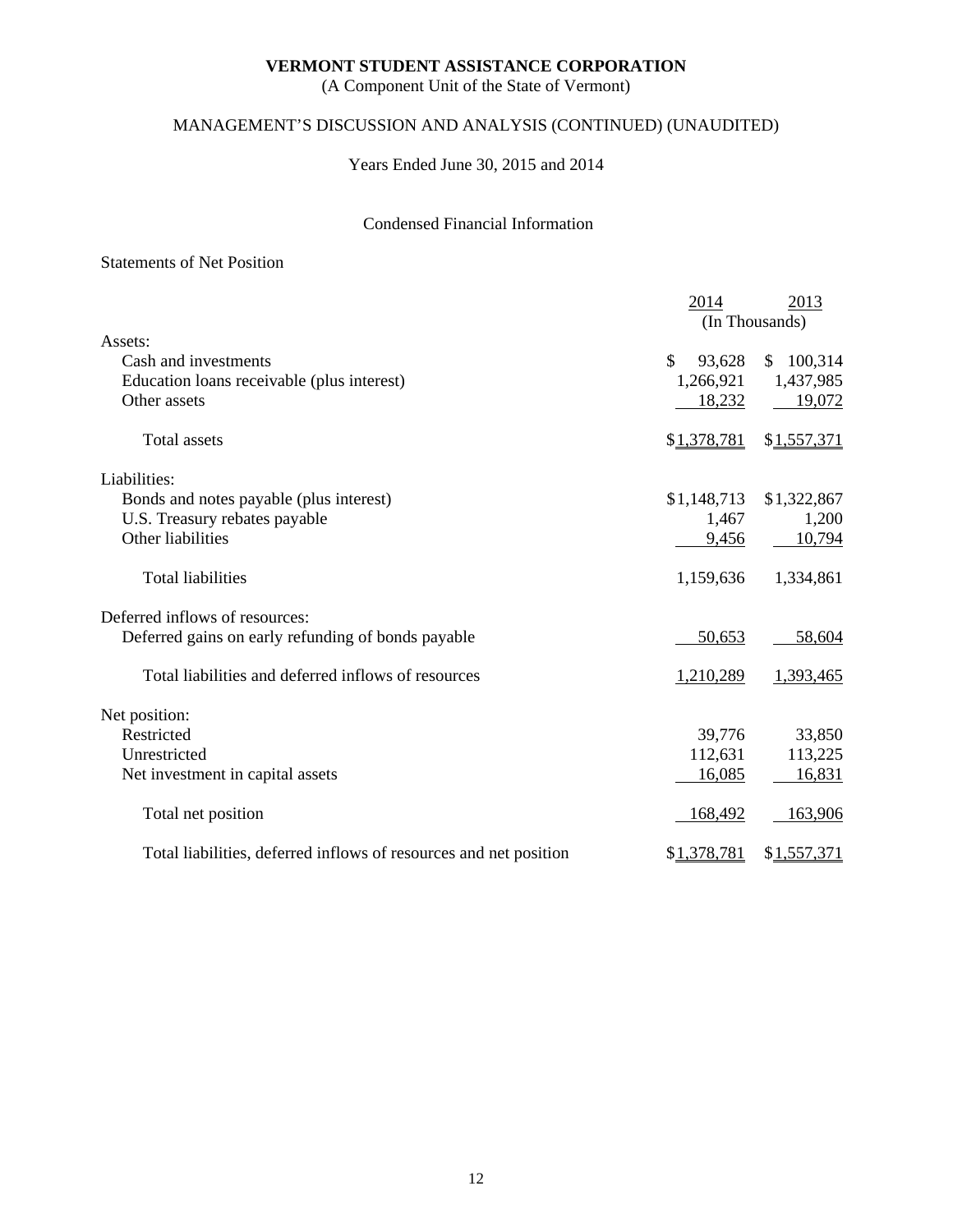(A Component Unit of the State of Vermont)

### MANAGEMENT'S DISCUSSION AND ANALYSIS (CONTINUED) (UNAUDITED)

### Years Ended June 30, 2015 and 2014

### Statements of Revenues, Expenses and Changes in Net Position

|                                               | 2014      | 2013           |
|-----------------------------------------------|-----------|----------------|
|                                               |           | (In Thousands) |
| Operating revenues:                           |           |                |
| Interest earned from education loan financing | \$48,607  | \$56,273       |
| Other loan and guarantee program revenues     | 6,729     | 6,209          |
| Investment interest                           | 264       | 376            |
| Vermont state appropriations                  | 20,468    | 19,444         |
| Federal grants                                | 5,572     | 5,955          |
| Scholarship and gift income                   | 3,701     | 3,621          |
| Federal loan servicing income                 | 2,688     | 3,050          |
| Other income                                  | 1,365     | 923            |
| Total operating revenues                      | 89,394    | 95,851         |
| Operating expenses:                           |           |                |
| Grants and scholarships                       | 24,896    | 24,535         |
| Interest rebated to borrowers                 | 3,937     | 4,727          |
| Interest on debt, net of amortization         | 6,920     | 9,953          |
| Other loan financing costs                    | 20,273    | 37,187         |
| Corporate operating expenses and depreciation | 29,669    | 29,525         |
| Total operating expenses                      | 85,695    | 105,927        |
| Change in net position from operations        | 3,699     | (10,076)       |
| Gains on early bond extinguishments           | 887       | 19,035         |
| Change in net position                        | 4,586     | 8,959          |
| Net position, beginning of year               | 163,906   | 154,947        |
| Net position, end of year                     | \$168,492 | \$163,906      |

#### *Net Position*

Cash and investment balances decreased \$6.7 million from June 30, 2013 to June 30, 2014 from \$100.3 to \$93.6 million. The cash was used to make required principal payments on restricted bonds, to extinguish existing debt for less than par value and to pay costs of issuing new bonds.

Student loans and interest receivable totaled \$1.3 billion at June 30, 2014, down from \$1.4 billion in 2013. This decrease is due to loan principal collections being in excess of new loan originations in the VSAC private loan program.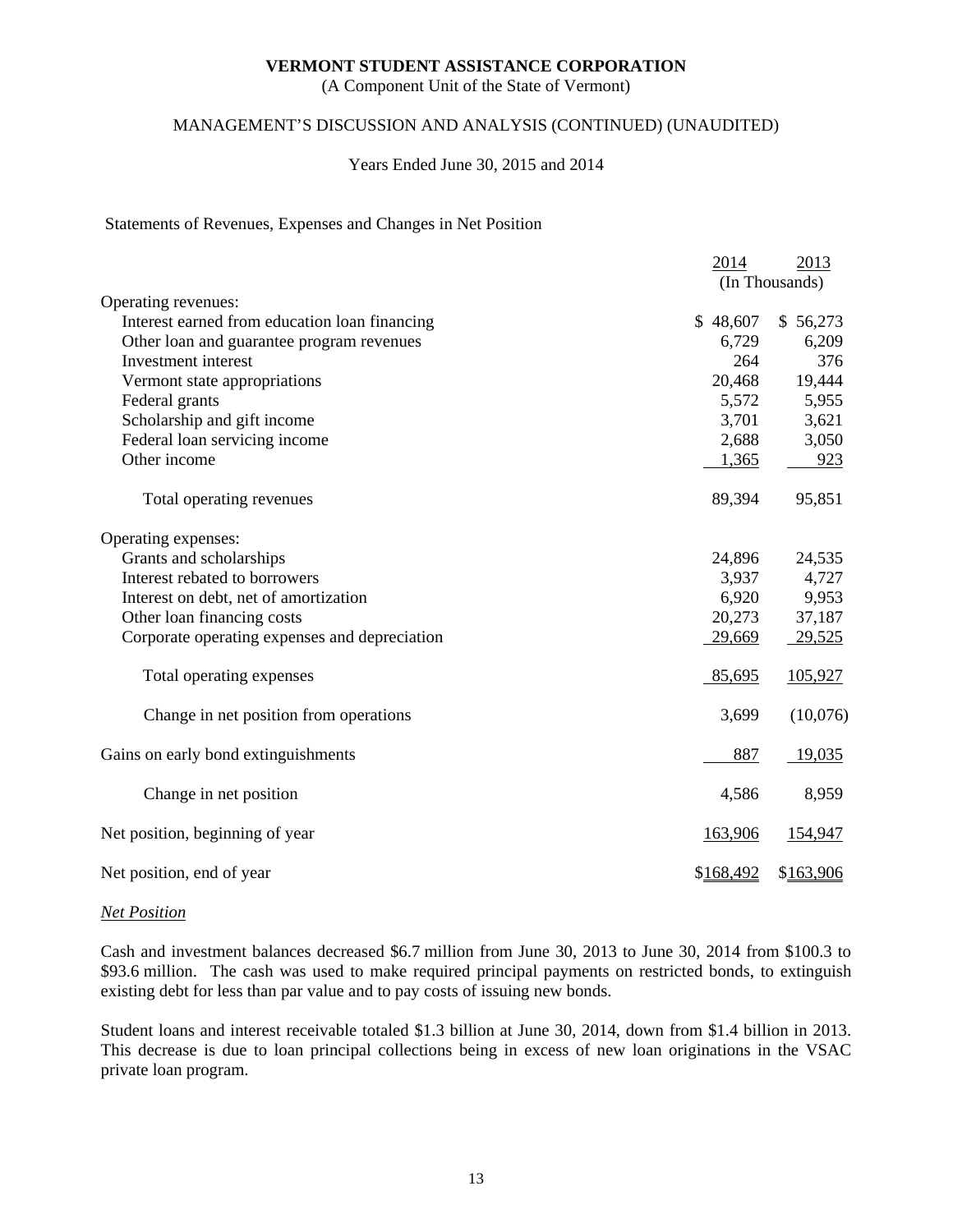(A Component Unit of the State of Vermont)

### MANAGEMENT'S DISCUSSION AND ANALYSIS (CONTINUED) (UNAUDITED)

Years Ended June 30, 2015 and 2014

Bonds and notes payable decreased \$174.2 million from \$1.3 billion at June 30, 2013 to \$1.1 billion at June 30, 2014. VSAC's financing activity in 2014 was comprised primarily of the following (in millions):

| Early extinguishments - 1995-2012 series bonds      | S. | (18.6)  |
|-----------------------------------------------------|----|---------|
| Principal payments, 2012-13 variable rate notes     |    | (170.4) |
| Scheduled principal payments, VSAC fixed rate bonds |    | (0.5)   |
| Issuance of 2013A-1 Student loan financing bond     |    | 15.6    |
| Other scheduled payments on various bonds           |    | (0.3)   |
|                                                     |    | 174.2)  |

The 2012-13 variable rate notes, which were issued that year to refund letter of credit bonds, the ABCP Conduit note, and failed auction rate bonds include a feature which requires that periodic calculations of available cash are used to pre-pay bond principal.

U.S. Treasury rebates payable is described in the expense discussion. This liability increased as of June 30, 2014 to \$1.5 million from \$1.2 million as of June 30, 2013.

Unrestricted net position decreased from \$113.2 million at June 30, 2013 to \$112.6 million at June 30, 2014. Including the Net Investment in Capital Assets section of Net Position, the year over year decrease is \$1.3 million. VSAC's unrestricted net position at June 30, 2014 and 2013 consists of (in millions):

|                                                           | 2014  | 2013 |
|-----------------------------------------------------------|-------|------|
| Cash held for new bond issuance and operating reserves    | 31.8  | 21.7 |
| Investment in student loans and related interest          | 57.4  | 63.3 |
| Physical plant                                            | 16.1  | 16.8 |
| Subordinated VSAC bonds                                   | 22.5  | 22.5 |
| Other                                                     | -0.9  | 5.8  |
| Total unrestricted including Investment in Capital Assets | 128.7 | 30.  |

Restricted net position increased from \$33.9 million at June 30, 2013 to \$39.8 million at June 30, 2014. This increase was primarily in the bond funds due to the operating surplus in those funds. Of the \$39.8 million, \$34.6 million is restricted by bond resolutions. The remaining \$5.2 million is restricted for scholarships and grants and for programs to encourage students to pursue higher education.

#### *Revenues*

VSAC's fiscal 2014 financial results increased net position by \$4.6 million. All revenues except gains on early extinguishment of debt are considered operating revenues. VSAC realized \$89.4 million in operating revenues versus \$85.7 million in total expenses. VSAC revenues include interest income on student loans, various federal interest subsidies and special allowance payments, State of Vermont appropriations, fees earned in the federal guarantee program, and servicing fees earned for servicing student loans owned by the United States government.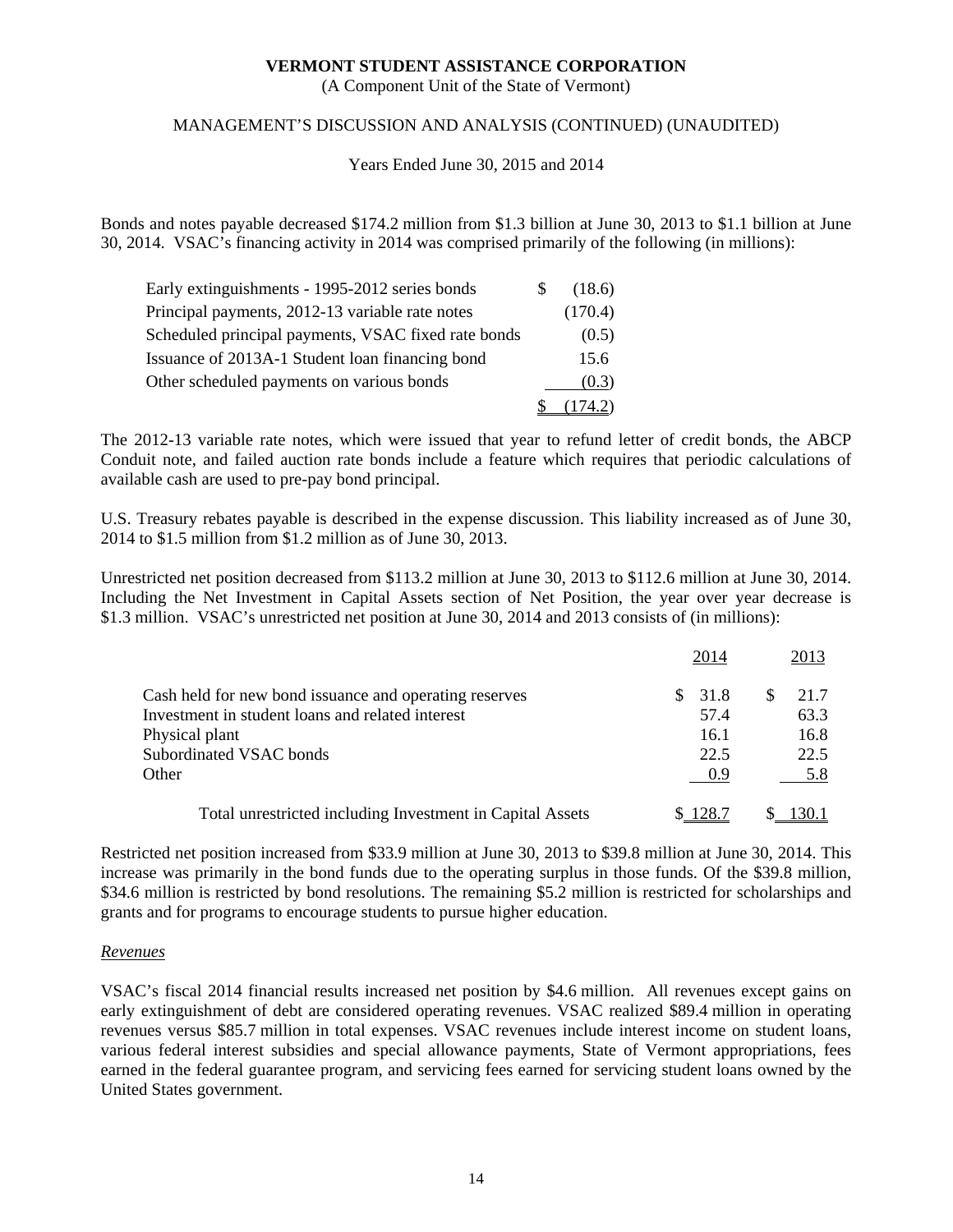(A Component Unit of the State of Vermont)

### MANAGEMENT'S DISCUSSION AND ANALYSIS (CONTINUED) (UNAUDITED)

Years Ended June 30, 2015 and 2014

Overall loan revenue to VSAC is closely related to the general interest rate environment and the amount of loans outstanding. During 2014, loan revenue decreased from \$56.3 to \$48.6 million. The components of loan revenue changes are (in thousands):

|                                                   | 2014          | 2013         |
|---------------------------------------------------|---------------|--------------|
| U.S. Department of Education Interest Benefits    | 3.775<br>SS.  | -SS<br>5,276 |
| U.S. Department of Education Special Allowance    | 152           | 2,830        |
| Borrower interest and fees on student loans       | 69.649        | 77,259       |
| Borrower interest paid to Department of Education | (24.969)      | (29,092)     |
|                                                   | SS.<br>48.607 | \$ 56,273    |

Interest for certain loans is paid by ED as a subsidized interest benefit to qualifying borrowers. ED also pays special allowance payments under certain interest rate conditions. Because no new FFEL Program loans have been created since June 30, 2010, all of the revenue lines associated with this program have decreased this year. Additionally, certain borrower interest, in excess of the special allowance formulae, must be paid to ED each quarter. The amount paid decreased as overall FFEL Program loans outstanding decreased.

Interest rate risk on student loan assets is managed by closely matching the coupon rate reset frequency of our debt instruments with rates that drive our loan returns. Excluding our 2010A-1, 2011A-1, 2012A-1 and 2013A-1 private loan financing bonds, our outstanding note and bond rates are reset on periodic intervals. Rates on student loans are reset each quarter and are based on short term commercial paper or LIBOR rates. Interest rates on our 2010A-1, 2011A-1, 2012A-1 and 2013A-1 series bonds are fixed and are secured by fixed rate VSAC private student loans.

Other revenues associated with the loan and loan guarantee programs include consolidation fees, rehabilitation fees, default aversion fees, collections revenues, and other program fees and revenues. These fees and revenues totaled \$6.7 million in 2014 and \$6.2 million in 2013. This increase is due to increased revenues from successfully rehabilitating defaulted loans.

Interest rates remained very low throughout the year; however, the balances invested were also lower resulting in decreased interest revenue on investments. Investments include student loan funds temporarily invested in short term investments, and scholarship funds invested for long-term growth and income. Other gains related to investing, both realized gains on sales and unrealized gains on appreciated assets held at year end, are reflected in the Other Income line and were \$570 thousand in 2014 and \$363 thousand in 2013.

VSAC's State funding support increased from \$19.4 million to \$20.5 million. The primary driver for this was an increase of \$1.1 million in the need-based grants appropriation. As in prior years, the State's appropriation for the grant program was allocated entirely to provide grant funds directly to students.

Federal grants decreased slightly from \$6.0 million in fiscal 2013 to \$5.6 million in fiscal 2014. The decrease is due to the end of Federal funding under the College Access Challenge Grant. Under VSAC's Federal grants, revenues are applied for only after VSAC has incurred the expenses for administration, program activities and scholarships.

Scholarship revenues, principally restricted gifts and grants, increased slightly from \$3.6 million in 2013 to \$3.7 million in 2014.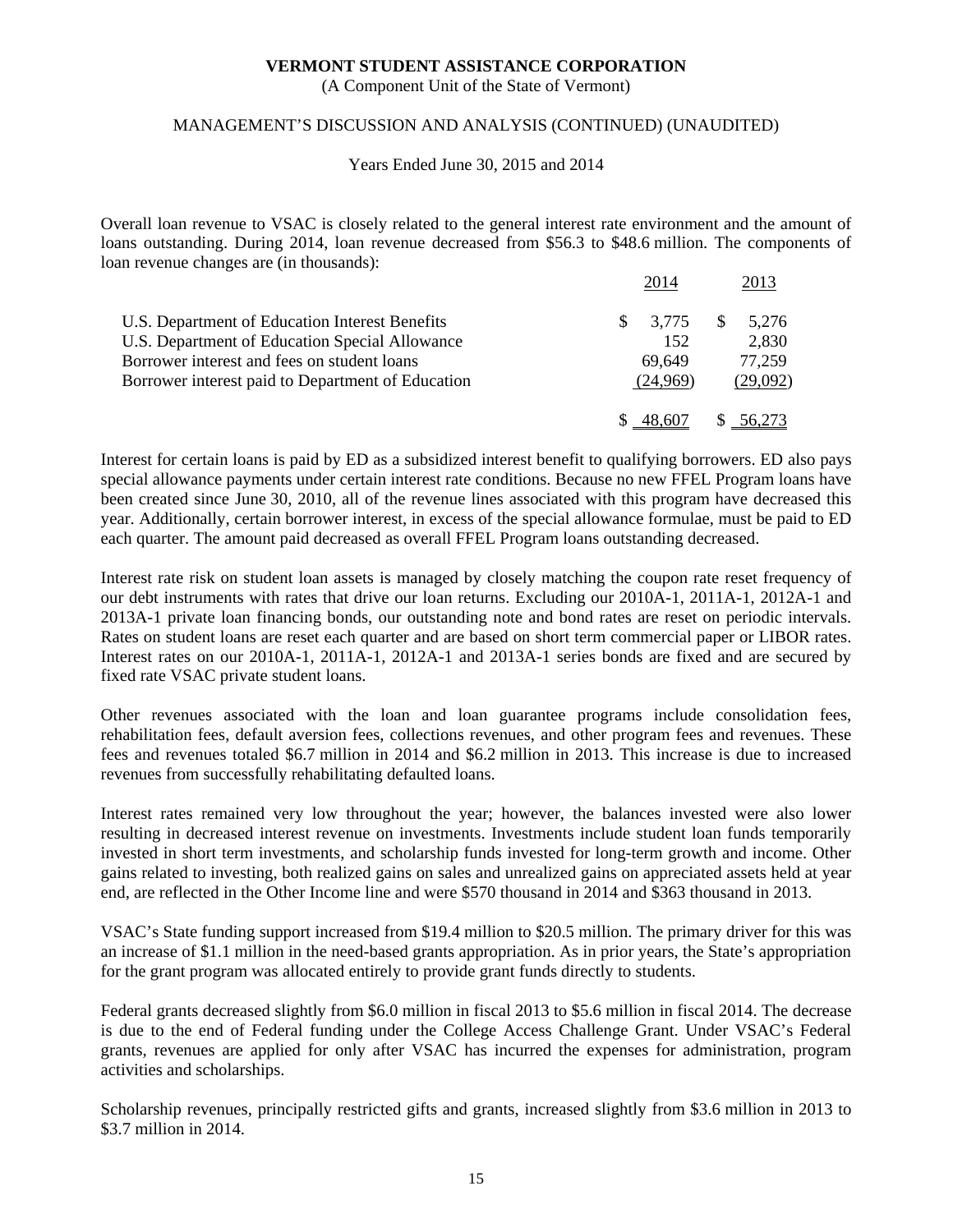(A Component Unit of the State of Vermont)

### MANAGEMENT'S DISCUSSION AND ANALYSIS (CONTINUED) (UNAUDITED)

Years Ended June 30, 2015 and 2014

Revenues earned for servicing Federal-owned student loans decreased from \$3.1 million in 2013 to \$2.7 million in 2014. The revenues in 2013 included \$1.3 million in one-time amounts paid to VSAC by ED for initial system set up and loan transfers, completed in January 2013, under the program. Other differences in Federal loan servicing revenue are due to VSAC servicing loans for six months in 2013 and twelve months in 2014.

### *Expenses*

VSAC has four main types of expenses: 1. Student aid, 2. Interest and other costs of debt, 3. Noninterest costs of financing loans, and 4. Costs of operations.

Student Aid – VSAC provided Vermont students with \$24.9 million in student aid during fiscal 2014. \$19.8 million in grant aid was provided from State appropriations. An additional \$5.1 million was made available through various scholarship programs managed by VSAC. Direct aid in the form of grants and scholarships represented 29.0% of VSAC's operating expenses in fiscal 2014 compared to 23.2% in 2013.

While not strictly a student aid expense, interest rebated to borrowers helps current and former students and parents manage their education debt. VSAC provided \$3.9 million in rebates of interest to borrowers in 2014 which represents 4.6% of VSAC's operating expenses in fiscal 2014 compared to 4.5% in 2013. The dollar amount of this expense will continue to decline as the loans outstanding eligible for the rebates decrease.

It is also important to note that, while not an expense to the Corporation, a significant portion of aid to students is the \$27.2 million of loans VSAC made available to students and parents in fiscal 2014.

Interest Costs – In order to provide Vermont students and parents with low cost loans, VSAC issues bonds. The interest costs of the bonds represent a major expense category for VSAC. The interest rates for the 1995- 2007 series variable-rate bonds are set using auction processes that result in rates closely tracking various SIFMA indices or one month LIBOR. The ongoing liquidity freeze for VSAC's auction rate bonds adversely affected the rate paid on those bonds. When auctions were not successful in resetting rates, rates were derived using formulas. The formulas use various published short term indices multiplied by a margin or an average of Treasury bills with a margin added to that index. To help reduce VSAC's exposure to auction bond interest rate risk, the Corporation in 2013 issued refinancing notes and used existing cash to refund and extinguish \$1.3 billion of bonds and notes before their scheduled maturities leaving \$78.8 million and \$66.5 million in auction rate bonds outstanding as of June 30, 2013 and 2014 respectively. The notes which were issued to refinance the 1995-2007 series, 2008 series, and ABCP Conduit facilities bear interest at a fixed margin added to one or three month LIBOR. This margin was set at the time the bonds were sold and does not change over the life of the bonds. The loan assets pledged to these bonds have their interest rates set the same way. The loans have a margin, fixed at the time the loans were issued, added to LIBOR. These refinancing bonds result in a better match of interest revenue to bond expense.

Because of the failed auction rates and the general increase in effective interest rates from fiscal 2013 to 2014, and despite the decrease in bond and note balances (as outlined above), VSAC interest costs before the amortization of deferred gains on early refunding of bonds payable (\$8.0 million in 2014 and \$4.5 million in 2013) increased slightly from \$14.5 to \$14.9 million. Net of deferred gains on early refunding, this expense represents 8.1% of VSAC operating expenses in fiscal 2014 down from 9.4% in 2013.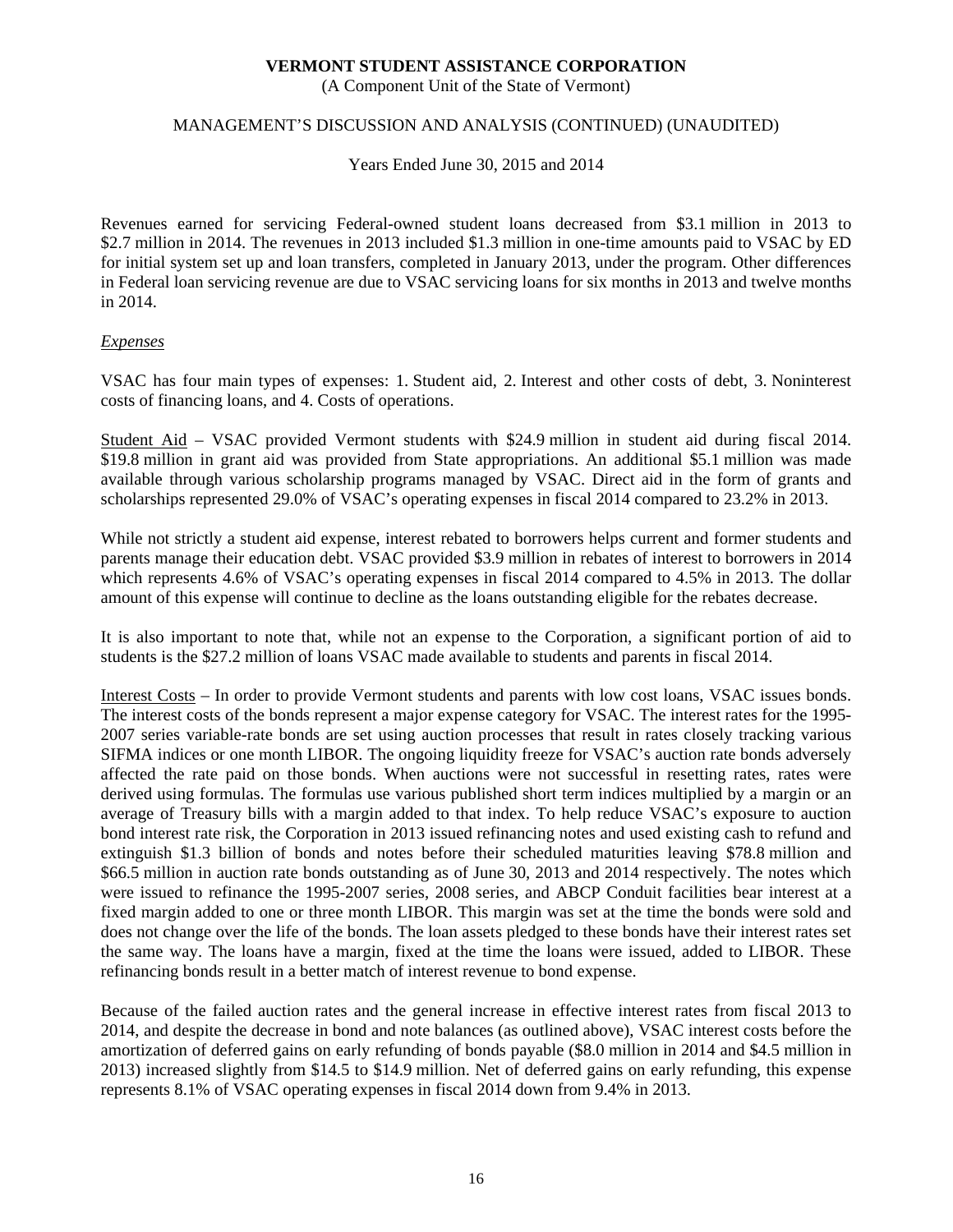(A Component Unit of the State of Vermont)

### MANAGEMENT'S DISCUSSION AND ANALYSIS (CONCLUDED) (UNAUDITED)

Years Ended June 30, 2015 and 2014

Other Loan Financing Costs – Other expenses incurred in the loan financing area include credit enhancement and remarketing fees for our bond issues, consolidation and lender fees VSAC pays to the federal government, provisions for changes in arbitrage earnings liability to the U.S. Treasury, and increases in VSAC's provision for uninsured loan losses, as well as a variety of other costs incurred in issuing and managing \$1.1 billion in outstanding bonds and notes. These costs totaled \$20.3 million in fiscal 2014 and \$37.2 million in 2013, representing approximately 23.7% and 35.1% respectively of total operating expenses in these years. The decrease of \$16.9 million in this expense was the result of decreased bond issuance costs and other loan related expenses (down \$12.9 million because of large one-time refinancing costs in 2013), credit enhancement expenses (down \$4.0 million due to decreased outstanding balances of auction rate bonds), and provision for loan losses (down \$1.5 million due to decreased loan balances and improved collections performance). Arbitrage liability represents earnings on tax exempt bond-financed loans and investments that would be returned to the U.S. Treasury if the loan portfolios were completely liquidated at June 30, and all bondholders were repaid. It represents earnings to date, and is a function of past and current interest rates on debt and assets held by VSAC. It is fairly volatile and is managed to minimize the probability of a liability balance at the end of a bond life cycle.

Costs of Operations – The costs of operating VSAC's programs, as well as facilities and overhead costs, totaled \$29.7 million in fiscal 2014, essentially flat from fiscal 2013. The primary components of VSAC's operating costs (in thousands) were for the years ending June 30:

|                                  |   | 2014   | 2013          |
|----------------------------------|---|--------|---------------|
| Salaries and wages               | S | 14,026 | 13,743        |
| Employee health care costs       |   | 3,863  | 3,824         |
| Other employee benefit costs     |   | 2,847  | 2,811         |
| Administrative expenses          |   | 8,933  | 9,147         |
| <b>Total Costs of Operations</b> |   | 29,669 | <u>29,525</u> |

Overall costs of operations represent 34.6% of total operating expenses in fiscal 2014 compared to 27.9% in 2013.

Expenses for 2014 totaled \$85.7 million. Revenues including gains on discounted bond extinguishments totaled \$90.3 million. The change in total net position for the year was an increase of \$4.6 million. The ending balance of net position at June 30, 2014 was \$168.5 million, as compared to \$163.9 million at June 30, 2013.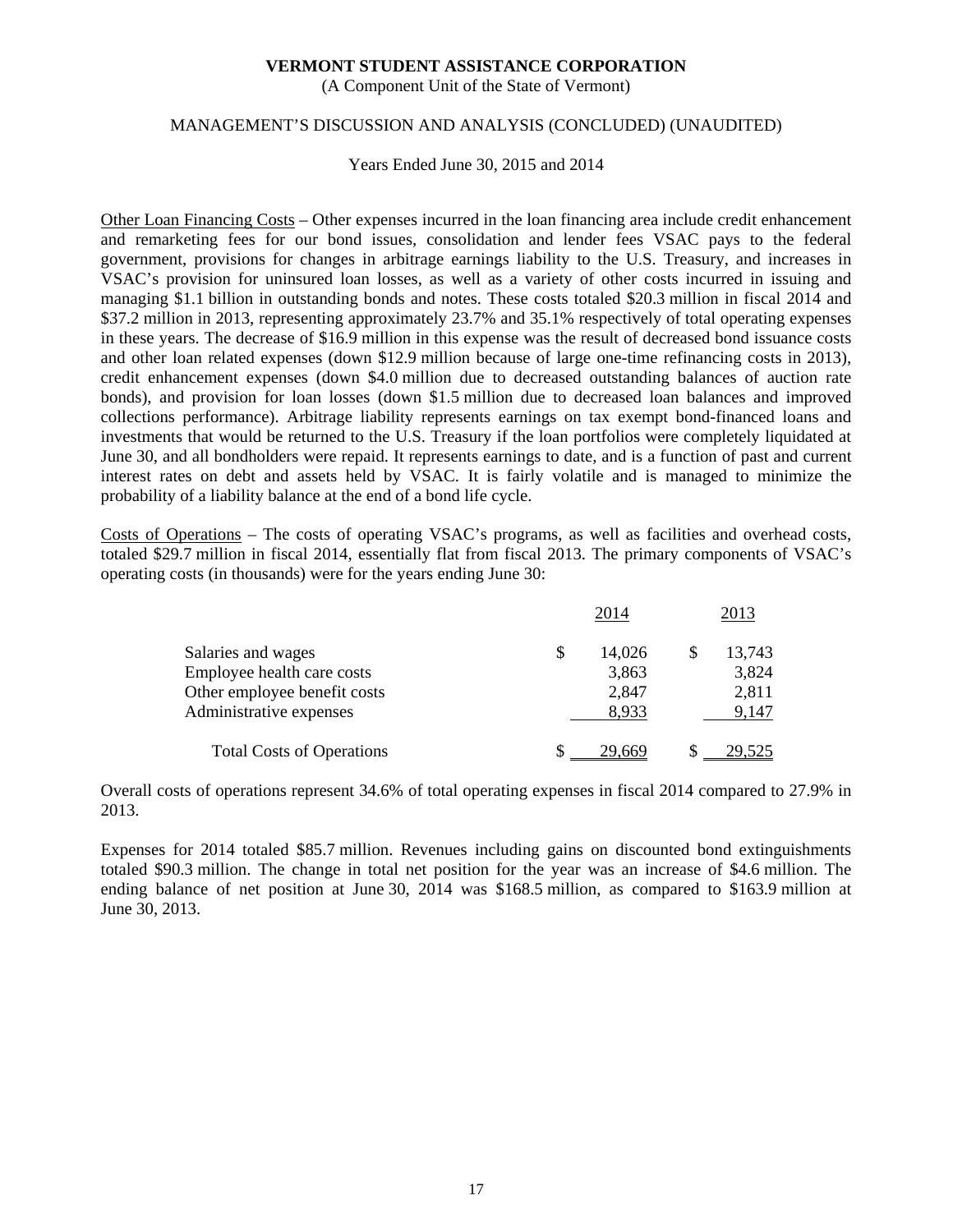(A Component Unit of the State of Vermont)

### STATEMENTS OF NET POSITION

### June 30, 2015 and 2014

### ASSETS

|                                             | 2015         | 2014                   |
|---------------------------------------------|--------------|------------------------|
|                                             |              | (In Thousands)         |
| Current assets:                             |              |                        |
| Cash and cash equivalents                   | \$<br>25,906 | 38,508<br>$\mathbb{S}$ |
| Investments                                 | 4,527        |                        |
| Receivables                                 |              |                        |
| Student loans, net                          | 147,955      | 156,389                |
| Student loan interest and special allowance | 8,673        | 9,517                  |
| Investment interest                         | 17           |                        |
| Federal administrative and program fees     | 190          | 184                    |
| Other                                       | 1,459        | 1,486                  |
| Other assets                                | 425          | 477                    |
| Total current assets                        | 189,152      | 206,561                |
| Noncurrent assets:                          |              |                        |
| Restricted cash                             | 48,643       | 50,827                 |
| Scholarship endowment investments           | 4,444        | 4,293                  |
| Receivables                                 |              |                        |
| Student loans, net                          | 948,279      | 1,101,015              |
| Capital assets, net                         | 15,817       | 16,085                 |
| Total noncurrent assets                     | 1,017,183    | 1,172,220              |
|                                             |              |                        |
|                                             |              |                        |

Total assets  $$1,206,335$   $$1,378,781$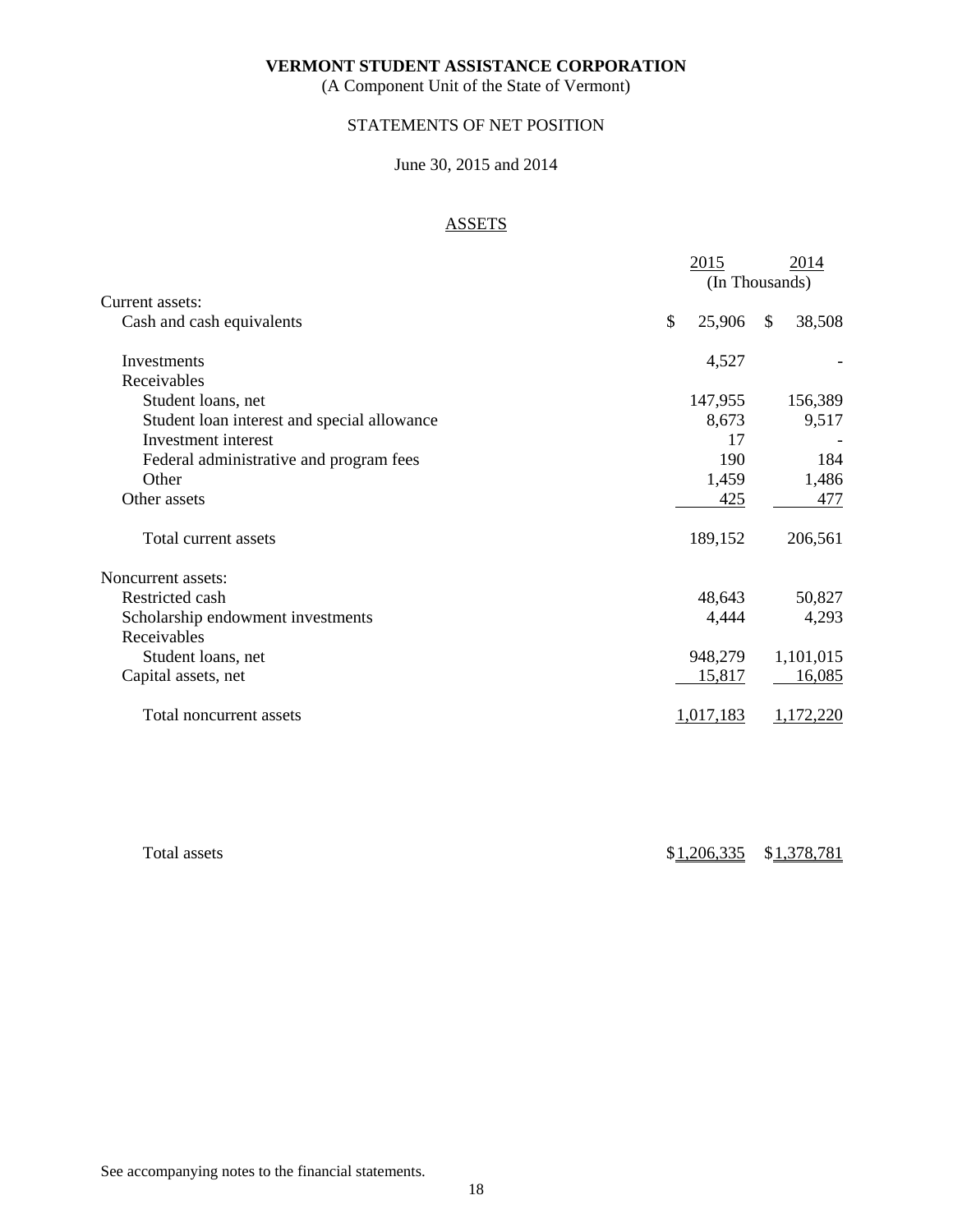# LIABILITIES, DEFERRED INFLOWS OF RESOURCES AND NET POSITION

|                                                                   | 2015           | 2014        |
|-------------------------------------------------------------------|----------------|-------------|
|                                                                   | (In Thousands) |             |
| Current liabilities:                                              |                |             |
| Bonds and notes payable                                           | \$<br>1,600    | \$<br>500   |
| Accounts payable and other liabilities                            | 3,028          | 3,381       |
| Accrued interest on bonds payable                                 | 434            | 336         |
| Unearned revenue                                                  | 5,636          | 6,075       |
| Total current liabilities                                         | 10,698         | 10,292      |
| Noncurrent liabilities:                                           |                |             |
| Bonds and note payable                                            | 985,080        | 1,147,877   |
| U.S. Treasury rebates payable                                     | 1,875          | 1,467       |
| Total noncurrent liabilities                                      | 986,955        | 1,149,344   |
| <b>Total liabilities</b>                                          | 997,653        | 1,159,636   |
| Deferred inflows of resources:                                    |                |             |
| Deferred gains on early refunding of bonds payable                | 42,307         | 50,653      |
| Total liabilities and deferred inflows of resources               | 1,039,960      | 1,210,289   |
| Net position:                                                     |                |             |
| Net investment in capital assets                                  | 15,817         | 16,085      |
| Restricted                                                        | 57,631         | 39,776      |
| Unrestricted                                                      | 92,927         | 112,631     |
| Total net position                                                | 166,375        | 168,492     |
| Total liabilities, deferred inflows of resources and net position | \$1,206,335    | \$1,378,781 |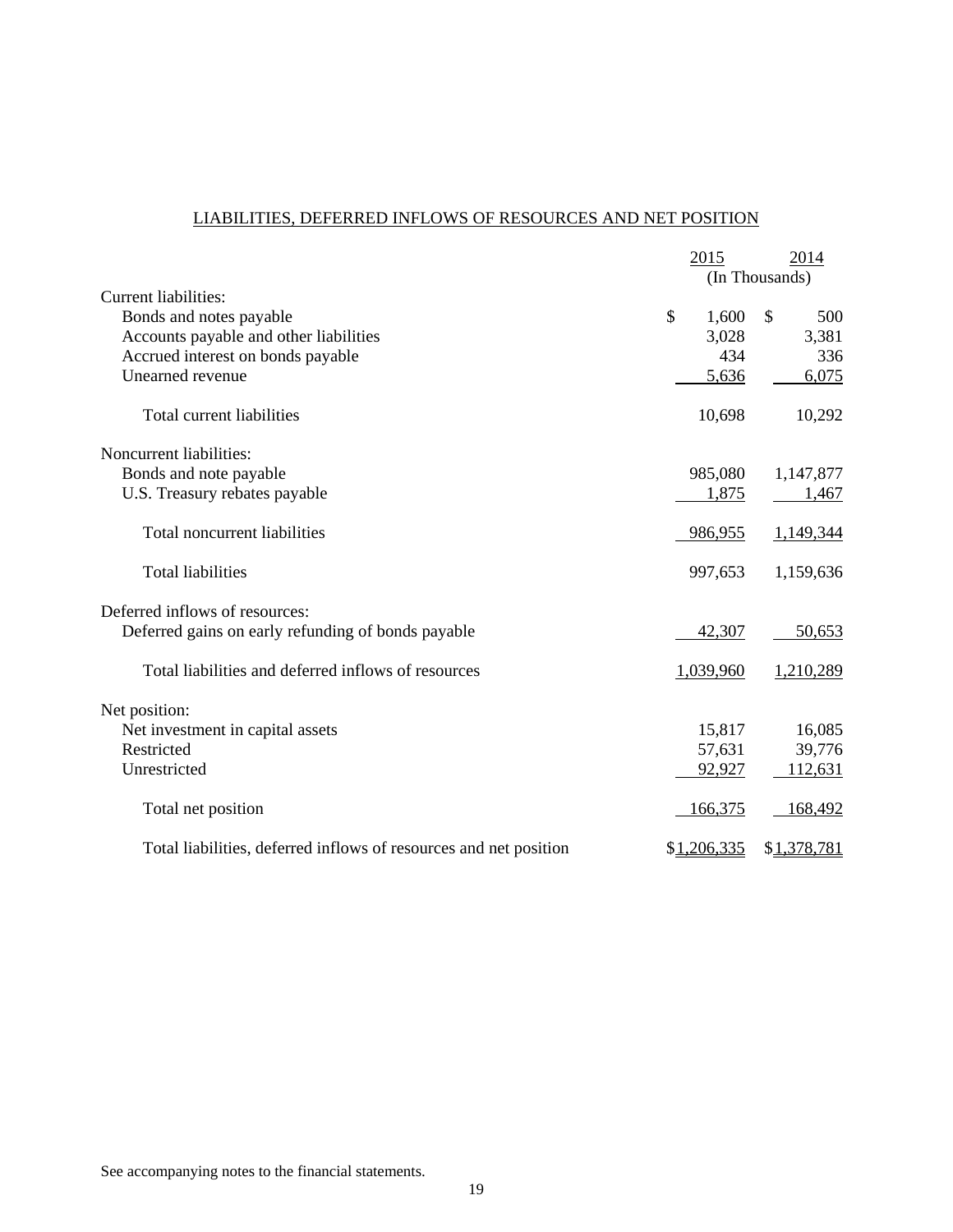(A Component Unit of the State of Vermont)

# STATEMENTS OF REVENUES, EXPENSES AND CHANGES IN NET POSITION

### Years Ended June 30, 2015 and 2014

|                                                            | 2015         |                |              | 2014      |
|------------------------------------------------------------|--------------|----------------|--------------|-----------|
|                                                            |              | (In Thousands) |              |           |
| Operating revenues:                                        |              |                |              |           |
| Interest and fees on student loans:                        |              |                |              |           |
| U.S. Department of Education interest benefits             | $\mathbb{S}$ | 2,871          | $\mathbb{S}$ | 3,775     |
| U.S. Department of Education special allowance             |              | 161            |              | 152       |
| Borrower interest and fees on student loans                |              | 61,621         |              | 69,649    |
| Borrower interest returned to U.S. Department of Education |              | (20, 584)      |              | (24,969)  |
| Vermont state grants                                       |              | 20,274         |              | 20,468    |
| Interest on cash and investments                           |              | 239            |              | 264       |
| Guarantee agency administrative revenues                   |              | 5,044          |              | 6,729     |
| Federal grants                                             |              | 5,256          |              | 5,572     |
| Scholarship and gift income                                |              | 4,256          |              | 3,701     |
| Federal loan servicing income                              |              | 2,516          |              | 2,688     |
| Other income                                               |              | 1,030          |              | 1,365     |
| Total operating revenues                                   |              | 82,684         |              | 89,394    |
| Operating expenses:                                        |              |                |              |           |
| Interest, net of amortization of bond premium and deferred |              |                |              |           |
| gains on early refunding of bonds payable                  |              | 5,619          |              | 6,920     |
| Salaries and benefits                                      |              | 20,978         |              | 20,736    |
| Grants and scholarships                                    |              | 24,880         |              | 24,896    |
| Interest rebated to borrowers                              |              | 3,224          |              | 3,937     |
| Other general and administrative                           |              | 13,252         |              | 7,830     |
| Interest subject to U.S. Treasury rebate                   |              | 408            |              | 267       |
| Credit enhancement and remarketing fees                    |              | 170            |              | 509       |
| Consolidation and lender paid fees                         |              | 6,122          |              | 6,937     |
| Other loan related expenses                                |              | 1,640          |              | 1,896     |
| Provision for losses on student loans                      |              | 6,240          |              | 10,072    |
| Depreciation                                               |              | 964            |              | 1,103     |
| Bond issuance costs                                        |              | 1,304          |              | 592       |
| Total operating expenses                                   | 84,801       |                |              | 85,695    |
| Change in net position from operations                     |              | (2,117)        |              | 3,699     |
| Nonoperating revenues:                                     |              |                |              |           |
| Gains on early bond extinguishments                        |              |                |              | 887       |
| Change in net position                                     |              | (2,117)        |              | 4,586     |
| Net position, beginning of year                            | 168,492      |                |              | 163,906   |
| Net position, end of year                                  | \$166,375    |                |              | \$168,492 |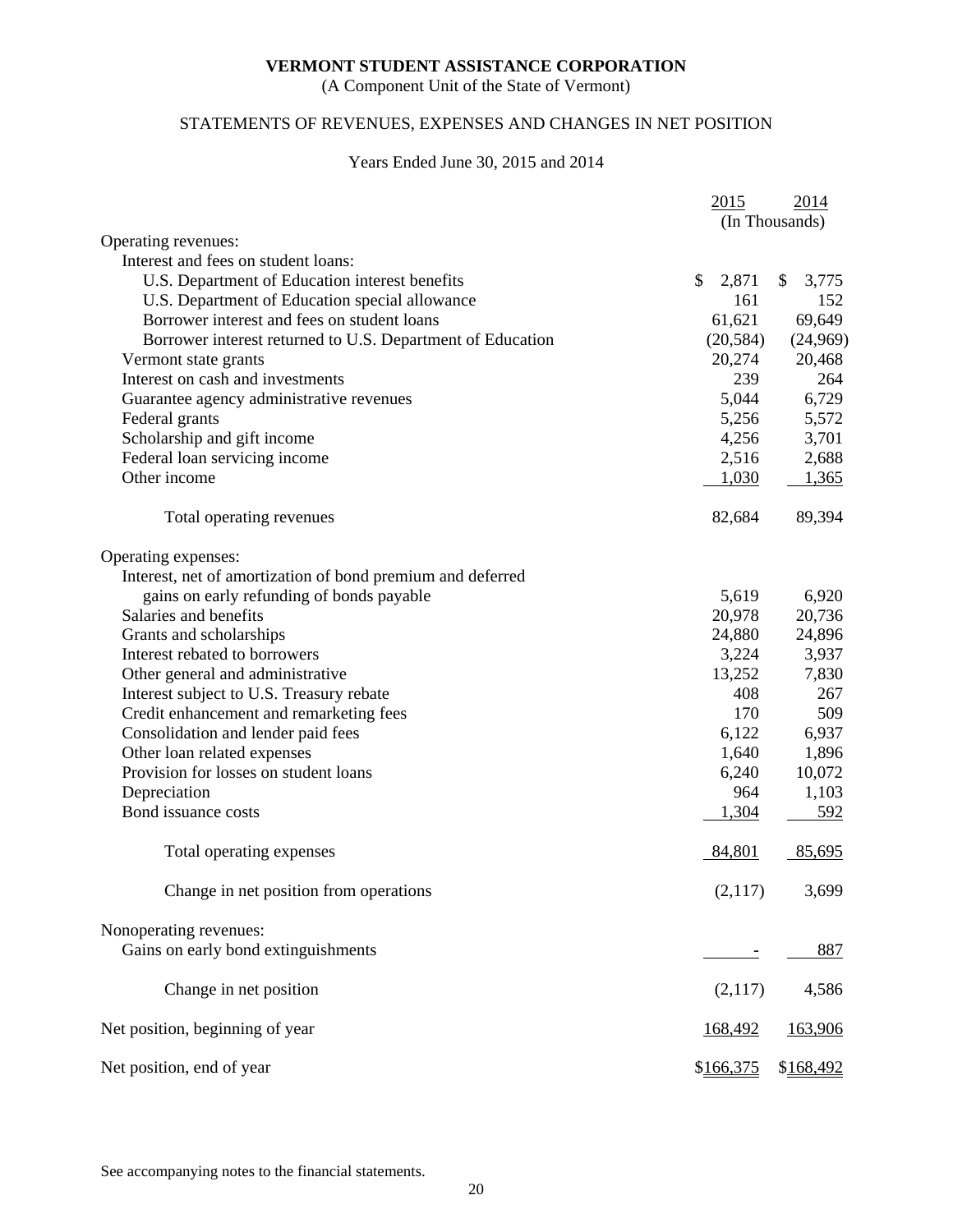(A Component Unit of the State of Vermont)

# STATEMENTS OF CASH FLOWS

### Years Ended June 30, 2015 and 2014

|                                                                                                | 2015                   | 2014           |
|------------------------------------------------------------------------------------------------|------------------------|----------------|
|                                                                                                |                        | (In Thousands) |
| Cash flows from operating activities:                                                          |                        |                |
| Cash received from customers, donors and governments                                           | $\mathbb{S}$<br>18,442 | \$<br>22,518   |
| Principal payments received on student loans                                                   | 197,968                | 201,534        |
| Cash paid to suppliers for goods and services                                                  | (22, 384)              | (18, 341)      |
| Grants and scholarship disbursements                                                           | (24, 880)              | (24,896)       |
| Loans made and purchased                                                                       | (29, 143)              | (27, 230)      |
| Cash paid to employees for salaries and benefits                                               | (20,984)               | (20, 646)      |
| Interest and fees received on student loans                                                    | 26,574                 | 27,571         |
| Vermont state appropriations received                                                          | 20,274                 | 20,468         |
| Net cash provided by operating activities                                                      | 165,867                | 180,978        |
| Cash flows from noncapital financing activities:                                               |                        |                |
| Proceeds from the sale of bonds payable                                                        | 90,620                 | 15,595         |
| Payments on bonds payable                                                                      | (251,996)              | (188, 643)     |
| Decrease in restricted cash                                                                    | 2,184                  | 17,084         |
| Interest paid to bond holders                                                                  | (14, 189)              | (15,090)       |
| Net cash used by noncapital financing activities                                               | (173, 381)             | (171, 054)     |
| Cash flows from capital and related financing activities:                                      |                        |                |
| Acquisition and construction of fixed assets                                                   | (701)                  | (360)          |
| Net cash used by capital and related financing activities                                      | (701)                  | (360)          |
| Cash flows from investing activities:                                                          |                        |                |
| Interest received on cash and investments                                                      | 224                    | 265            |
| Purchase of investments                                                                        | (9,669)                | (163)          |
| Proceeds from sale of investments                                                              | 5,058                  | 191            |
| Net cash (used) provided by investing activities                                               | (4, 387)               | 293            |
| Net (decrease) increase in cash and cash equivalents                                           | (12,602)               | 9,857          |
| Cash and cash equivalents, beginning of year                                                   | 38,508                 | 28,651         |
| Cash and cash equivalents, end of year                                                         | \$ 25,906              | 38,508<br>\$.  |
| Supplemental disclosure of non-cash operating activities:<br>Student loan interest capitalized | \$16,111               | 18,182<br>S    |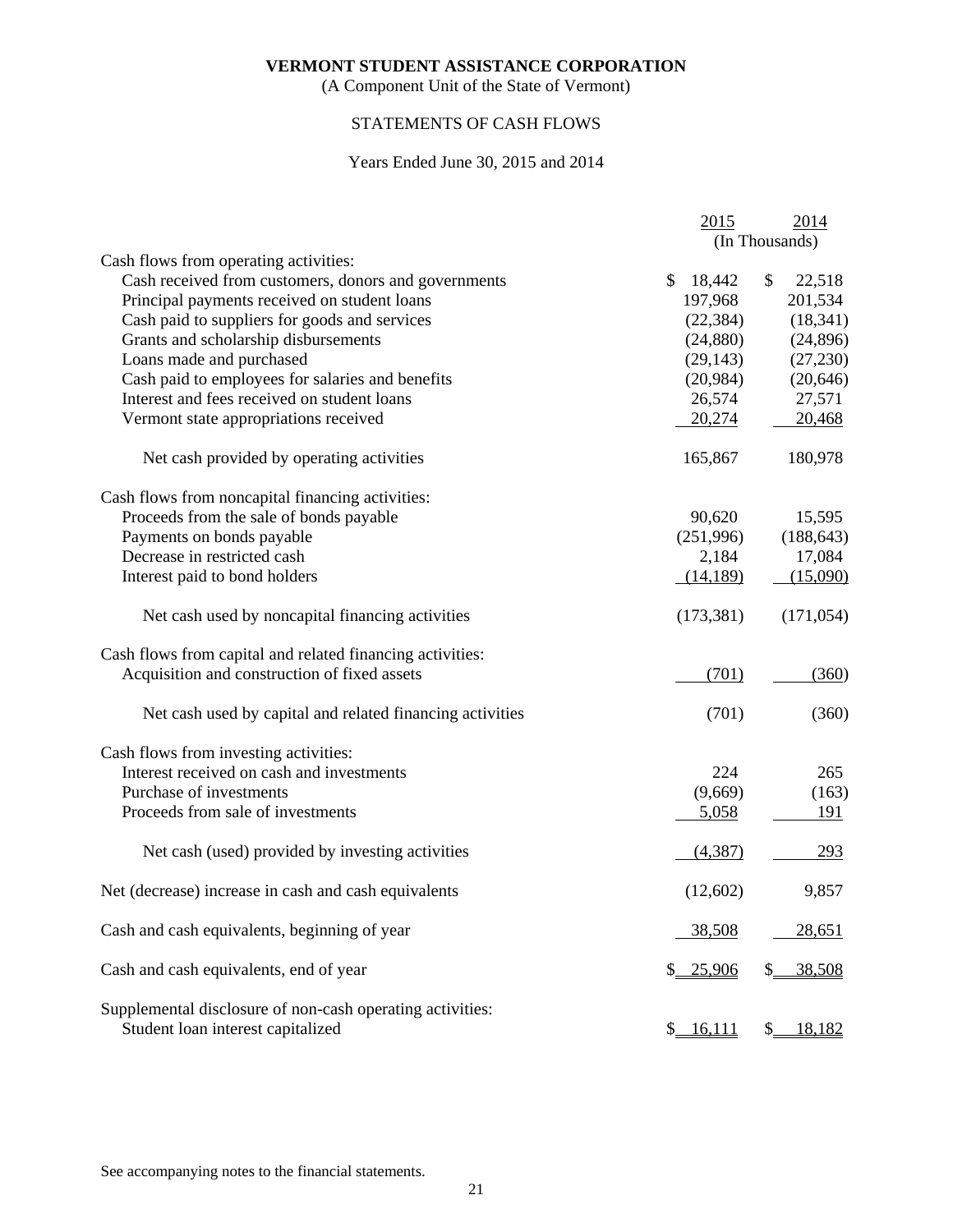(A Component Unit of the State of Vermont)

# STATEMENTS OF CASH FLOWS (CONCLUDED)

### Years Ended June 30, 2015 and 2014

|                                                                      | 2015                     | 2014                |
|----------------------------------------------------------------------|--------------------------|---------------------|
|                                                                      |                          | (In Thousands)      |
| Reconciliation of operating (deficit) surplus to net cash provided   |                          |                     |
| by operating activities:                                             |                          |                     |
| (Deficit) surplus of operating revenues over operating expenses      | $\mathcal{S}$<br>(2,117) | $\sqrt{3}$<br>3,699 |
| Adjustments to reconcile the (deficit) surplus of operating revenues |                          |                     |
| over operating expenses to net cash provided by operating            |                          |                     |
| activities:                                                          |                          |                     |
| Depreciation                                                         | 964                      | 1,103               |
| Provision for losses on student loans                                | 6,240                    | 10,072              |
| Loss on fixed asset disposition                                      | 5                        | 3                   |
| Accretion of bond discount                                           | (321)                    | (126)               |
| Amortization of deferred gains on early                              |                          |                     |
| refunding of bonds payable                                           | (8,346)                  | (7,952)             |
| Realized and unrealized gain on investments                          | (67)                     | (570)               |
| Investment interest received                                         | (224)                    | (265)               |
| Interest paid to bond holders                                        | 14,189                   | 15,090              |
| Changes in operating assets and liabilities:                         |                          |                     |
| Investment interest receivable                                       | (17)                     | 1                   |
| Student loans receivable                                             | 154,930                  | 158,800             |
| Student loan interest receivable                                     | 844                      | 2,192               |
| Federal administrative and program fees receivable                   | (6)                      | 44                  |
| Other receivables                                                    | 27                       | (337)               |
| Other assets                                                         | 52                       | 388                 |
| Accounts payable and other liabilities                               | (353)                    | (939)               |
| Unearned revenue                                                     | (439)                    | (400)               |
| Accrued interest on bonds payable                                    | 98                       | (92)                |
| U.S. Treasury rebates payable                                        | 408                      | 267                 |
| Total adjustments                                                    | 167,984                  | 177,279             |
| Net cash provided by operating activities                            | \$165,867                | \$180,978           |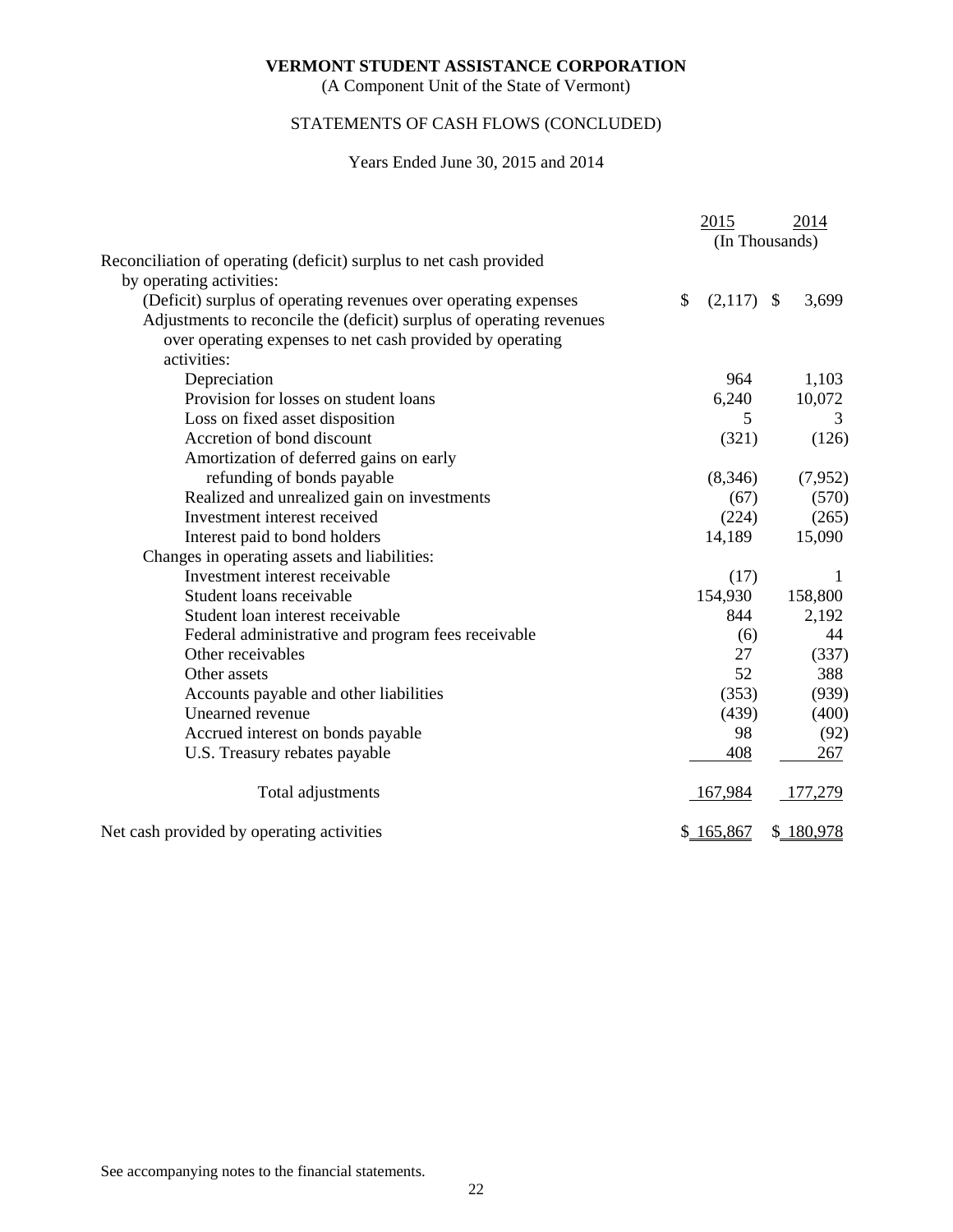(A Component Unit of the State of Vermont)

# STATEMENTS OF FIDUCIARY NET POSITION

### AGENCY FUNDS

### June 30, 2015 and 2014

|                                                                     | Federal<br>Loan |                       |                   |              |
|---------------------------------------------------------------------|-----------------|-----------------------|-------------------|--------------|
|                                                                     | Reserve         |                       | 2015              | 2014         |
|                                                                     | <b>Fund</b>     | <b>VHEIP</b>          | Total             | Total        |
|                                                                     |                 |                       | (In Thousands)    |              |
| Assets held for others                                              |                 |                       |                   |              |
| Cash and cash equivalents                                           | \$10,422        | \$.<br>6              | \$10,428          | \$10,496     |
| Investments                                                         | 2,263           | 270,114               | 272,377           | 246,993      |
| Investment interest receivable                                      | 7               | 139                   | 146               | 118          |
| Due from U.S. Department of Education                               | 1,522           |                       | 1,522             | 3,610        |
| Other assets                                                        |                 | 111                   | 111               | 194          |
| Total assets                                                        | \$14,214        | \$270,370             | \$284,584         | \$261,411    |
| Liabilities                                                         |                 |                       |                   |              |
| Accounts payable and other liabilities                              | \$2,246         | $\mathbb{S}^-$<br>399 | \$2,645           | 2,056<br>\$. |
| Amounts held on behalf of investors                                 |                 | 269,971               | 269,971           | 246,872      |
| Federal loan reserve funds held for<br>U.S. Department of Education | 11,968          |                       | 11,968            | 12,483       |
| <b>Total liabilities</b>                                            | \$14.214        | 70.370                | \$ <u>284,584</u> | \$261,411    |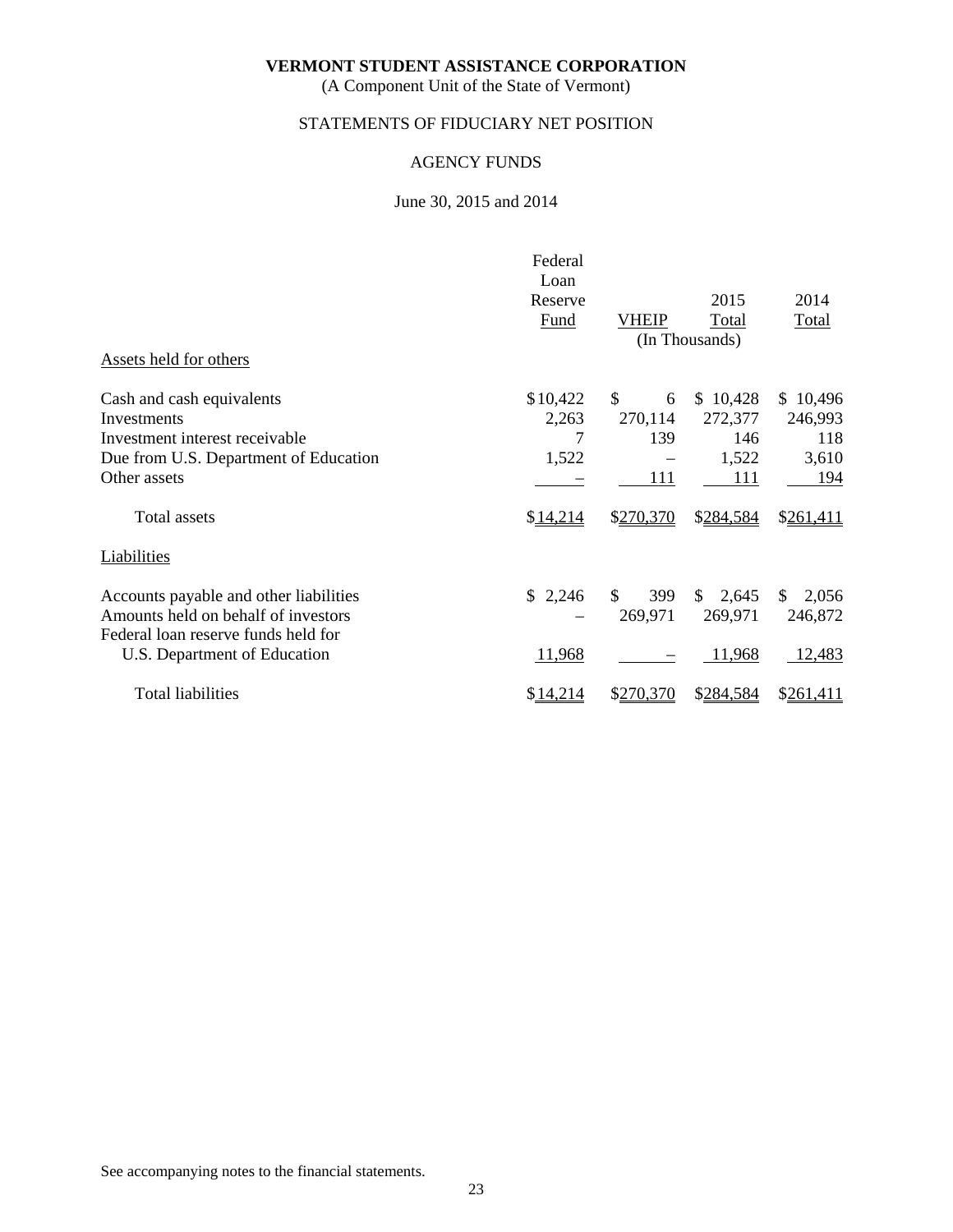(A Component Unit of the State of Vermont)

### NOTES TO FINANCIAL STATEMENTS

### June 30, 2015 and 2014

### (Dollars in Thousands)

### **1. Authorizing Legislation**

 The Vermont Student Assistance Corporation (VSAC) was created as a public nonprofit corporation by an act of the General Assembly of the State of Vermont (the State) as an instrumentality of the State in accordance with the provisions of the *Higher Education Act of 1965*, as amended (the Act). The purpose of VSAC is to provide opportunities for Vermont residents to pursue postsecondary education by awarding grants and guaranteeing, making, financing, and servicing loans to students. VSAC also administers scholarships, and outreach services to students seeking postsecondary education. In addition, VSAC manages the Vermont Higher Education Investment Plan (VHEIP).

 Pursuant to Vermont statutes, VSAC is responsible for the administration of the Loan Finance Program. Under this program, VSAC originates, purchases, services and consolidates education loans. The majority of education loans is financed through the issuance of limited obligation bonds or credit facilities and are guaranteed by VSAC as a guarantor and reinsured by the U.S. Department of Education (ED) through the Federal Family Education Loan (FFEL) Program. In March 2010, Congress passed the *Student Aid and Fiscal Responsibility Act* which had the effect of ending new FFEL Program loan originations after June 30, 2010. The bonds, notes and credit facilities outstanding are payable primarily from interest and principal repayments on the financed loans as specified in the underlying resolutions authorizing the sale of the bonds and notes. The bonds and notes are not a general obligation of VSAC or an obligation of the State of Vermont or any of its political subdivisions.

 For financial reporting purposes, VSAC is considered a component unit of the State of Vermont and is included as part of the State's financial reporting entity. VSAC's relationship with the State of Vermont consists primarily of an annual appropriation designated for grant aid to Vermont students. Additionally, VSAC is permitted to issue bonds using Vermont tax-exempt private activity bond cap and State of Vermont moral obligation in connection with the issuance of VSAC bonds.

The Vermont Student Development Fund, Inc. (the Fund), a separate nonprofit  $501(c)(3)$  corporation, was established in November of 2000. The primary purpose of the Fund is to receive, hold and manage securities, cash or other property whether real, personal or mixed, acquired by bequest, devise, gift, purchase or loan. These assets are used primarily for scholarships and other financial assistance to benefit qualified individuals seeking a postsecondary education. The Fund provides a financial benefit to VSAC, and its Board of Directors is the same as the VSAC Board of Directors; therefore, it is considered a blended component unit of VSAC and is included in the totals on the financial statements. The Internal Revenue Service (IRS) Form 990 of the Fund is a publicly-available document and includes the basic financial statements of this component unit. It can be obtained at the website www.guidestar.org.

The activity for the fiduciary funds described in Notes 5 and 6 is not included in the entity-wide financial statements for VSAC.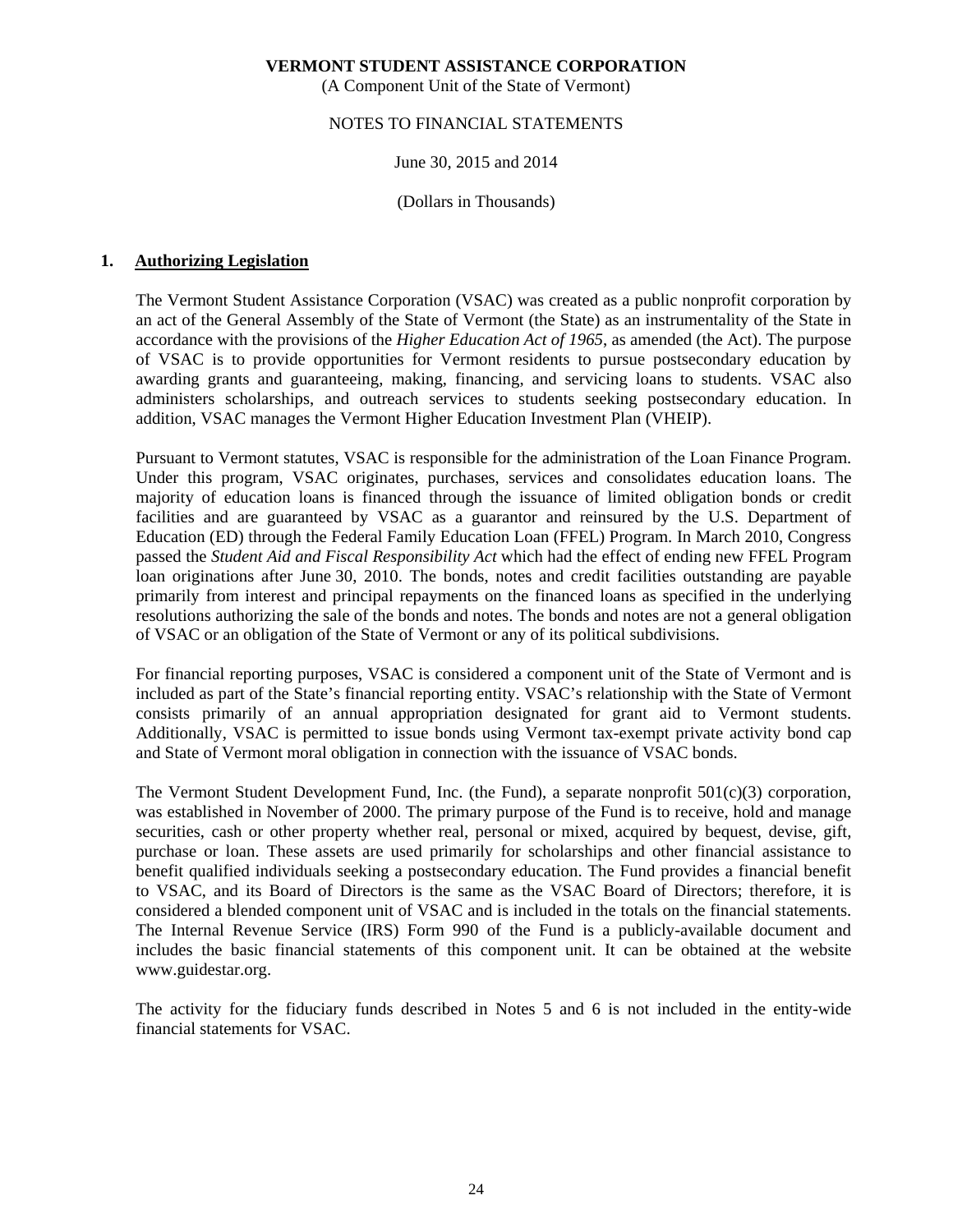(A Component Unit of the State of Vermont)

### NOTES TO FINANCIAL STATEMENTS

### June 30, 2015 and 2014

### (Dollars in Thousands)

### **2. Summary of Significant Accounting Policies**

### *Basis of Accounting*

 VSAC follows the accrual basis of accounting, using the economic resources measurement focus, whereby revenues are recorded when earned and expenses are recorded when obligation for payment is incurred.

 The financial statements are prepared in accordance with Governmental Accounting Standards Board (GASB) Statements No. 34, *Basic Financial Statements – and Management's Discussion and Analysis – for State and Local Governments*, No. 37, *Basic Financial Statements – and Management's Discussion and Analysis – for State and Local Governments: Omnibus – an amendment of GASB Statements No. 21 and 34*, and No. 38, *Certain Financial Statement Note Disclosures*. VSAC reports as a business-type activity, as defined, in GASB No. 34. Additionally, VSAC has adopted Statement No. 62, *Codification of Accounting and Financial Reporting Guidance Contained in Pre-November 30, 1989 FASB and AICPA Pronouncements,* which is intended to codify all sources of U.S. Generally Accepted Accounting Principles for state and local governments so that they can be found in one source.

In February 2015 GASB issued Statement No. 72, *Fair Value Measurement and Application*. This statement is effective for financial periods beginning after June 15, 2015. VSAC has reviewed this Statement and believes that its investments are valued in conformity with it.

 In June 2015 GASB issued Statement No. 76, *The Hierarchy of Generally Accepted Accounting Principles for State and Local Governments*. This statement is effective for financial periods beginning after June 15, 2015. VSAC has reviewed this Statement and believes that its financial reporting conforms to it.

### *Restrictions on Net Position*

 The restricted net position of VSAC is restricted by the credit resolutions, state statutes, donor restrictions, or various Federal regulations and program agreements and is restricted for the origination of student loans, payment of debt service on bonds and notes payable, and grant and scholarship activities. Financial activities and resulting account balances which are not so restricted are presented in the Statements of Net Position as unrestricted net position. VSAC's unrestricted net position is generally reserved for educational assistance purposes.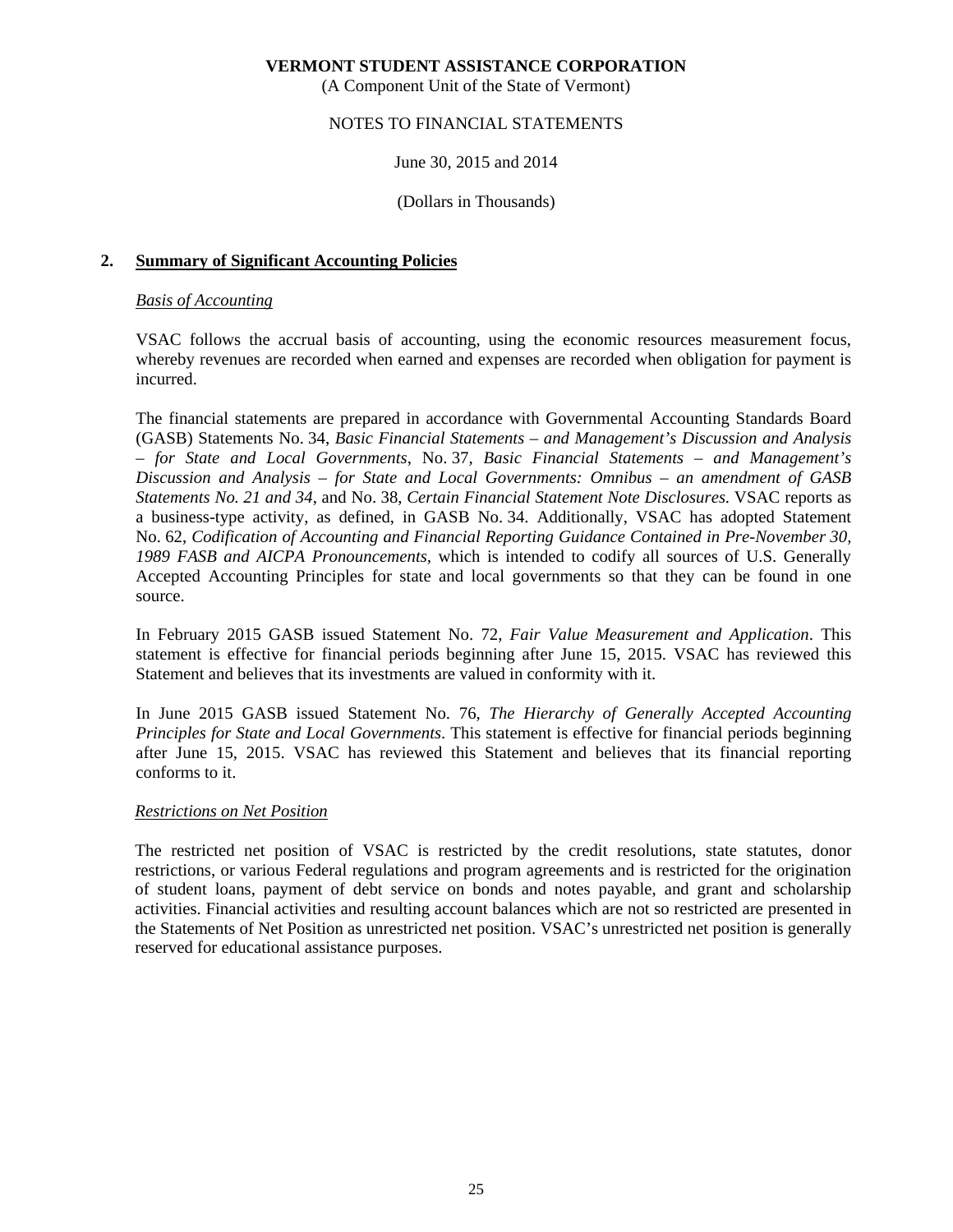(A Component Unit of the State of Vermont)

### NOTES TO FINANCIAL STATEMENTS

### June 30, 2015 and 2014

#### (Dollars in Thousands)

### **2. Summary of Significant Accounting Policies (Continued)**

#### *Net Investment in Capital Assets*

 Net investment in capital assets includes capital assets, net of the accumulated depreciation and any outstanding principal balances of debt attributable to the acquisition, construction, repair or improvement of those assets. It also includes unamortized bond premium or discounts related to any outstanding debt attributable to these assets.

#### *Management Estimates*

 The preparation of financial statements in conformity with U.S. Generally Accepted Accounting Principles requires VSAC management to make estimates and assumptions that affect the reported amounts of assets and liabilities and disclosure of contingent assets and liabilities at the date of the financial statements and the reported amounts of revenues and expenses during the reporting period. Actual results could differ from those estimates. The most significant estimates utilized in the preparation of the financial statements of VSAC relate to the allowance for losses on student loans and the U.S. Treasury rebates payable.

#### *Student Loans*

 Student loans consist of guaranteed and nonguaranteed loans made to undergraduate, graduate, or professional students, and parents of students attending eligible postsecondary educational institutions. Student loans also include consolidation loans which are loans to eligible students that refinance existing student loans.

 Student loans are stated at their unpaid principal balance net of allowance for estimated loan losses. Private loan origination fee revenue received from borrowers is recognized as revenues as received in accordance with GASB Statement No. 65, *Items Previously Reported as Assets and Liabilities.*

#### *Allowance for Loan Losses*

 VSAC issues loans that are not guaranteed against default by VSAC and continues to hold and service loans guarantor under the FFEL Program. Loans not guaranteed represent the greatest loss exposure for VSAC and make up the majority of management's loan loss allowance. The amount of the allowance, which is established through a provision for losses on student loans charged to expense, is based on management's estimation of the probable losses within the portfolio. Primary considerations in establishing the allowance are the amounts of loans in the portfolio, loss rate, delinquencies, current economic conditions and historical loss experience. The loss exposure for nonguaranteed loans is 100% of estimated defaults unadjusted for future recoveries. For guaranteed loans, the loss exposures are either 2% or 3% of estimated defaults based on the origination date of the loan.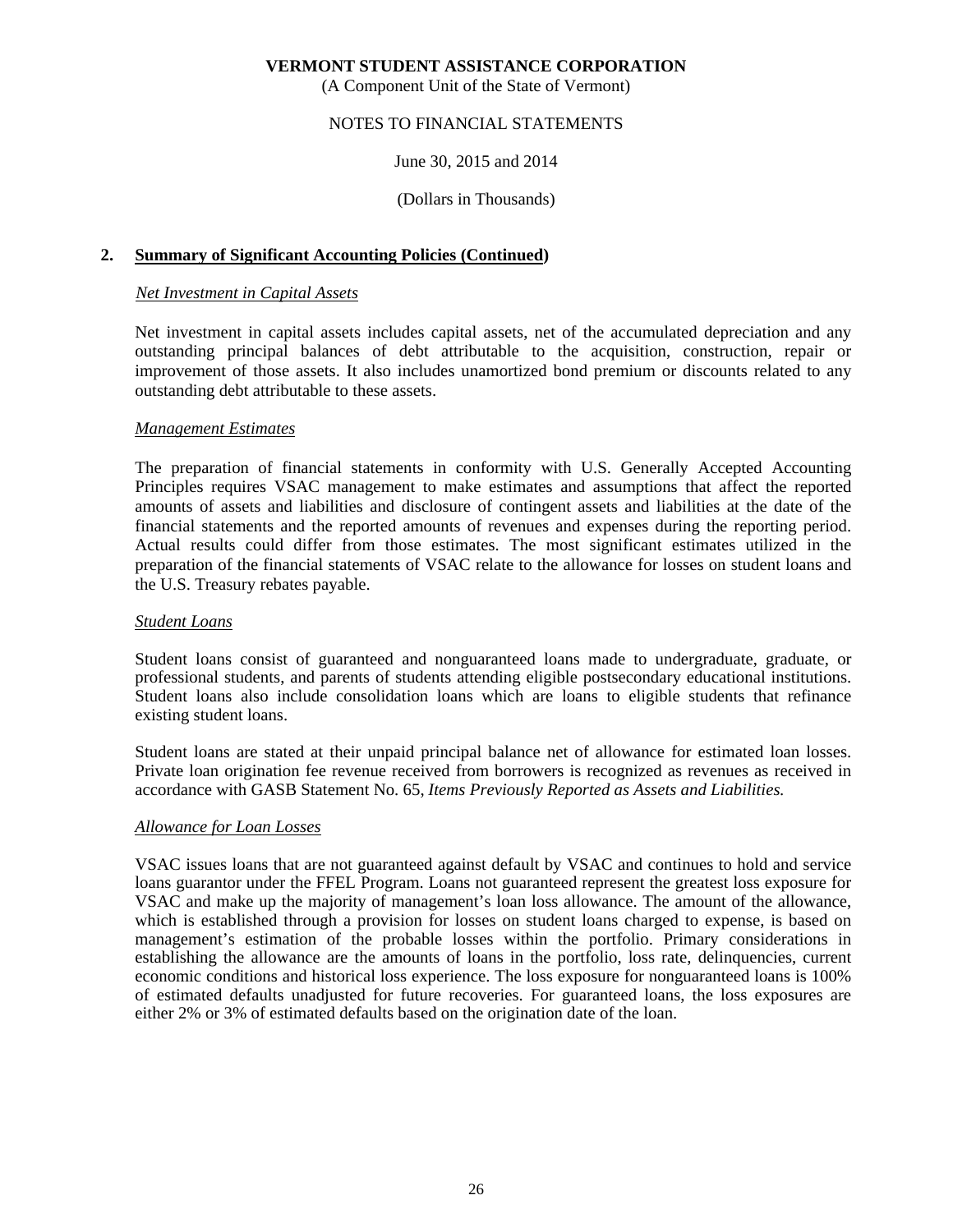(A Component Unit of the State of Vermont)

### NOTES TO FINANCIAL STATEMENTS

### June 30, 2015 and 2014

### (Dollars in Thousands)

### **2. Summary of Significant Accounting Policies (Continued)**

#### *Operating and Nonoperating Revenue and Expenses*

 Operating revenues include interest earned on student loans and investments, fees received from providing services, state appropriations, and grant and scholarship revenue. Operating expenses include interest on bonds, the costs of providing services and operating all programs, and grant and scholarship awards. Nonoperating revenues include gains on early bond extinguishments.

#### *Cash Equivalents*

 VSAC considers all highly liquid investments with original maturities of three months or less to be cash equivalents. Cash equivalents include funds held in an institutional money market fund account.

#### *Investments*

 Investments are carried at fair value in accordance with GASB Statement No. 31, *Accounting and Financial Reporting for Certain Investments and for External Investment Pools*.

 VSAC invests in various investment securities. Investment securities are exposed to various risks, such as interest rate, market and credit risks. Due to the level of risk associated with certain investment securities, it is at least reasonably possible that changes in the values of investment securities will occur in the near term and that these changes could materially affect the amounts reported in the financial statements.

#### *Capital Assets*

 Capital assets are stated at historical cost. Depreciation of capital assets that are placed in service is calculated using the straight-line method over the estimated useful lives of the assets. For 2014, Capital asset acquisitions that equal or exceed \$2.5 were capitalized; effective July 1, 2014 this minimum was increased to \$10.

#### *Bond Issuance Costs*

 Costs of bond issuances, which are comprised of underwriters' fees, legal fees and other related financing costs, are recognized as expenses as incurred in accordance with GASB Statement No. 65, *Items Previously Reported as Assets and Liabilities.*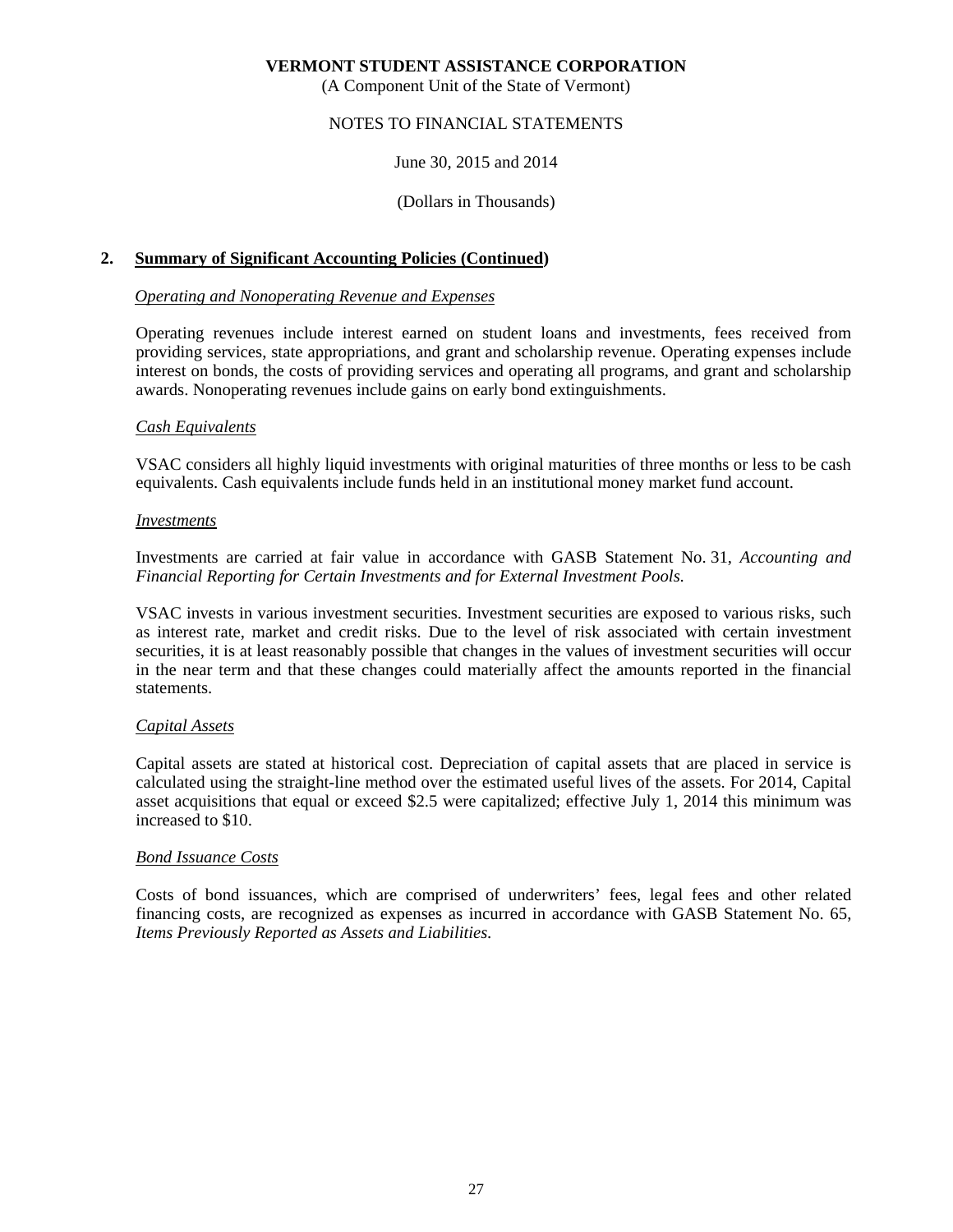(A Component Unit of the State of Vermont)

### NOTES TO FINANCIAL STATEMENTS

### June 30, 2015 and 2014

### (Dollars in Thousands)

### **2. Summary of Significant Accounting Policies (Concluded)**

#### *Bond Discount/Premium and Deferred Gain/Loss on Refunding*

 Bond discounts and premiums are amortized using a method which approximates the level yield method over the life of the bonds. Any deferred gains or losses related to refinanced bonds are included in deferred inflows of resources or deferred outflows of resources, respectively, in accordance with GASB Statement No. 65, *Items Previously Reported as Assets and Liabilities.* The deferred gains or losses are amortized as a component of interest expense in a systematic and rational manner over the remaining life of the old debt or the life of the new debt, whichever is shorter. During the years ended June 30, 2015 and 2014, interest expense has been reduced by \$8,346 and \$7,952, respectively, for the amortization of the deferred gains on early refunding of bonds payable that occurred during the years ended June 30, 2015 and 2014.

#### *Grants*

 Unrestricted grants are recorded as revenue when received. Restricted grants are recorded as revenue upon compliance with the restrictions. Amounts received for grant programs that are restricted are recorded in unearned revenue until they become unrestricted. When both restricted and unrestricted resources are available to satisfy an expense when it is incurred, VSAC uses restricted resources first.

#### *FFEL Program Support*

 VSAC receives a percentage of the amounts collected on defaulted loans, an origination fee, a portfolio maintenance fee and a default aversion fee from ED as its primary support for the administration of the FFEL Program. These fees are recorded as guarantee agency administrative revenues when earned, as the services are provided.

#### *Compensated Absences*

 Employees may accumulate, subject to certain limitations, unused vacation earned and upon retirement, termination or death, may be compensated for certain amounts at their then current rates of pay. The amount of vacation recognized as expense as the amount is earned and this obligation is accrued.

#### *Income Tax Status*

 VSAC is exempt from Federal and State income taxes under Section 115 of the Internal Revenue Code (IRC) and, accordingly, no provision for income taxes has been made in the accompanying financial statements.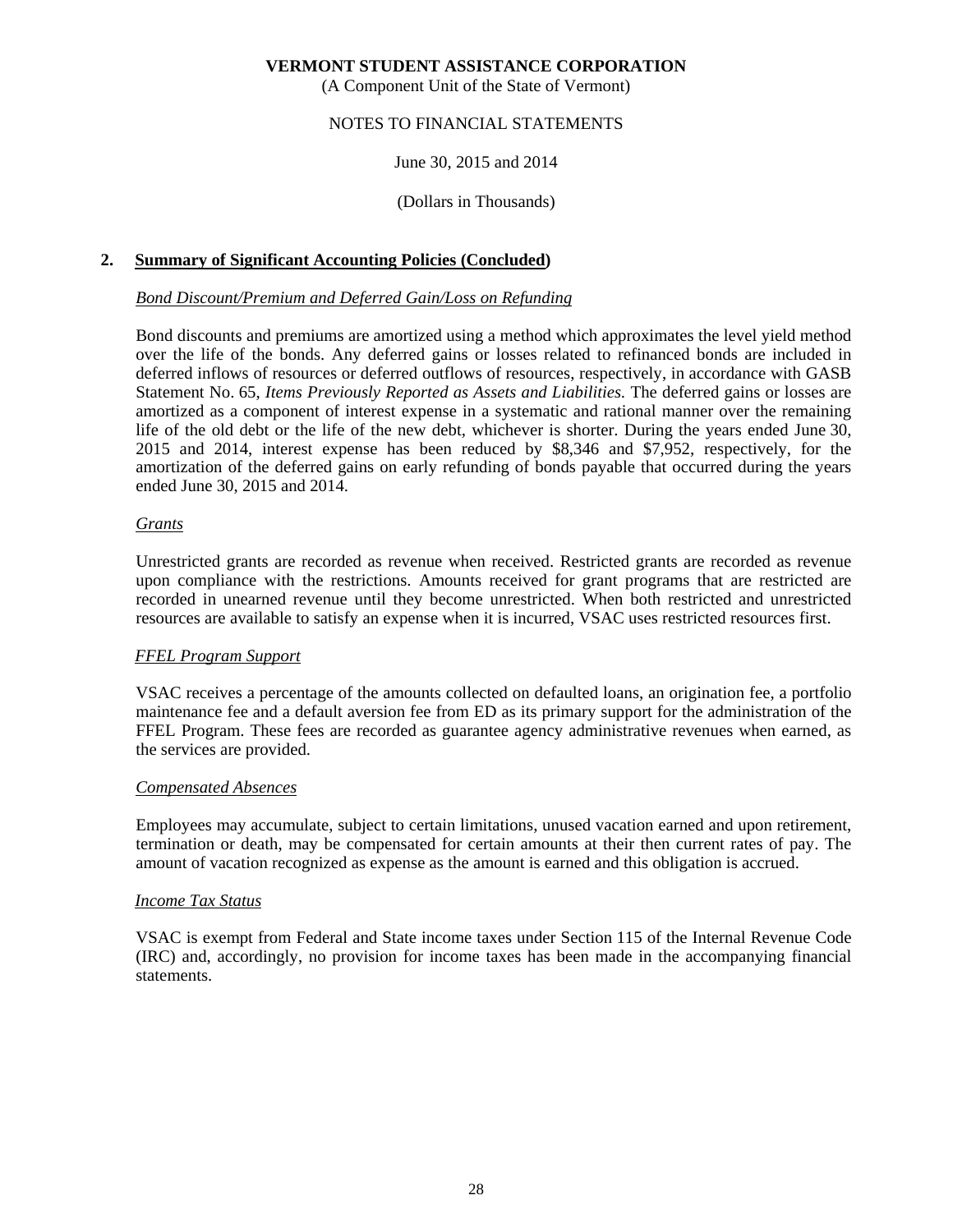(A Component Unit of the State of Vermont)

### NOTES TO FINANCIAL STATEMENTS

### June 30, 2015 and 2014

### (Dollars in Thousands)

### **3. Cash, Cash Equivalents and Investments**

 VSAC's deposit and investment policies comply with the underlying bond resolution requirements. In accordance with those bond resolutions, all deposits and investments are held in specific classes of investment vehicles including: bank time deposits, certificates of deposit, direct obligations of the United States of America unconditionally guaranteed by the United States of America, indebtedness issued by certain Federal agencies, collateralized repurchase agreements secured by obligations of the United States of America with collateral held by or at the direction of the trustee, guaranteed investment contracts with banks or bank holding companies, commercial paper and open ended investment funds. Funds not related to the various bond resolutions may also be invested in domestic equities or corporate bonds.

### *Cash and Cash Equivalents*

 The carrying amounts which represent both cost and fair value of cash and cash equivalents as of June 30, 2015 and 2014 are presented below:

|                               | 2015                          | 2014                |
|-------------------------------|-------------------------------|---------------------|
| Cash<br>Money market accounts | $$15,659$ $$24,170$<br>58,890 | 65,165              |
|                               |                               | $$74,549$ $$89,335$ |

At June 30, 2015 and 2014, cash is comprised of various commercial bank accounts. The bank balances at June 30, 2015 were \$15,401 and the bank balances at June 30, 2014 were \$24,272. The difference between the net bank balances and the amounts recorded on the financial statements is outstanding checks and deposits in transit. Additionally, \$595 and \$345 of the bank balances at June 30, 2015 and 2014, respectively, were covered by Federal Deposit Insurance Corporation (FDIC). The balance above the FDIC limit is uncollateralized.

 At June 30, 2015 and 2014, the money market accounts are primarily invested in the Fidelity Institutional Money Market Prime Money Market Portfolio (Class 1). The Fund invests in U.S. dollardenominated money market securities of domestic and foreign issuers rated in the highest category by at least two nationally recognized rating services, U.S. Government securities, and repurchase agreements.

The bond and note indentures require certain cash and cash equivalent reserves. At June 30, 2015 and 2014, \$48,643 and \$50,827, respectively, of restricted cash is limited to its use for the repayment of bond and note obligations.

#### *Investments*

*Interest Rate Risk:* Under the VSAC policy, all operating and bond restricted funds are invested in highly liquid short term accounts. Approximately 30% of VSAC's scholarship endowment investments are targeted for fixed rate securities.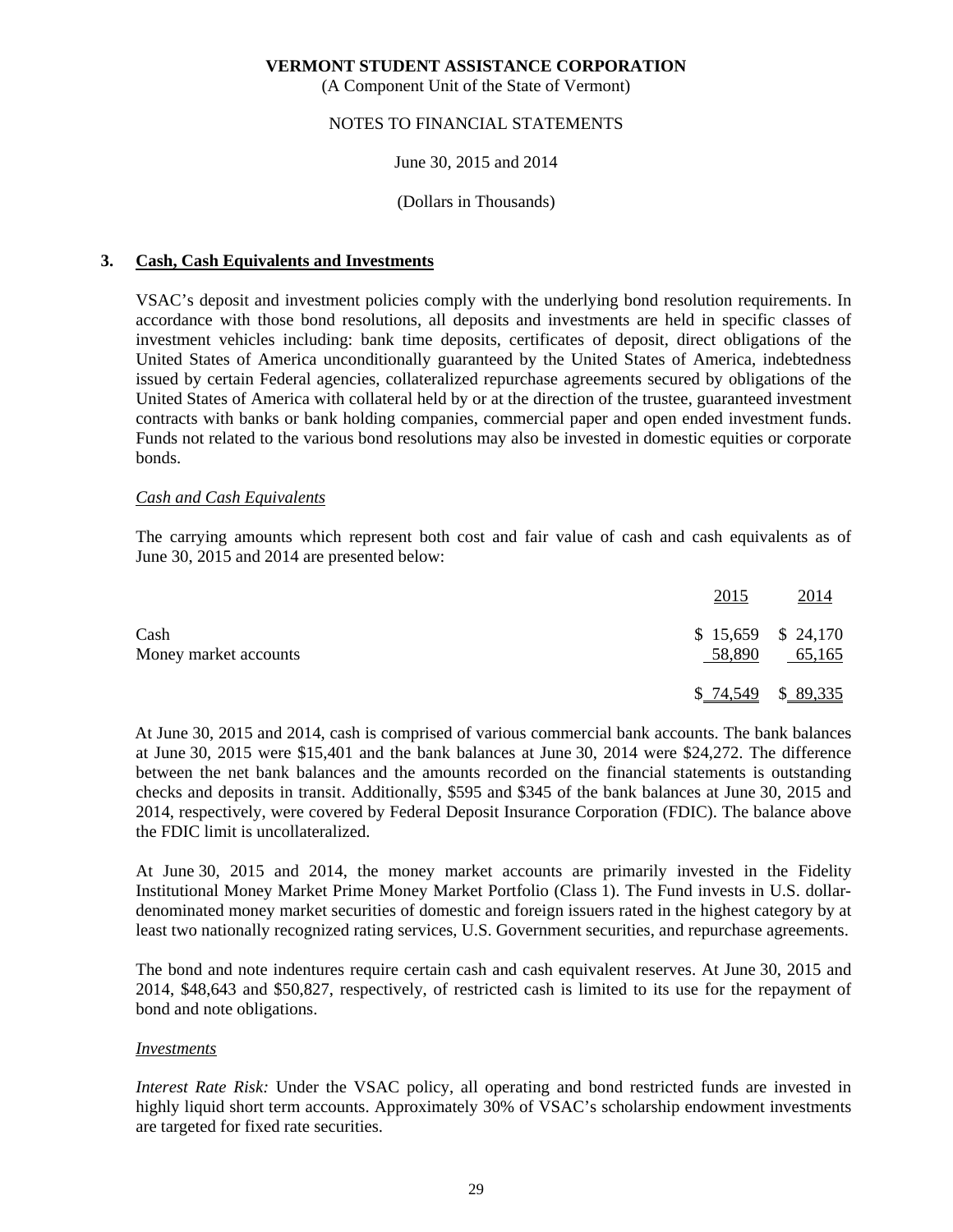(A Component Unit of the State of Vermont)

### NOTES TO FINANCIAL STATEMENTS

### June 30, 2015 and 2014

### (Dollars in Thousands)

### **3. Cash, Cash Equivalents and Investments (Continued)**

*Credit Risk*: Under the Vermont Student Development Fund (or 'Scholarship Fund') policy, VSAC mitigates its credit risk by requiring marketable bonds, debentures, notes, or instruments to be rated BBB or better by Standard and Poor's and Baa or better by Moody's Investors Service. Operating and bond restricted funds are invested in highly rated liquid investments with a primary objective of principal preservation.

*Concentration of Credit Risk*: While diversification is a strategic investment objective, VSAC places no defined limit on the amount of investments in any one issuer. Under VSAC policy all non-scholarship funds are held in liquid investments whose primary objective is preservation of capital. Under the Scholarship Fund policy, approximately 70% of the total portfolio is invested in equity issues, balanced between growth and value styles. As of June 30, 2015 and 2014, 7% and 11%, respectively, of VSAC's investments were invested in U.S. Treasuries. No other single issuer represented more than 19% or 2% of VSAC's investments at either June 30, 2015 or 2014, respectively.

### *Custodial Credit Risk*

All of the investments are held by VSAC's agent in VSAC's name.

VSAC held the following investments at June 30, 2015 and 2014:

|                                                                    |                         | 2015                    | 2014                  |                       |
|--------------------------------------------------------------------|-------------------------|-------------------------|-----------------------|-----------------------|
|                                                                    | Cost                    | Fair<br>Value           | Cost                  | Fair<br>Value         |
| Domestic equities<br>Corporate bonds<br>Government bonds and notes | \$2,641<br>5,011<br>957 | \$3,027<br>4,993<br>951 | \$2,112<br>336<br>746 | \$3,222<br>338<br>733 |
|                                                                    | \$8,609                 | \$8,971                 | \$3,194               | \$4,293               |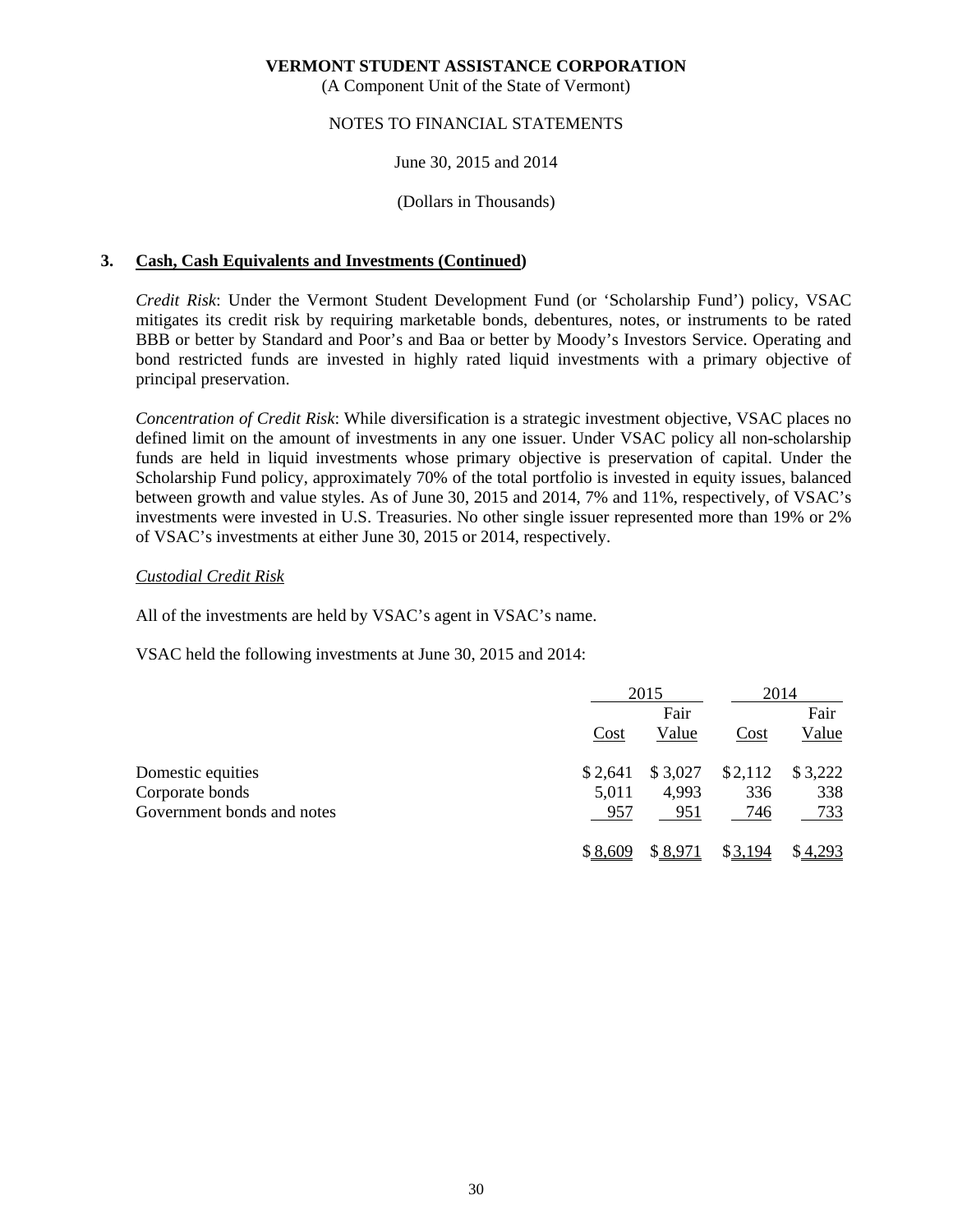(A Component Unit of the State of Vermont)

### NOTES TO FINANCIAL STATEMENTS

### June 30, 2015 and 2014

### (Dollars in Thousands)

### **3. Cash, Cash Equivalents and Investments (Continued)**

At June 30, 2015, the ratings for investments in debt securities are summarized as follows:

|                                |        |            | Fair    | S&P/Investment  |
|--------------------------------|--------|------------|---------|-----------------|
|                                |        | Maturities | Value   | Moody's Rating  |
| Corporate bonds:               |        |            |         |                 |
| Abbey Natl North Amer LLC Disc | n/a    | 11/20/2015 | \$1,498 | A1              |
| Anheuser-Busch                 | 1.375% | 7/15/2017  | 30      | A2              |
| Apple Inc.                     | 3.450% | 5/6/2024   | 26      | AA1             |
| <b>Bank of Montreal</b>        | 1.400% | 9/11/2017  | 20      | AA3             |
| <b>Bank of Nova Scotia</b>     | 1.100% | 12/13/2016 | 25      | AA <sub>2</sub> |
| Berkshire Hathaway             | 5.400% | 5/15/2018  | 44      | AA2             |
| Catepillar Finl SE             | 2.050% | 8/1/2016   | 30      | A2              |
| Cisco Systems Inc.             | 4.950% | 2/15/2019  | 22      | A1              |
| <b>Comcast Corp</b>            | 2.850% | 1/15/2023  | 19      | A <sub>3</sub>  |
| Federal Home Loan              | 3.125% | 3/11/2016  | \$1,529 | $AA+$           |
| General Electric Cap Corp      | n/a    | 8/24/2015  | 1,500   | $A1+$           |
| General Electric Cap Corp      | 5.625% | 9/15/2017  | 44      | A1              |
| General Electric Cap Corp      | 3.450% | 5/15/2024  | 10      | A1              |
| Goldman Sachs                  | 2.900% | 7/19/2018  | 21      | A <sub>3</sub>  |
| JP Morgan Chase & Co           | 6.000% | 1/15/2018  | 44      | A <sub>3</sub>  |
| Royal Bank of Canada           | 2.150% | 3/15/2019  | 20      | AA3             |
| Toyota Motor Credit            | 2.000% | 9/15/2016  | 20      | AA3             |
| <b>US</b> Bancorp              | 1.950% | 11/15/2015 | 15      | A1              |
| Wachovia Corp                  | 5.750% | 2/1/2018   | 44      | A2              |
| <b>Wal-Mart Stores</b>         | 3.250% | 10/25/2020 | 32      | AA <sub>2</sub> |
|                                |        |            |         |                 |

\$ 4,993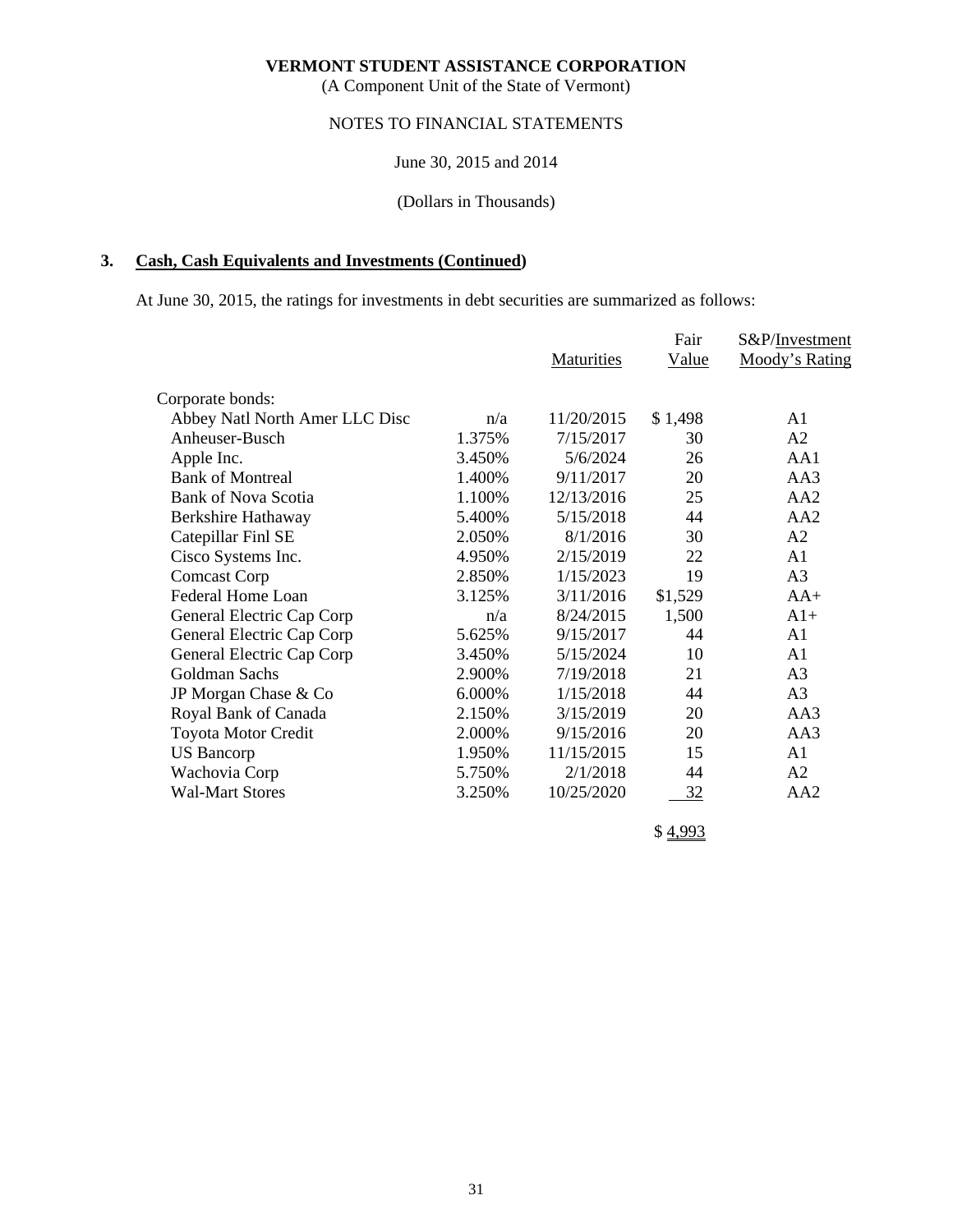(A Component Unit of the State of Vermont)

### NOTES TO FINANCIAL STATEMENTS

### June 30, 2015 and 2014

(Dollars in Thousands)

### **3. Cash, Cash Equivalents and Investments (Concluded)**

|                             |         |                   | Fair<br>Value | $S\&P/$<br>Moody's Rating |
|-----------------------------|---------|-------------------|---------------|---------------------------|
| Investment                  |         | <b>Maturities</b> |               |                           |
| Government bonds and notes: |         |                   |               |                           |
| <b>FHLMC</b>                | 3.750\% | 3/27/2019         | 125           | AAA                       |
| <b>FHLMC</b>                | 2.375%  | 1/13/2022         | 40            | AAA                       |
| <b>FNMA</b>                 | 5.375%  | 6/12/2017         | 83            | AAA                       |
| U.S. Treasury Note          | 4.875%  | 8/15/2016         | 125           | $AA+$                     |
| U.S. Treasury Note          | 1.875%  | 9/30/2017         | 97            | $AA+$                     |
| U.S. Treasury Note          | 3.125%  | 5/15/2019         | 122           | $AA+$                     |
| U.S. Treasury Bonds         | 2.625%  | 8/15/2020         | 127           | $AA+$                     |
| U.S. Treasury Bonds         | 1.750%  | 5/15/2022         | 59            | $AA+$                     |
| U.S. Treasury Bonds         | 2.500%  | 8/15/2023         | 82            | $AA+$                     |
| <b>U.S. Treasury Bonds</b>  | 2.250%  | 11/15/2024        | 15            | $AA+$                     |
| Ontario Prov Cda            | 1.650%  | 9/27/2019         | 45            | AA2                       |
| Province of Quebec          | 2.750%  | 8/25/2021         | 31            | AA2                       |
|                             |         |                   | \$951         |                           |

### **4. Student Loans Receivable**

 At June 30, 2015, VSAC held student loans with interest rates ranging from 1.52% to 10%, the majority insured by ED and the U.S. Department of Health and Human Services; at June 30, 2014 the interest rates ranged from 1.55% to 10%. At June 30, 2015 and 2014, approximately 24.2% and 21.3%, respectively, of these student loans were not guaranteed. Most of VSAC's borrowers are located in the New England states.

 Student loans are classified as being in "interim" status during the period from the date the loan is made until a student is out of school either for six or nine months. Subsequent to this period, student loans are classified as being in "repayment" status. "Deferral" status is a period during the life of the loan when repayment is suspended for authorized purposes.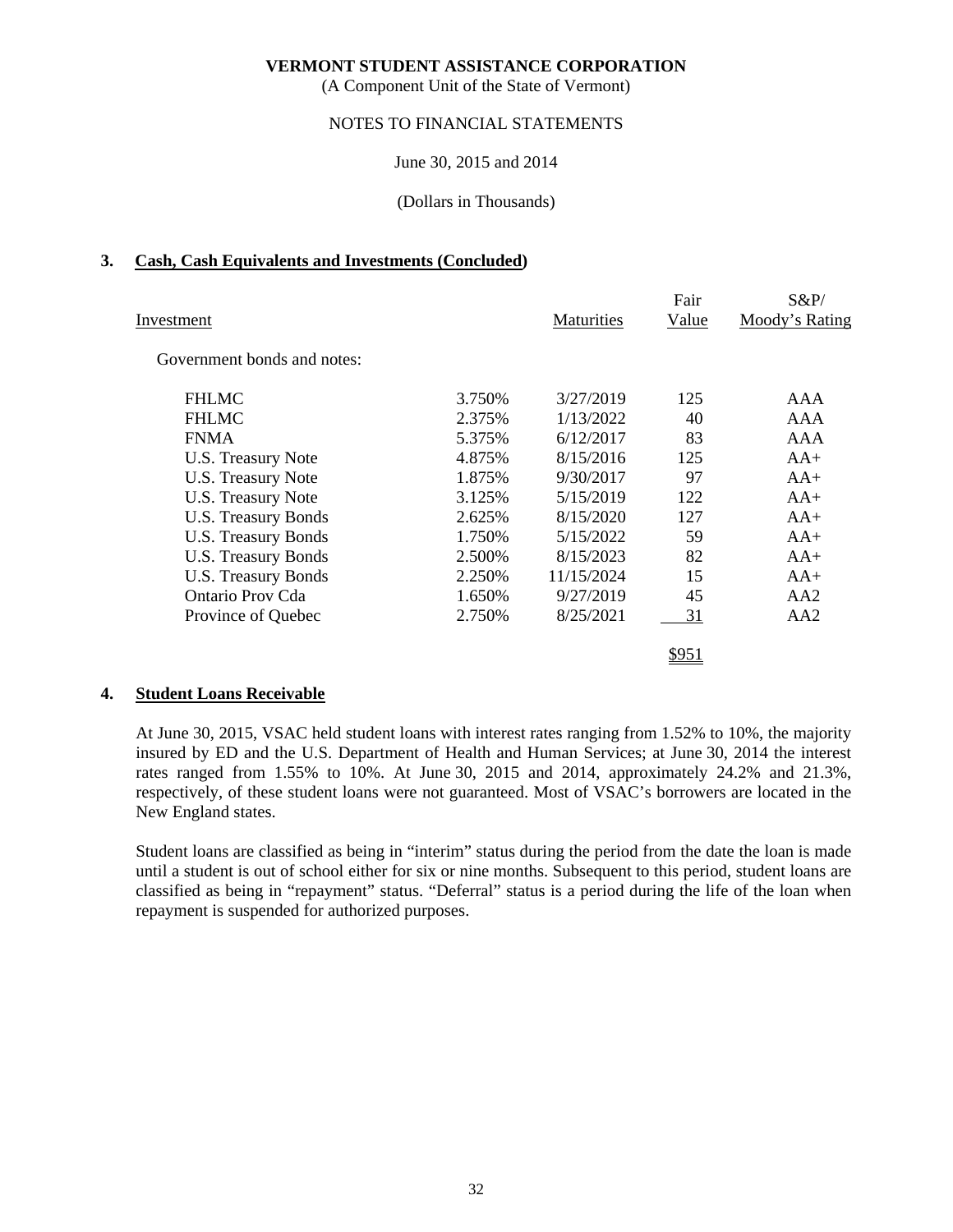(A Component Unit of the State of Vermont)

### NOTES TO FINANCIAL STATEMENTS

June 30, 2015 and 2014

### (Dollars in Thousands)

### **4. Student Loans Receivable (Continued)**

Student loans receivable as of June 30, 2015 and 2014 are summarized as follows:

|                                              | 2015                     | 2014                    |
|----------------------------------------------|--------------------------|-------------------------|
| Status:                                      |                          |                         |
| Interim status                               | \$<br>27,337             | 29,388<br><sup>\$</sup> |
| Deferral status                              | 104,439                  | 151,818                 |
| Repayment status                             | 996,019                  | 1,108,007               |
| Allowance for loan losses<br>Less:           | (31,561)                 | (31,809)                |
| Total student loans receivable               | 1,096,234                | 1,257,404               |
| Noncurrent student loans receivable<br>Less: | 948,279                  | 1,101,015               |
| Current student loans receivable             | \$.<br><u>147,955</u>    | \$156,389               |
| <b>Guarantee type:</b>                       |                          |                         |
| U.S. Department of Education                 | 835,129<br><sup>\$</sup> | \$<br>989,476           |
| U.S. Department of Health and Human Services | 2,408                    | 3,393                   |
| Other – Guaranteed                           | 17,790                   | 21,876                  |
| Nonguaranteed                                | 272,468                  | 274,468                 |
| Allowance for loan losses<br>Less:           | (31,561)                 | (31,809)                |
| Total student loans receivable               | 1,096,234                | 1,257,404               |
| Noncurrent student loans receivable<br>Less: | 948,279                  | 1,101,015               |
| Current student loans receivable             | 147,955<br>S.            | \$ 156,389              |

 As of June 30, 2015 and 2014, \$1,050,168 and \$1,231,158 of student loans were pledged to the repayment of bonds and notes, respectively.

 Transactions in the allowance for loan losses for the years ended June 30, 2015 and 2014 were as follows:

|                                       | 2015                | 2014     |
|---------------------------------------|---------------------|----------|
| Balance, July 1                       | $$31,809$ $$32,288$ |          |
| Net loans charged off                 | (6,488)             | (10,551) |
| Provision for losses on student loans | 6,240               | 10,072   |
| Balance, June 30                      | \$ 31,561           | \$31,809 |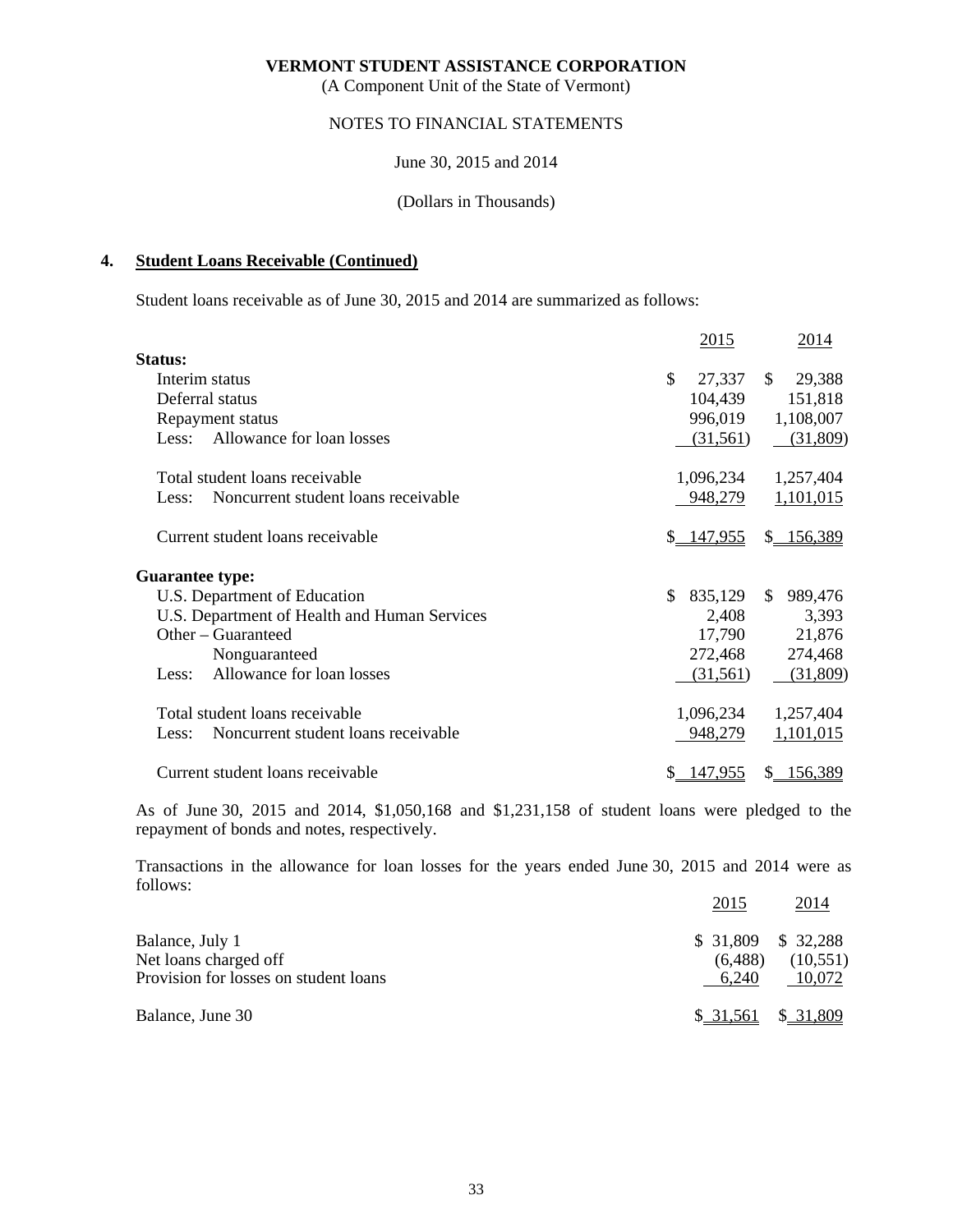(A Component Unit of the State of Vermont)

### NOTES TO FINANCIAL STATEMENTS

### June 30, 2015 and 2014

#### (Dollars in Thousands)

### **4. Student Loans Receivable (Concluded)**

 The allowance for loan losses represents management's estimate of probable losses on student loans. Management uses the amounts of loans in the portfolio, loss rate, delinquencies, current economic conditions, and historical loss experience. Should any of these factors change significantly from those currently used by management, the estimate may change. At June 30, 2015 and 2014, \$49,367 and \$54,223, respectively, of student loans receivable were over 90 days past due, of which all but \$8,149 and \$9,531, respectively, were guaranteed by one of the guarantee types shown above. The portion of the loss reserve at June 30, 2015 and 2014 which relates to non-guaranteed loans was \$29,989 and \$29,947, respectively.

### **5. Net Assets Held for the U.S. Department of Education**

 Under the *Higher Education Act Amendments of 1998*, all assets related to the FFEL Program guaranty functions were transferred to the Federal Loan Reserve Fund on October 1, 1998. The Federal Loan Reserve Fund is administered by VSAC on behalf of ED and is the property of the Federal government. VSAC also established the Guarantee Agency Operating Fund on October 1, 1998, in accordance with the *Higher Education Act Amendments of 1998*. The Guarantee Agency Operating Fund, which is included within the Statements of Net Position, is the property of VSAC and is used to account for the activities under the FFEL Program that fall outside of the Federal Loan Reserve Fund.

 Changes in Federal loan reserve funds held for ED for the years ended June 30, 2015 and 2014 were as follows:

|                                                       | 2015<br>2014        |
|-------------------------------------------------------|---------------------|
| Additions:                                            |                     |
| Reimbursement from ED on default loan purchases       | $$35,946$ $$37,161$ |
| Default loan collections                              | 175<br>718          |
| Investment income                                     | 3                   |
| Other, net                                            | 336<br>559          |
| Total additions                                       | 38,217<br>36,683    |
| Deductions:                                           |                     |
| Purchases of defaulted loans from lenders             | 37,324<br>38,572    |
| Default aversion fee (received) paid                  | 21<br>(126)         |
| <b>Total deductions</b>                               | 37,198<br>38,593    |
| Net decrease in federal loan reserve funds held       | (376)<br>(515)      |
| Federal loan reserve funds held, at beginning of year | 12,483<br>12,859    |
| Federal loan reserve funds held, at end of year       | .968                |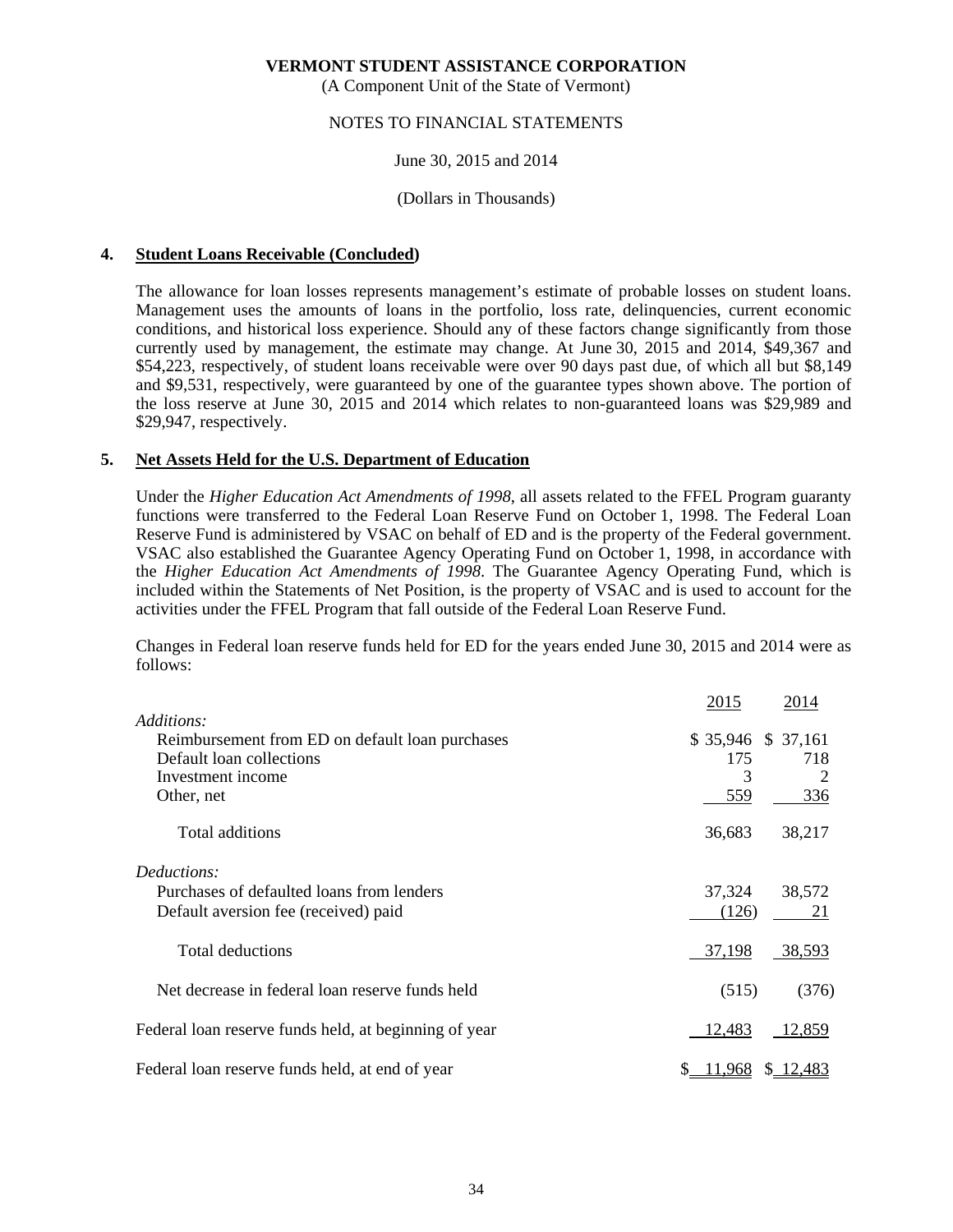(A Component Unit of the State of Vermont)

### NOTES TO FINANCIAL STATEMENTS

### June 30, 2015 and 2014

### (Dollars in Thousands)

### **5. Net Assets Held for the U.S. Department of Education (Concluded)**

 To provide security and liquidity against potential defaults, VSAC is required to maintain reserves as specified by Title 16, Vermont Statutes Annotated §2864, Section 422 of Act 20 United States Code 1072, and under various agreements with the bond liquidity and credit enhancement providers. The *Higher Education Act Amendments of 1998* require VSAC to maintain reserves equal to 0.25% of student loans guaranteed. During 2015 and 2014, VSAC maintained sufficient reserves to fully comply with these requirements.

 Total outstanding loans issued under the FFEL Program were \$835,129 and \$989,476 at June 30, 2015 and 2014, respectively. Defaults on FFEL Program loan guarantees are paid by ED through the Federal Loan Reserve Fund.

### **6. Net Assets Held for VHEIP**

 VHEIP was established by the Vermont Legislature in April 1998. VHEIP encourages Vermont residents to save for college or other post-secondary education through tax favorable investments. The program has been designed to comply with the requirements for treatment as a "Qualified Tuition Program" under Section 529 of the IRC. There are six plans available: the Managed Allocation Option, the Diversified Equity Option, the Equity Index Option, the Balanced Option, the Fixed Income Option and the Principal Plus Interest Option. All Options are managed by TFI. TFI is part of Teachers Insurance and Annuity Association and College Retirement Equities Fund (TIAA-CREF), a New Yorkbased financial services organization. Funds in the Managed Allocation Option are directed into special investment portfolios based on the age of the beneficiary. Funds in the Diversified Equity and Index Options are not age based and remain 100% in equity investments. Funds in the Balanced Option are invested in both equity and income investments. Funds in the Fixed Income Option are invested in bond funds. Funds in the Principal Plus Interest Option are invested under a Funding Agreement between TIAA-CREF and VSAC, and the principal and return are guaranteed by TIAA-CREF. Investments in the other investment options are not guaranteed.

 The changes in assets held on behalf of investors for the years ended June 30, 2015 and 2014 were as follows:

|                                                              | 2015       | 2014       |
|--------------------------------------------------------------|------------|------------|
| Additions:                                                   |            |            |
| Investment income                                            | S<br>3.805 | 3,238<br>S |
| Net realized and unrealized gains                            | 1,997      | 23,532     |
| Net participant subscriptions/redemptions                    | 17,297     | 18,226     |
| Total additions                                              | 23,099     | 44,996     |
| Net amount held on behalf of investors, at beginning of year | 246,872    | 201,876    |
| Net amount held on behalf of investors, at end of year       | \$269.971  | \$246,872  |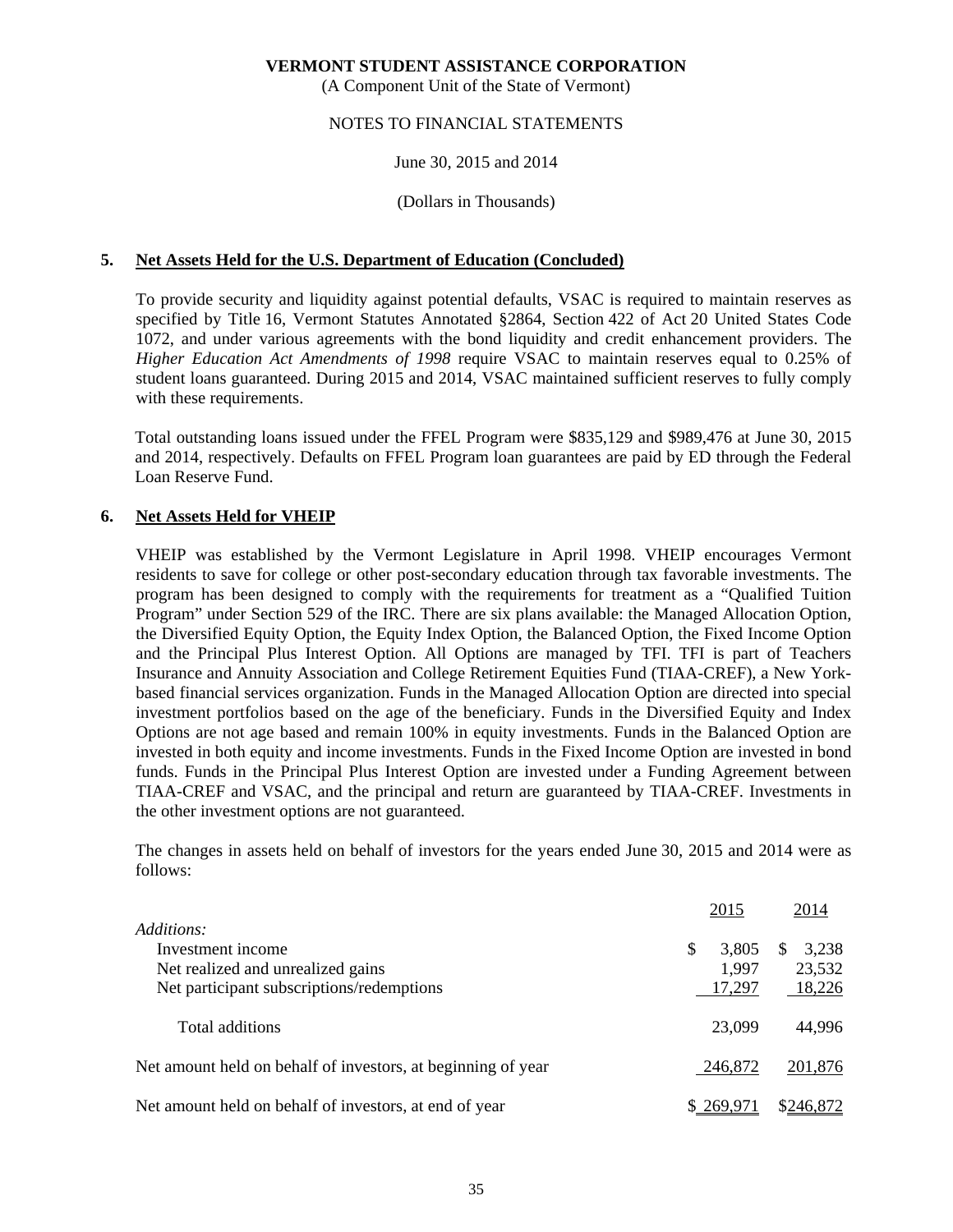(A Component Unit of the State of Vermont)

# NOTES TO FINANCIAL STATEMENTS

### June 30, 2015 and 2014

### (Dollars in Thousands)

### **7. Capital Assets**

A summary of capital assets activity for the years ended June 30, 2015 and 2014 was as follows:

|                               |                |                | <b>Net</b>                               |                | <b>Net</b>                     |                |
|-------------------------------|----------------|----------------|------------------------------------------|----------------|--------------------------------|----------------|
|                               |                | <b>Balance</b> | Acqui-                                   | <b>Balance</b> | Acqui-                         | <b>Balance</b> |
|                               | Estimated      | July $1$ ,     | sitions                                  | June 30,       | sitions                        | June 30,       |
|                               | Lives          | 2013           | (Disposals)                              | 2014           | (Disposals)                    | 2015           |
|                               |                |                |                                          |                |                                |                |
| Land                          |                | 3,150<br>S     | $\mathbb{S}$<br>$\overline{\phantom{0}}$ | \$<br>3,150    | \$<br>$\overline{\phantom{0}}$ | S<br>3,150     |
| Furniture and equipment       | $3 - 15$ Years | 7,654          | (22)                                     | 7,632          | 487                            | 8,119          |
| Software                      | $3 - 5$ Years  | 1,693          | 63                                       | 1,756          | 112                            | 1,868          |
| <b>Building</b>               | $5 - 30$ Years | 17,027         | 118                                      | 17,145         | 23                             | 17,168         |
|                               |                |                |                                          |                |                                |                |
|                               |                | 29,524         | 159                                      | 29,683         | 622                            | 30,305         |
| Less accumulated depreciation |                | 12,693         | 905                                      | 13,598         | 890                            | 14,488         |
|                               |                |                |                                          |                |                                |                |
| Capital assets, net           |                | \$16,831       | (746)                                    | \$16,085       | (268)                          | \$15,817       |
|                               |                |                |                                          |                |                                |                |

 Depreciation charged to operations for the years ended June 30, 2015 and 2014 was \$964 and \$1,103, respectively.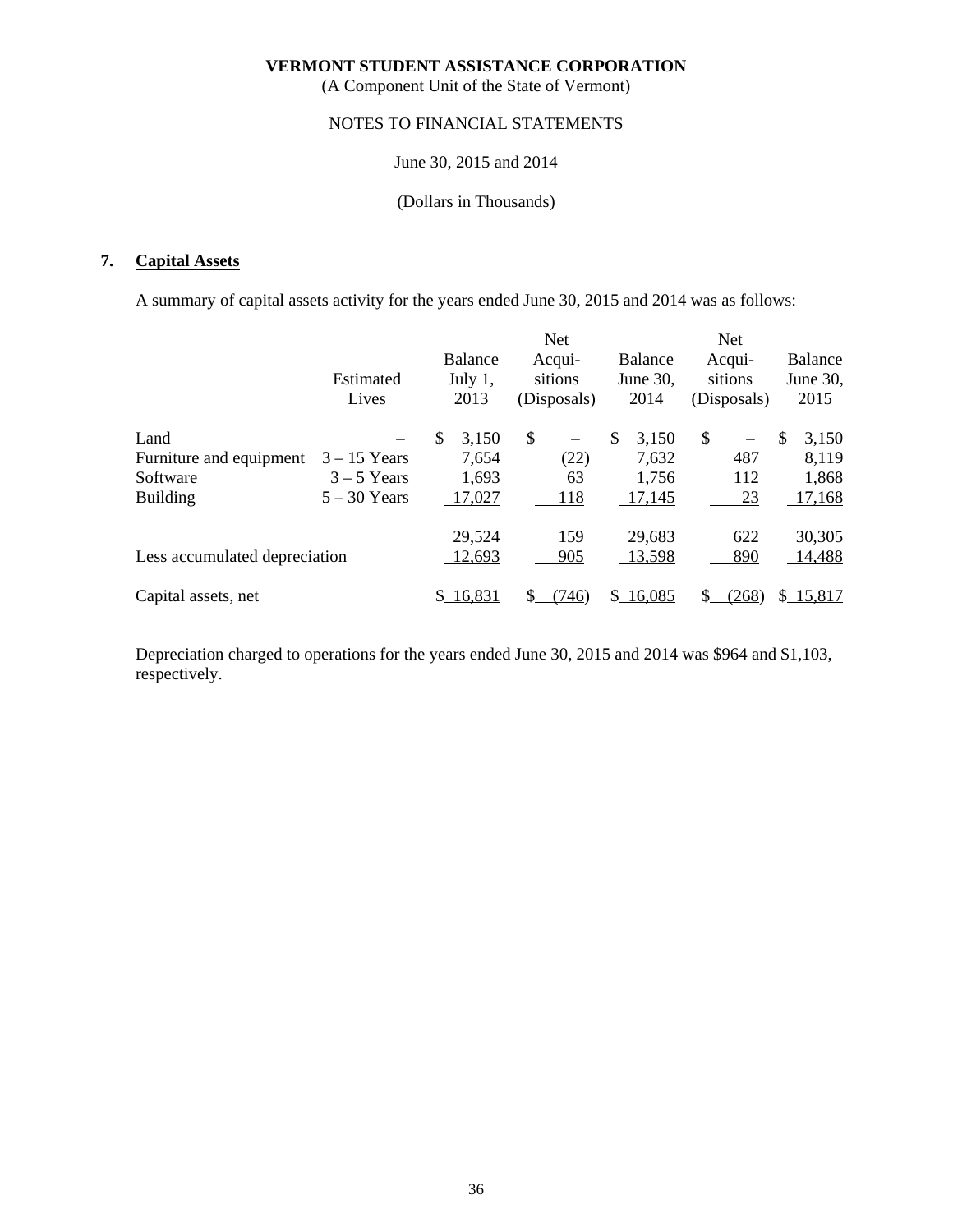(A Component Unit of the State of Vermont)

# NOTES TO FINANCIAL STATEMENTS

### June 30, 2015 and 2014

### (Dollars in Thousands)

### **8. Bonds and Notes Payable**

VSAC has issued the following bonds and notes payable at June 30, 2015 and 2014.

|                                                                                        |               | 2015   |               | 2014   |
|----------------------------------------------------------------------------------------|---------------|--------|---------------|--------|
| Bonds and Notes Payable which were issued to finance the origination of student loans: |               |        |               |        |
| 1998 Series K-O, dated June 24, 1998; comprised of auction rate                        |               |        |               |        |
| bonds maturing December 2032; interest is reset every 35 days                          |               |        |               |        |
| and payable semi-annually at rates which ranged from 0.200% to                         |               |        |               |        |
| 0.240% during fiscal year 2015.                                                        | $\mathcal{S}$ |        | $\mathcal{S}$ | 2,100  |
| 2001 Series X, Y and AA dated June 27, 2001; comprised of auction                      |               |        |               |        |
| rate bonds maturing December 2036; interest is reset, and payable,                     |               |        |               |        |
| every 28 days for Series X and Y, and every 7 days for Series AA;                      |               |        |               |        |
| interest rates ranged from 0.000% to 17.846% during fiscal year 2015.                  |               |        |               | 18,850 |
| 2002 Series BB, CC and DD dated October 8, 2002; comprised of                          |               |        |               |        |
| auction rate bonds maturing December 2036; interest is reset every                     |               |        |               |        |
| 35 days and payable semi-annually at rates which ranged from 0.265%                    |               |        |               |        |
| to 0.318% during fiscal year 2015.                                                     |               |        |               | 11,000 |
| 2003 Series II, JJ and KK dated May 30, 2003; comprised of auction                     |               |        |               |        |
| rate bonds maturing December 2037; interest is reset every 35 days                     |               |        |               |        |
| and payable semi-annually at rates which ranged from 0.265% to 0.318%                  |               |        |               |        |
| during fiscal year 2015.                                                               |               |        |               | 7,600  |
| 2004 Series NN and PP dated June 3, 2004; comprised of auction rate                    |               |        |               |        |
| bonds maturing December 2038; interest is reset every 35 days and                      |               |        |               |        |
| payable semi-annually at rates which ranged from 0.047% to 0.076%                      |               |        |               |        |
| during fiscal year 2015.                                                               |               |        |               | 50     |
| 2004 Series OO dated June 3, 2004; comprised of auction rate bonds                     |               |        |               |        |
| maturing December 2038; interest is reset and payable every 28 days                    |               |        |               |        |
| at rates which ranged from 0.000% to 16.600% during fiscal year 2015.                  |               |        |               | 3,000  |
| 2005 Series RR-SS dated June 21, 2005; comprised of auction rate bonds                 |               |        |               |        |
| maturing December 2039; interest is reset and payable every 28 days                    |               |        |               |        |
| at rates which ranged from 0.000 % to 16.810 % during fiscal year 2015.                |               |        |               | 12,000 |
| 2007 Series WW-XX dated June 19, 2007; comprised of auction rate bonds                 |               |        |               |        |
| maturing December 2041; interest is reset every 7 days and payable                     |               |        |               |        |
| semi-annually at rates which ranged from 0.106 % to 0.186% during fiscal               |               |        |               |        |
| year 2015.                                                                             |               |        |               | 11,300 |
| 2007 Series YY dated December 7, 2007; comprised of auction rate bonds                 |               |        |               |        |
| maturing December 2041; interest is reset and payable every 7 days at                  |               |        |               |        |
| rates which ranged from 0.000 % to 1.793% during fiscal year 2015.                     |               |        |               | 625    |
| 2010 Series A-1 dated August 3, 2010; comprised of fixed rate bonds                    |               |        |               |        |
| maturing between December 15, 2015 and 2030; interest is fixed and                     |               |        |               |        |
| payable semi-annually at rates ranging from 3.0% to 5.0%.                              |               | 11,815 |               | 13,585 |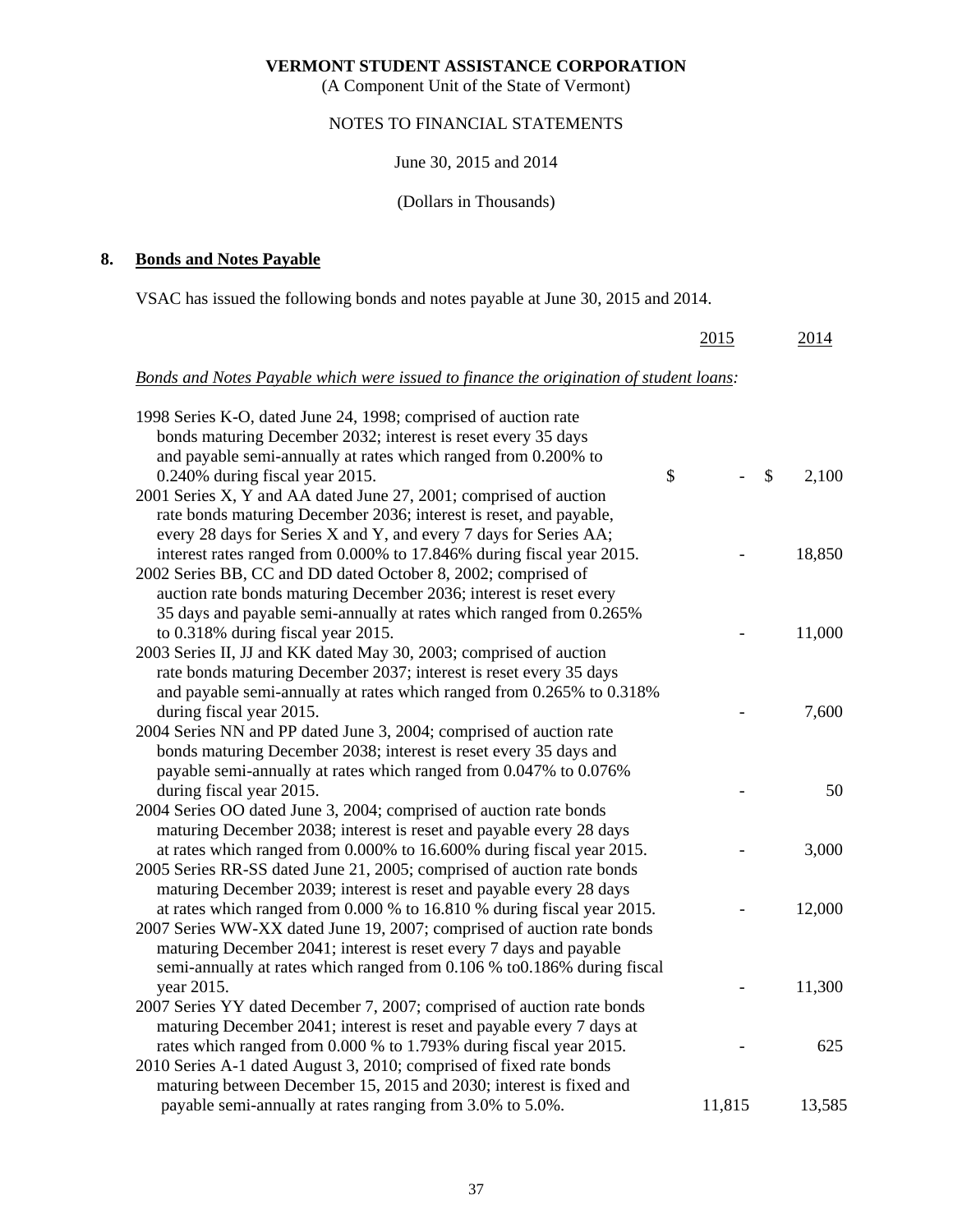(A Component Unit of the State of Vermont)

# NOTES TO FINANCIAL STATEMENTS

### June 30, 2015 and 2014

### (Dollars in Thousands)

### **8. Bonds and Notes Payable (Continued)**

|                                                                                                                                                                                                                                                                                                                                                       | 2015      | 2014        |
|-------------------------------------------------------------------------------------------------------------------------------------------------------------------------------------------------------------------------------------------------------------------------------------------------------------------------------------------------------|-----------|-------------|
| 2011 Series A-1 dated July 26, 2011; comprised of fixed rate bonds<br>maturing between December 15, 2013 and 2025; interest is fixed and<br>payable semi-annually at rates ranging from 3.0% to 5.0%.                                                                                                                                                 | 10,120    | 10,890      |
| 2012 Series A-1 dated July 17, 2012; comprised of fixed rate bonds<br>maturing between June 15, 2017 and 2031; interest is fixed and payable<br>semi-annually at rates ranging from 2.875% to 5.10%.                                                                                                                                                  | 16,465    | 17,525      |
| 2012 Series 1 dated November 28, 2012; comprised of variable rate notes<br>maturing on July 28, 2034; interest is variable and payable monthly at                                                                                                                                                                                                     |           |             |
| the one-month LIBOR plus 0.70% (0.886% at June 30, 2015).<br>2012 Series B dated November 28, 2012; comprised of variable rate notes<br>maturing between June 1, 2022 and December 3, 2035; interest is variable<br>and payable semi-annually at the 3 month LIBOR plus 1.50% for Class A<br>notes, and 3.00% for Class B notes (1.783% and 3.283% at | 501,542   | 601,576     |
| June 30, 2015).<br>2013 Series 1 dated June 25, 2013; comprised of variable rate notes<br>maturing on April 30, 2035; interest is variable and payable monthly at                                                                                                                                                                                     | 94,158    | 110,926     |
| the one-month LIBOR plus 0.75% (0.936% at June 30, 2015).<br>2013 Series A-1 dated July 2, 2013; comprised of fixed rate bonds<br>maturing between June 15, 2017 and 2030; interest is fixed and payable                                                                                                                                              | 255,421   | 311,056     |
| semi-annually at rates ranging from 2.10% to 4.65%.<br>2014 Series A-1 dated July 9, 2014; comprised of fixed rate bonds<br>maturing between June 15, 2019 and 2033; interest is fixed and payable                                                                                                                                                    | 15,595    | 15,595      |
| semi-annually at rates ranging from 3.625% to 5.0%.<br>2014 Series B dated November 21, 2014; comprised of variable rate notes<br>maturing on June 2, 2042; interest is variable and payable semi-annual                                                                                                                                              | 29,920    |             |
| at the one-month LIBOR plus 1.0% (1.186% at June 30, 2015).                                                                                                                                                                                                                                                                                           | 50,266    |             |
| Total bonds and notes payable                                                                                                                                                                                                                                                                                                                         | 985,302   | 1,147,678   |
| Bond premium/discount, net                                                                                                                                                                                                                                                                                                                            | 1,378     | 699         |
| Total bonds and notes payable                                                                                                                                                                                                                                                                                                                         | 986,680   | 1,148,377   |
| Less: current portion bonds and notes payable                                                                                                                                                                                                                                                                                                         | 1,600     | 500         |
| Noncurrent portion of bonds and notes payable                                                                                                                                                                                                                                                                                                         | \$985,080 | \$1,147,877 |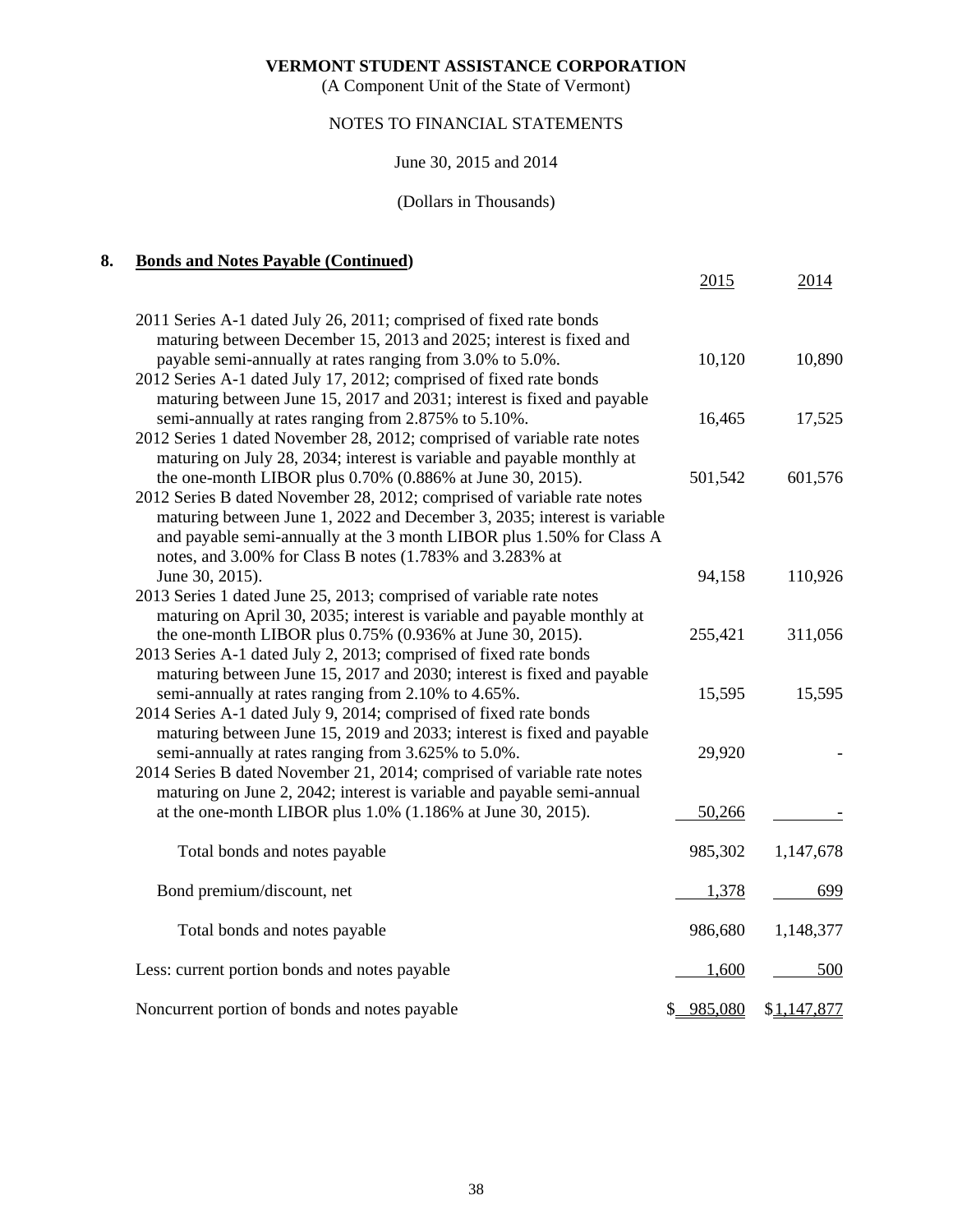(A Component Unit of the State of Vermont)

### NOTES TO FINANCIAL STATEMENTS

### June 30, 2015 and 2014

### (Dollars in Thousands)

### **8. Bonds and Notes Payable (Continued)**

 All bonds payable are limited obligations of VSAC and are secured, as provided in the underlying bond resolutions, by an assignment and pledge to the Trustee of all VSAC's rights, title and interest in student loans, and revenues derived thereon and the guarantee thereof, including the insurance of certain student loans by ED. In addition, a significant portion of cash and cash equivalents (including debt service reserve accounts which may be used to replenish any deficiency in funds required to pay principal and interest due on the bonds) are held in trust to secure the bonds.

In 2015 and 2014, due to ongoing disruptions in the capital markets, the interest rates paid on auction bonds fluctuated significantly due to failed auction formulae. These rates varied from as low as 0% to as high as 17.846% over 2015 and 2014. This variability is tied to the variable indices in the failed auction formula and the maximum rates defined in the bond indentures. As of June 30, 2015 all remaining outstanding auction bonds have been refunded and retired.

The 1998 Series K-N, 2001 Series V-AA, 2002 Series BB-DD, 2004 Series NN-PP, 2005 Series RR-SS, and the 2007 WW-YY bonds were insured for credit-worthiness by Ambac Assurance Corporation. The 2011 series A-1 trust includes the Moral Obligation of the State of Vermont providing for the restoration by the State of certain required cash reserve balances of the 2011 Trust in the event they were to be utilized by the trust to maintain liquidity. Any draw of the Moral Obligation by the 2011 trust would be subject to repayment from the assets of the 2011 Trust. To date the 2011 Trust has not requested or received any State funding under this provision. The remaining bonds and notes have no additional credit or liquidity support.

All bonds and notes, except the 2010A-1, 2011A-1, 2012A-1, 2013A-1 and 2014A-1 series, are subject to redemption prior to maturity at the principal amounts outstanding plus accrued interest at date of redemption. Certain series of the 2010A-1, 2011A-1, 2012A-1, 2013A-1 and 2014A-1 bonds are subject to redemption from excess revenues prior to maturity at the principal amounts outstanding plus unamortized premium and accrued interest at date of redemption. At June 30, 2015, all bonds authorized under the underlying bond resolutions have been issued, except for the 2015A-1 bonds discussed in Note 17.

 Proceeds from issuance of the bonds payable and all revenues thereon are held in trust and are restricted as follows: to repurchase bonds; finance student loans; pay interest on the bonds; maintain required reserves; and pay reasonable and necessary program expenses.

During 2015 VSAC refunded and extinguished \$69,625 of various bonds and notes at par. During 2014, VSAC refunded and extinguished \$18,602 of various bonds and notes for \$17,715, resulting in gains of \$887. The gains from extinguishments of \$887 are included in nonoperating revenues for the year ended June 30, 2014. The deferred gains from the 2015 refunding amounted to \$0 at the date of the refunding. During the years ended June 30, 2015 and 2014, the amortized deferred gains from the prior year financed refundings of \$8,346 and \$7,952, respectively, are included as a reduction to interest expense.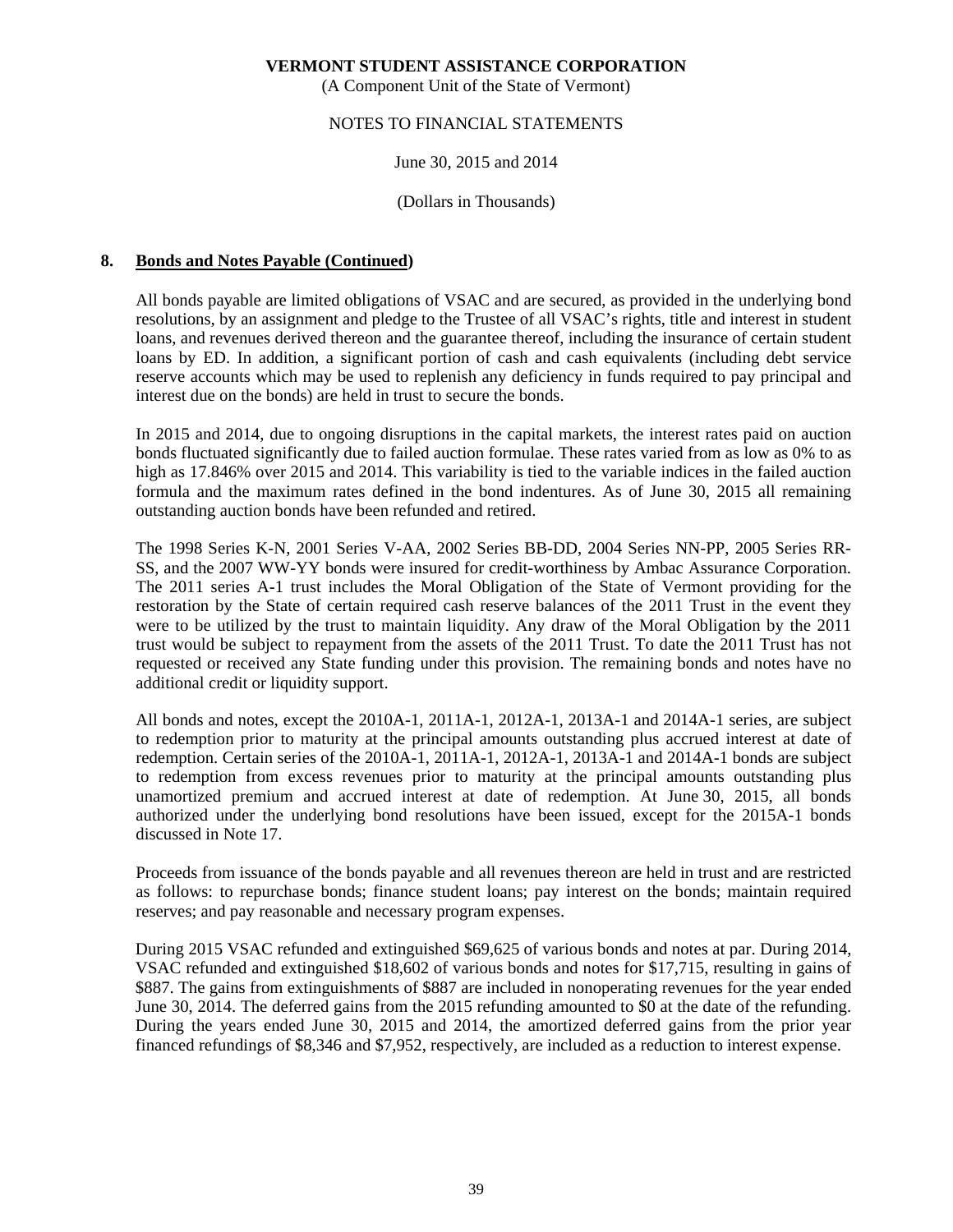(A Component Unit of the State of Vermont)

### NOTES TO FINANCIAL STATEMENTS

### June 30, 2015 and 2014

### (Dollars in Thousands)

### **8. Bonds and Notes Payable (Concluded)**

The debt service requirements, which are based on the interest rates at June 30, 2015, through 2020 and in five-year increments thereafter to maturity for VSAC are as follows:

| Year ending June 30, | Principal   | Interest  |               | Total       |
|----------------------|-------------|-----------|---------------|-------------|
| FY16                 | \$<br>1,600 | \$12,987  | <sup>\$</sup> | 14,587      |
| <b>FY17</b>          | 6,170       | 12,901    |               | 19,071      |
| <b>FY18</b>          | 6,700       | 12,703    |               | 19,403      |
| <b>FY19</b>          | 5,645       | 12,462    |               | 18,107      |
| FY20                 | 7,970       | 12,209    |               | 20,179      |
| $FY21 - 25$          | 86,188      | 53,355    |               | 139,543     |
| $FY26 - 30$          | 16,365      | 46,117    |               | 62,482      |
| $FY31 - 35$          | 762,198     | 39,240    |               | 801,438     |
| $FY36 - 40$          | 42,200      | 3,516     |               | 45,716      |
| $FY41 - 45$          | 50.266      | 1,128     |               | 51,394      |
| Total                | 985,302     | \$206,618 |               | \$1,191,920 |

The actual maturities and interest may differ due to changes in interest rates or other factors.

The following summarizes the debt activity for VSAC for the years ended June 30, 2015 and 2014:

|                                            | 2015      | 2014       |
|--------------------------------------------|-----------|------------|
| Balance, beginning of year                 | 1,148,377 | 1,322,438  |
| Issuance                                   | 89,620    | 15,595     |
| Premium on issuance                        | 1,000     |            |
| Redemptions, extinguishments and refunding | (251,996) | (189, 530) |
| Accretion/amortization of discount/premium | (321)     | (126)      |
| Balance, end of year                       | 986.680   | 148.377    |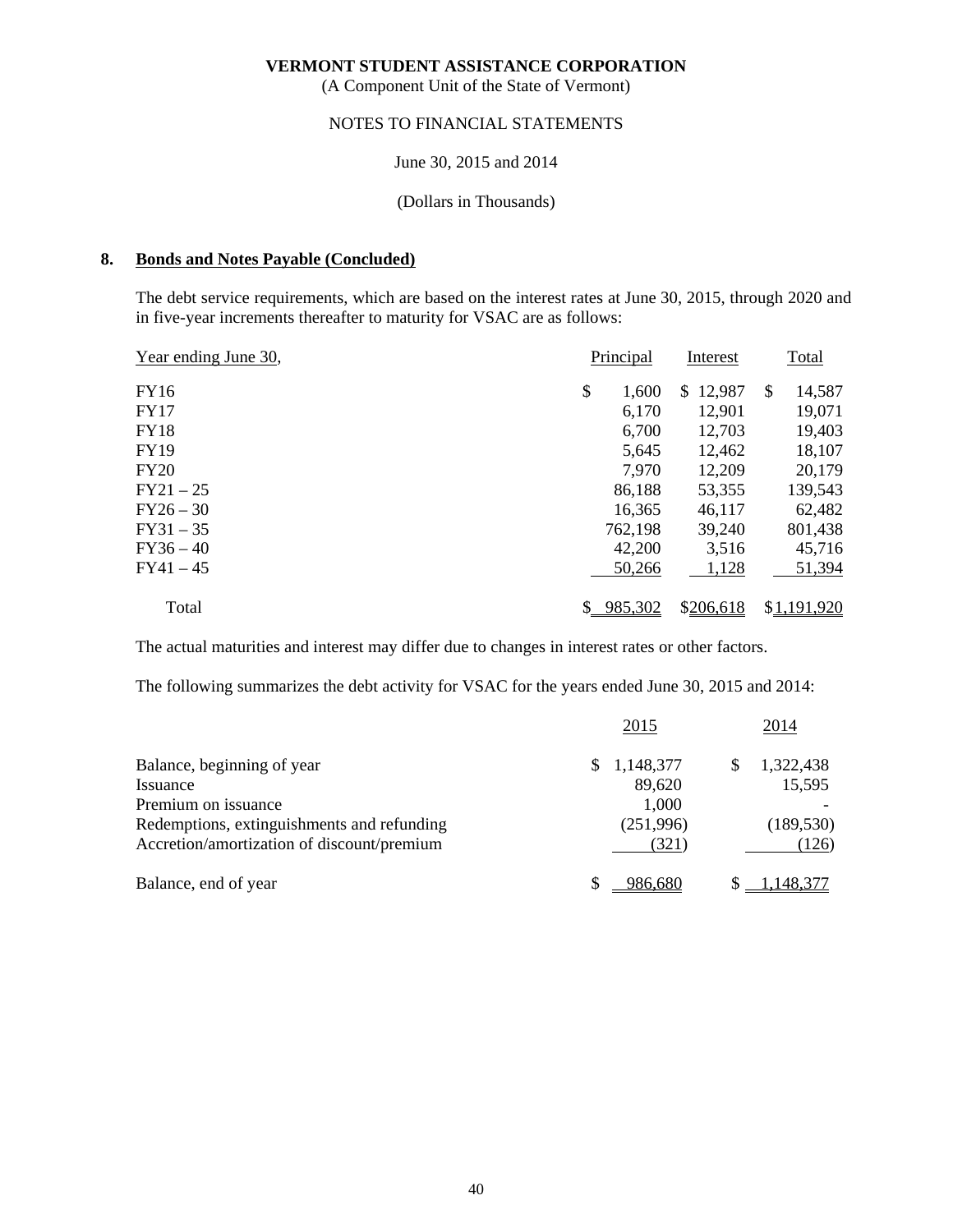(A Component Unit of the State of Vermont)

### NOTES TO FINANCIAL STATEMENTS

### June 30, 2015 and 2014

### (Dollars in Thousands)

### **9. U.S. Treasury Rebates Payable**

 The tax exempt bonds issued by VSAC are subject to IRS regulations which limit the amount of income which may be earned on certain cash equivalents, investments and student loans acquired with bond proceeds. Any excess earnings are to be refunded to the U.S. Treasury. VSAC has estimated that there are U.S. Treasury rebates payable at June 30, 2015 and 2014 of \$1,875 and \$1,467, respectively. VSAC has estimated that there is no estimated current portion at June 30, 2015 or June 30, 2014. VSAC refunded to the U.S. Treasury \$0 in excess earnings in 2015 and 2014.

### **10. Student Loan Interest and Special Allowance Revenues**

 ED makes quarterly interest subsidy payments on behalf of certain qualified students until the student is required under the provisions of the Act to begin repayment. Repayment on FFEL Program Stafford student loans normally begins within six months after students complete their course of study, leave school or cease to carry at least one-half the normal full-time academic load as determined by the educational institution. Repayment of FFEL Program Parent Loan for Undergraduate Students (PLUS), Supplemental Loans for Students (SLS) and Consolidation loans normally begins within 60 days from the date of loan disbursement unless a deferment of payments has been granted. In these cases, full repayment of principal and interest would resume at the expiration of the deferment. Interest accrues during this deferment period. Health Education Assistance Loan (HEAL) loans enter repayment status nine months after the expiration date of an interim period.

 ED provides a special allowance to lenders participating in the FFEL Program Stafford, PLUS, SLS, and Consolidation student loan programs. Special allowance is paid based on a rate that is established quarterly. This rate is based on averages calculated from the rates of certain U.S. Treasury Bills, Financial Commercial Paper or one month LIBOR depending on the disbursement date of the loans and the issuance date of the financing obligations. All FFEL loans held by VSAC receive special allowance based on one-month LIBOR.

 ED restricts student loan interest revenue for loans first disbursed after April 1, 2006. VSAC is required to return borrower loan interest in excess of the special allowance formulae rates for certain FFEL Program Stafford, PLUS, and Consolidation loans. The return of interest totaled \$20,584 and \$24,969 in 2015 and 2014, respectively, and is reflected as a reduction of interest and fees and student loans in the Statements of Revenues, Expenses and Changes in Net Position.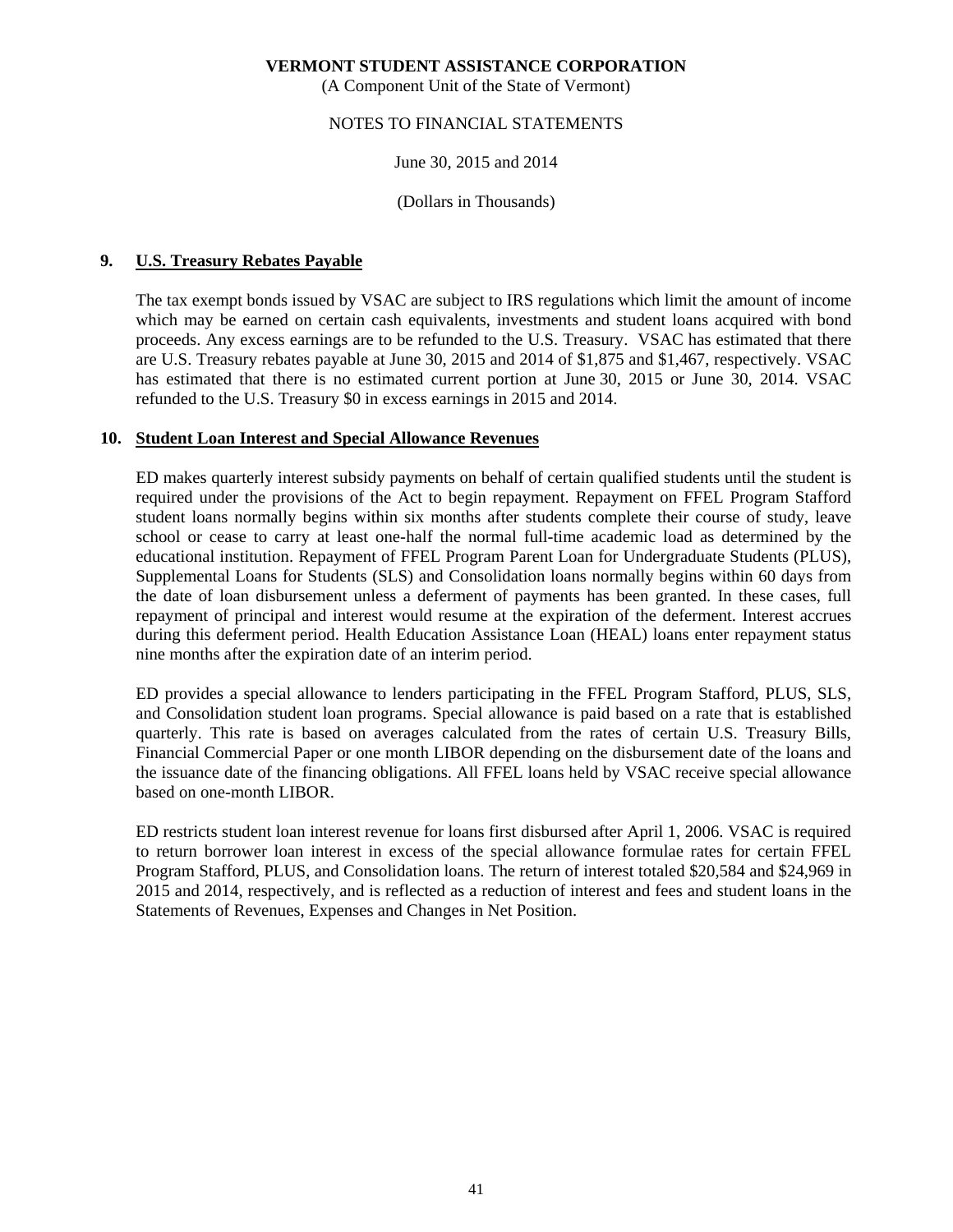(A Component Unit of the State of Vermont)

### NOTES TO FINANCIAL STATEMENTS

### June 30, 2015 and 2014

### (Dollars in Thousands)

### **11. Endowment Funds**

 Donors have established a number of endowment funds through the Vermont Student Development Fund, Inc. All endowment funds are restricted to provide scholarship funds to Vermont students. All endowment funds are guided by specific agreements and instructions from donors regarding the uses of earnings and appreciation on invested funds.

 In 2009 the Vermont General Assembly enacted the *Uniform Prudent Management of Institutional Funds Act* (UPMIFA). In contrast to prior law, UPMIFA addresses in a more explicit and clear manner a fiduciary's ability to spend net appreciation of donor-restricted endowments.

UPMIFA permits a fiduciary to use a more flexible spending standard than under prior law. As with prior law, the intentions of the donor as specifically expressed in a gift instrument will always govern the spending from an endowment fund. UPMIFA also continues to provide, however, that the mere use of the terms "income" or "principal" will not be interpreted to mean that the donor intended to limit the spending from the fund in any particular manner. Unless specifically directed to the contrary, under UPMIFA a fiduciary may expend so much of an endowment fund as an ordinarily prudent person in a like position would spend for the uses, benefits, purposes, and duration for which the endowment fund was established. Under this rule of prudence, a distinction no longer exists between income and principal, nor is there a need to track historic dollar value. This allows an institution to spend any amount from an endowment fund (whether it was historically categorized as income or principal or whether the fund is above historic dollar value), provided that the spending decision is prudent under the circumstances.

 The VSAC Board of Directors has established a total-return spending rate policy, and almost all of the endowment agreements specify this approach. In this approach, the amount of funds that may be expended from an endowment is based on a percentage of the fund's average historical total value (using the prior 12 calendar quarters), and may come from the total return on the fund, including interest and dividend earnings, and appreciation over historical gift value. Total investment return in excess of the established spending rate is considered to be nonexpendable in future periods. The spending rate may be adjusted by the Board of Directors at their discretion. In FY 2012 certain endowment agreements were amended to permit spending of "principal" (i.e., spending that would take a fund below its historic contributed value) with the consent of the original donors of those funds.

 At June 30, 2015 and 2014, the total net position related to endowment funds was \$4,719 and \$4,607, respectively. Expendable restricted net position totaled \$395 and \$339, respectively. The remaining \$4,324 and \$4,268, respectively, of net position related to endowment funds were nonexpendable.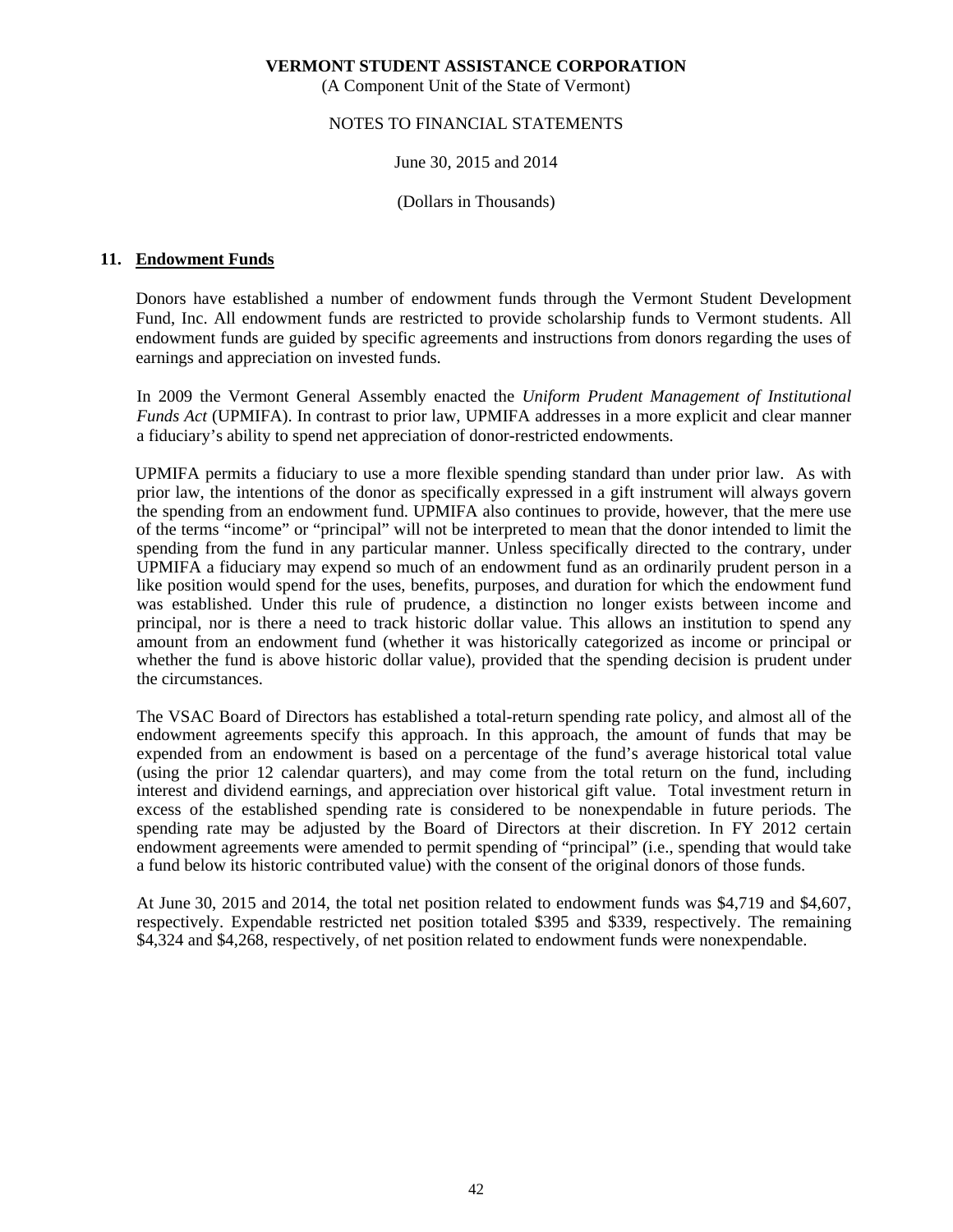(A Component Unit of the State of Vermont)

### NOTES TO FINANCIAL STATEMENTS

### June 30, 2015 and 2014

### (Dollars in Thousands)

### **12. Restricted Net Position**

 Restrictions on net position are the result of bond resolutions, state statutes, various federal regulations and program agreements, and donor restrictions. Bond resolutions restrict net position to the origination of student loans and payment of debt service on bonds and notes payable. State statutes and federal regulations and program agreements restrict various net position to use for specific grant, scholarship and educational activities. Donors have restricted a number of endowment funds for scholarship awards. Restricted net position as of June 30, 2015 and 2014 are as follows:

|                                                                                                                                                                             | 2015                        | 2014                   |
|-----------------------------------------------------------------------------------------------------------------------------------------------------------------------------|-----------------------------|------------------------|
| Expendable - restricted by bond resolutions<br>Expendable - restricted by Federal or State Statute or donors<br>Nonexpendable – income is donor restricted for scholarships | 51,850 \$<br>1,028<br>4.753 | 34,624<br>513<br>4,639 |
| Total restricted net position                                                                                                                                               | 57,631 \$                   | 39,776                 |

 The portion of Net Position which is restricted by bond resolutions includes the effect of deferring the recognition of gain on the early retirement of bonds. These bonds were retired in financed transactions during the year ended June 30, 2013 and the gain was deferred and is recognized as an offset to financing costs as the financing bonds are repaid. The remaining balances of the deferred inflow of resources of \$42,307 and \$50,653 at June 30, 2015 and 2014, respectively, will be recognized as a reduction of financing costs and increase of restricted net position over the estimated remaining period the financing bonds are estimated to be outstanding. This estimated period was 20 and 21 years as of June 30, 2015 and 2014, respectively.

#### **13. Retirement Benefits**

 Full-time employees of VSAC that meet specific eligibility requirements are participants in a retirement annuity plan. This plan is a multi-employer defined contribution plan sponsored by TIAA-CREF. All employees are fully vested for VSAC plan contributions. The payroll for employees covered under the plan for the fiscal year ended June 30, 2015 and 2014 amounted to \$13,738 and \$13,621, respectively; VSAC's total payroll was \$13,894 and \$14,026, respectively. Total contributions by VSAC amounted to \$1,396 and \$1,383 in 2015 and 2014, respectively, which represented an average of 10.2% of the covered payroll in those years.

 VSAC employees who complete 15 years of continuing service and who are not otherwise eligible for Medicare coverage may elect to continue to buy VSAC's health care coverage at Consolidated Omnibus Budget Reconciliation Act (COBRA) rates. Generally Accepted Accounting Principles require recognition of current period costs related to expected future expenditures for Other Post-Employment Benefits. Since historical participation in this benefit has been very low and because participants are required to purchase coverage at a COBRA rate which recovers VSAC's average estimated per person cost, VSAC believes that this obligation is not material and has not recorded a liability for this postemployment benefit at June 30, 2015 and 2014.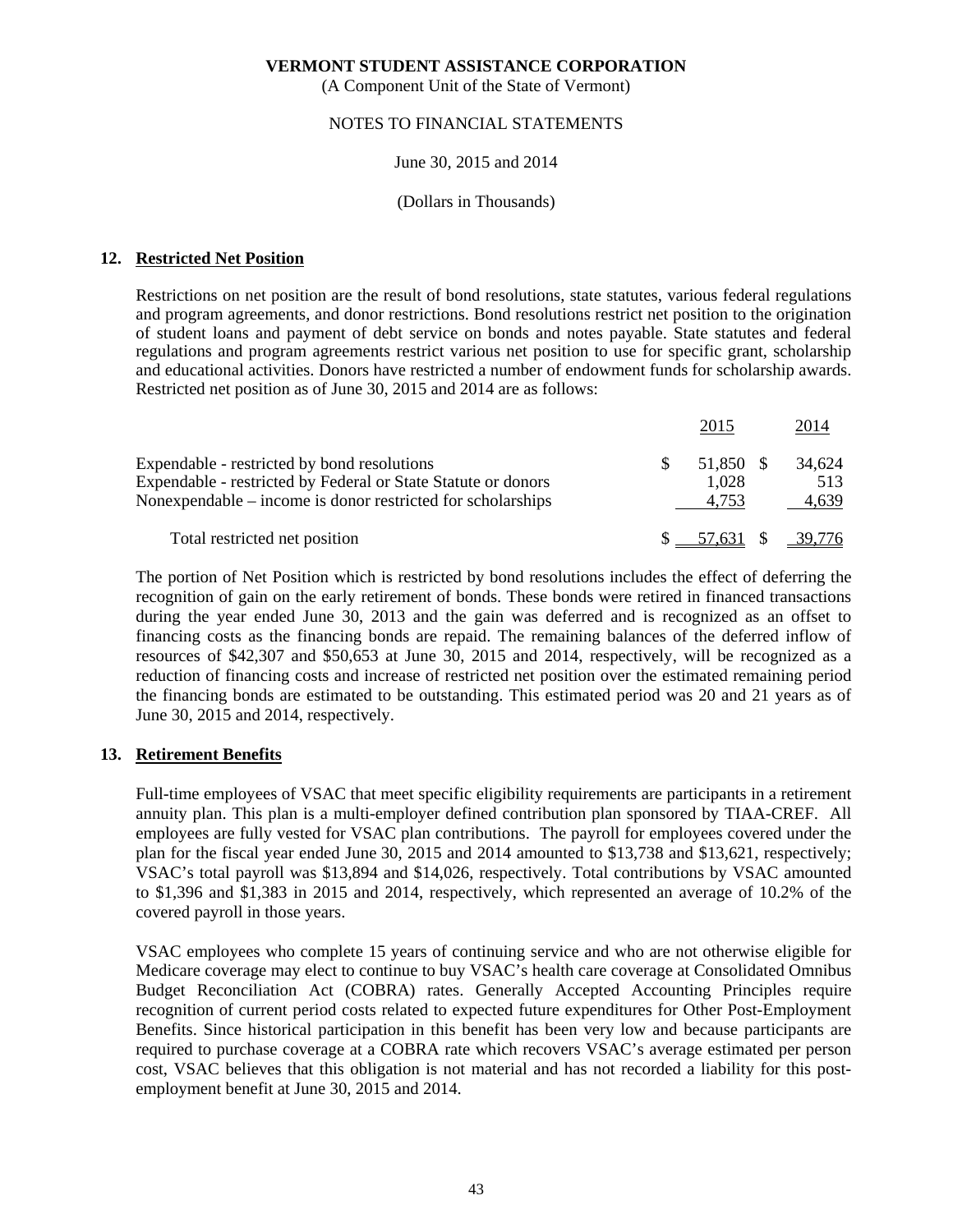(A Component Unit of the State of Vermont)

### NOTES TO FINANCIAL STATEMENTS

### June 30, 2015 and 2014

### (Dollars in Thousands)

### **14. Contingencies**

VSAC participates in various federally funded programs. These programs are subject to financial and compliance audits and resolution of identified questioned costs. The amount, if any, of expenditures which may be disallowed by the granting agency cannot be determined at this time.

 VSAC is exposed to various risks of loss related to torts; theft of, damage to and destruction of assets; errors and omissions; injuries to employees; and natural disasters. VSAC manages these risks through a combination of commercial insurance packages purchased in the name of VSAC, and through selfinsurance programs for medical and dental claims. With respect to its commercial insurance packages, VSAC has not experienced or settled claims resulting from these risks which have exceeded its commercial insurance coverage. In addition, VSAC has purchased stop-loss insurance for its selfinsurance programs and has transferred the risk of loss to the commercial insurance carrier.

A summary of the reserve for self-insured medical and dental liabilities included in accounts payable and other liabilities on the statements of net position as of June 30, 2015 and 2014 is as follows:

|                                                                           | 2015                    | 2014                    |
|---------------------------------------------------------------------------|-------------------------|-------------------------|
| Balance, beginning of year<br>Claims paid<br>Accrual for estimated claims | 330<br>(4,218)<br>4,272 | 384<br>(3,815)<br>3,761 |
| Balance, end of year                                                      | 384                     | 330                     |

The litigation matter discussed at length in VSAC's Notes to Financial Statements for the year ended June 30, 2014 was settled during the year ending June 30, 2015 and is no longer a contingency as of the end of that fiscal year. VSAC has no material pending legal matters outstanding as of June 30, 2015.

### **15. Loan Commitments**

 At June 30, 2015 and 2014, VSAC had commitments to extend credit for non-guaranteed student loans of approximately \$2,849 and \$1,836, respectively. Commitments to extend credit are agreements to lend to a borrower as long as there is no violation of any condition established in the commitment agreement. Commitments generally have fixed expiration dates or other termination clauses. VSAC uses the same credit policies in making commitments as it does for student loans receivable.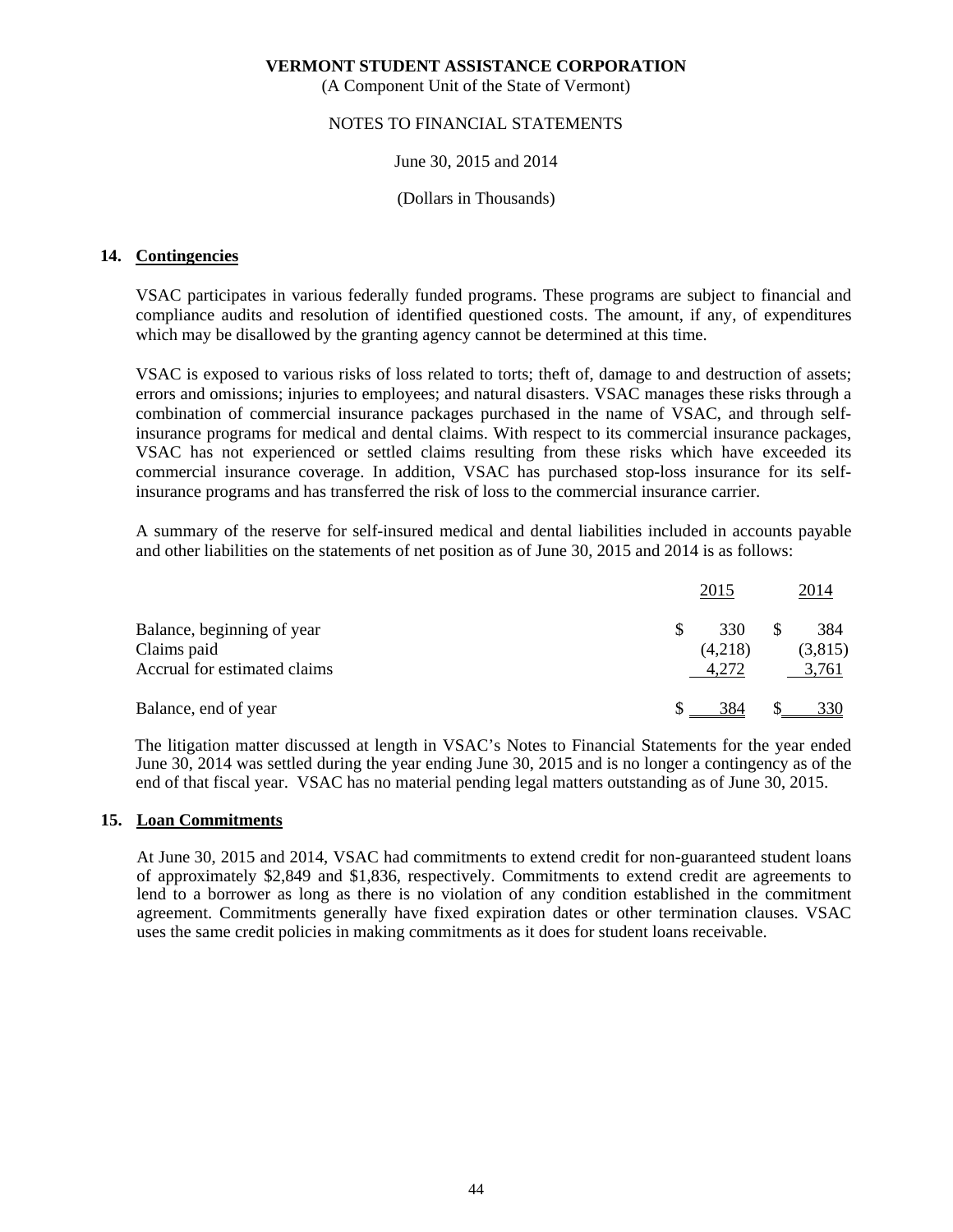(A Component Unit of the State of Vermont)

### NOTES TO FINANCIAL STATEMENTS

### June 30, 2015 and 2014

(Dollars in Thousands)

### **16. Segment Reporting**

VSAC has elected to disclose the activities of VSAC's segments. The segments presented include:

 Operations – This segment includes administration, FFEL Program guarantor functions, privately-held student loans, student outreach activities (partially funded by Federal and State grants) and Federal loan servicing activities. VSAC's net investment in capital assets is reflected in this segment. The fund balance in this segment is considered unrestricted and available for any corporate purpose.

 Bond – This segment includes the activities of all VSAC education loan financing instruments and the related secured assets. Accumulated balances in this fund are restricted by financing agreements.

 Scholarships – This segment includes all funds designated as scholarships and the related donations, earnings, and disbursements for the various scholarship programs administered by VSAC, including endowments. The balance of this segment primarily represents unspent invested amounts in the Vermont Student Development Fund, Inc. (d/b/a the Vermont Scholarship Fund), which is a permanent endowment.

Grants – This segment reflects the activities of all funds received that are part of certain annual State of Vermont appropriations. These include the incentive grants and Next Generation non-degree grants. Any carryover balance in this segment is the result of 'attrition' which is created by eligible students who are unable to utilize their award. These funds remain in the segment and are awarded in the following fiscal year.

VSAC's segment financial reporting at June 30, 2015 and for the year then ended is as follows: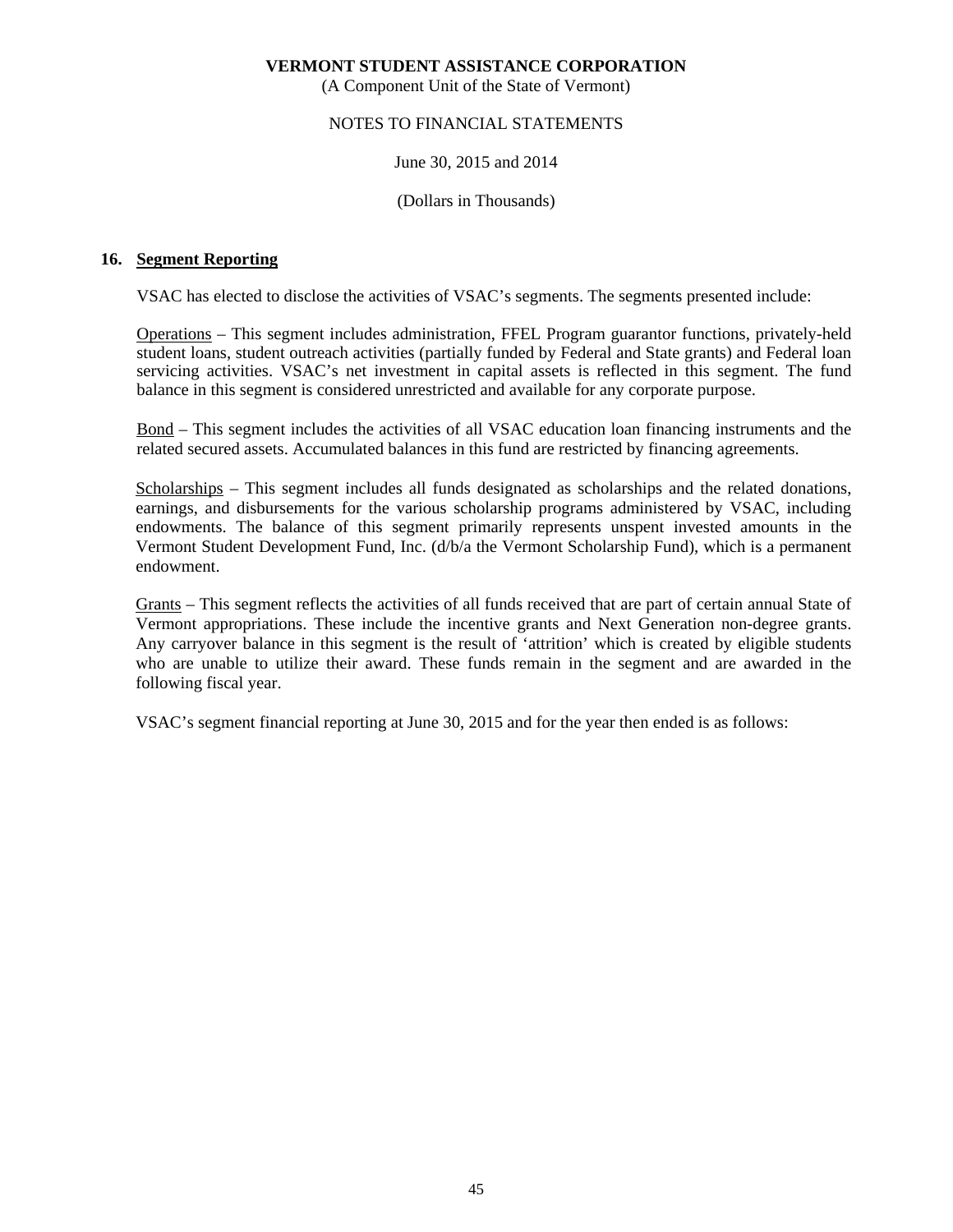(A Component Unit of the State of Vermont)

# NOTES TO FINANCIAL STATEMENTS

### June 30, 2015 and 2014

### (Dollars in Thousands)

# **16. Segment Reporting (Continued)**

### *Condensed Statement of Net Position*

|                                  |               | Oper-<br>ations |               | <b>Bond</b> | Scholar-<br>ships |               | Grants     |               | Total       |
|----------------------------------|---------------|-----------------|---------------|-------------|-------------------|---------------|------------|---------------|-------------|
| Assets:                          |               |                 |               |             |                   |               |            |               |             |
| <b>Current assets</b>            | \$            | 32,410          | $\mathcal{S}$ | 149,949     | \$<br>5,739       | $\mathcal{S}$ | 1,054      | \$            | 189,152     |
| Capital assets, net              |               | 15,817          |               |             |                   |               |            |               | 15,817      |
| Other noncurrent assets          |               | 39,849          |               | 957,073     | 4,444             |               |            |               | 1,001,366   |
| <b>Total assets</b>              | \$            | 88,076          |               | \$1,107,022 | \$10,183          | $\mathbb{S}$  | 1,054      |               | \$1,206,335 |
| Liabilities:                     |               |                 |               |             |                   |               |            |               |             |
| <b>Current liabilities</b>       | $\mathcal{S}$ | 3,547           | $\mathcal{S}$ | 1,695       | \$<br>5,430       | -S            | 26         | $\mathcal{S}$ | 10,698      |
| Noncurrent liabilities           |               |                 |               | 986,955     |                   |               |            |               | 986,955     |
| Interfund (receivable) payable   |               | (24, 215)       |               | 24,215      |                   |               |            |               |             |
| <b>Total liabilities</b>         |               | (20, 668)       |               | 1,012,865   | 5,430             |               | 26         |               | 997,653     |
| Deferred inflows of resources    |               |                 |               |             |                   |               |            |               |             |
| Deferred gains on early          |               |                 |               |             |                   |               |            |               |             |
| refunding of bonds payable       |               |                 |               | 42,307      |                   |               |            |               | 42,307      |
| Total liabilities and deferred   |               |                 |               |             |                   |               |            |               |             |
| inflows of resources             |               | (20, 668)       |               | 1,055,172   | 5,430             |               | 26         |               | 1,039,960   |
| Net position:                    |               |                 |               |             |                   |               |            |               |             |
| Net investment in capital assets |               | 15,817          |               |             |                   |               |            |               | 15,817      |
| Restricted                       |               |                 |               | 51,850      | 4,753             |               | 1,028      |               | 57,631      |
| Unrestricted                     |               | 92,927          |               |             |                   |               |            |               | 92,927      |
| Total net position               |               | 108,744         |               | 51,850      | 4,753             |               | 1,028      |               | 166,375     |
| Total liabilities, deferred      |               |                 |               |             |                   |               |            |               |             |
| inflows of resources             |               |                 |               |             |                   |               |            |               |             |
| and net position                 | \$            | 88,076          |               | \$1,107,022 | \$10,183          |               | $$ -1,054$ |               | \$1,206,335 |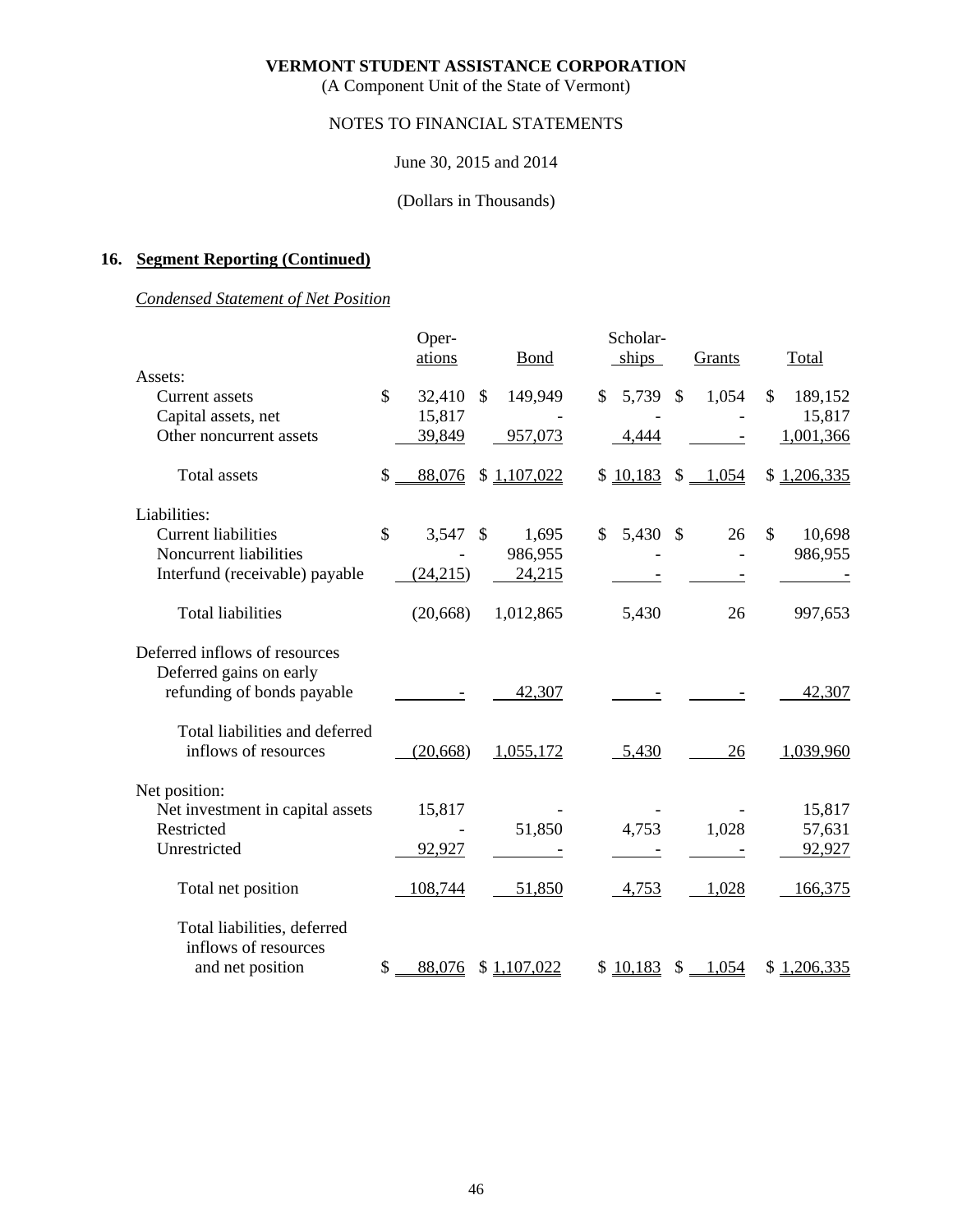(A Component Unit of the State of Vermont)

# NOTES TO FINANCIAL STATEMENTS

### June 30, 2015 and 2014

# (Dollars in Thousands)

### **16. Segment Reporting (Continued)**

### *Condensed Statement of Revenues, Expenses and Changes in Net Position*

|                                        |               | Oper-     |              |             | Scholar-      |               |                |              |
|----------------------------------------|---------------|-----------|--------------|-------------|---------------|---------------|----------------|--------------|
|                                        |               | ations    |              | <b>Bond</b> | ships         |               | Grants         | Total        |
| Operating revenues:                    |               |           |              |             |               |               |                |              |
| Interest and fees on student loans     | $\mathcal{S}$ | 1,629     | $\mathbb{S}$ | 42,440 \$   | $\frac{1}{2}$ | $\mathcal{S}$ | $\overline{a}$ | \$<br>44,069 |
| Guarantee agency administrative        |               |           |              |             |               |               |                |              |
| revenues                               |               | 5,044     |              |             |               |               |                | 5,044        |
| Vermont state grants                   |               | 59        |              |             | 500           |               | 19,715         | 20,274       |
| Federal grants                         |               | 4,404     |              |             | 852           |               |                | 5,256        |
| Scholarship and gift income            |               |           |              |             | 4,256         |               |                | 4,256        |
| Federal loan servicing income          |               | 2,516     |              |             |               |               |                | 2,516        |
| Interest on cash and investments, and  |               |           |              |             |               |               |                |              |
| other income                           |               | 1,063     |              | 20          | 186           |               |                | 1,269        |
| Total operating revenues               |               | 14,715    |              | 42,460      | 5,794         |               | 19,715         | 82,684       |
| Operating expenses:                    |               |           |              |             |               |               |                |              |
| Operating expenses excluding           |               |           |              |             |               |               |                |              |
| depreciation                           |               | 26,177    |              | 31,688      | 5,939         |               | 20,033         | 83,837       |
| Depreciation                           |               | 964       |              |             |               |               |                | 964          |
| Total operating expenses               |               | 27,141    |              | 31,688      | 5,939         |               | 20,033         | 84,801       |
| Change in net position from operations |               | (12, 426) |              | 10,772      | (145)         |               | (318)          | (2,117)      |
| Interfund transfer                     |               | (7, 546)  |              | 6,454       | 259           |               | 833            |              |
| Change in net position                 |               | (19,972)  |              | 17,226      | 114           |               | 515            | (2,117)      |
| Net position, beginning of year        |               | 128,716   |              | 34,624      | 4,639         |               | 513            | 168,492      |
| Net position, end of year              |               | 108,744   |              | \$ 51,850   | \$ 4,753      | \$            | 1,028          | \$166,375    |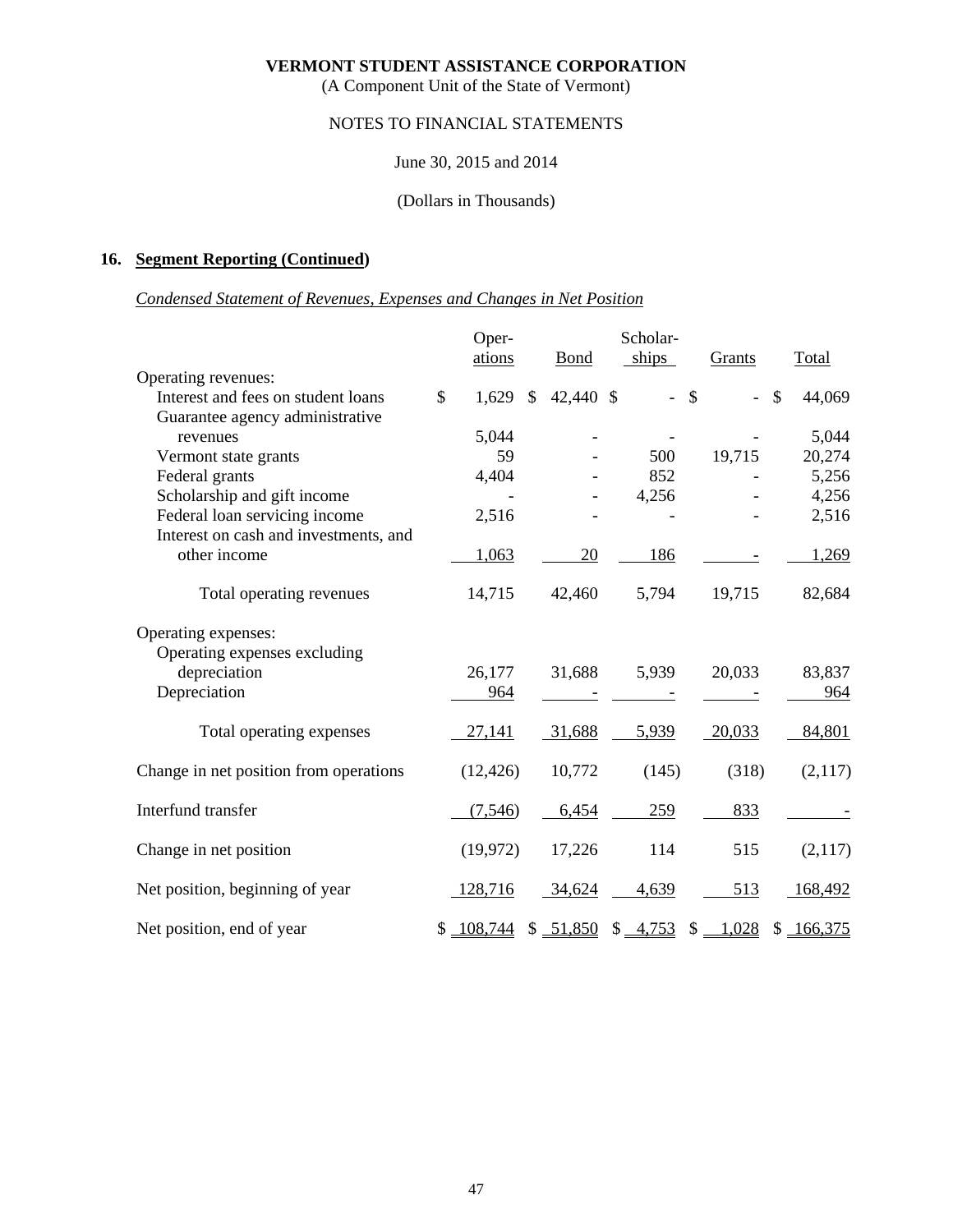(A Component Unit of the State of Vermont)

### NOTES TO FINANCIAL STATEMENTS

### June 30, 2015 and 2014

### (Dollars in Thousands)

### **16. Segment Reporting (Continued)**

*Condensed Statement of Cash Flows* 

|                                                                                                          |   | Oper-<br>ations  | Bond                  |    | Scholar-<br>ships | Grants  |    | Total                 |
|----------------------------------------------------------------------------------------------------------|---|------------------|-----------------------|----|-------------------|---------|----|-----------------------|
| Cash (used) provided by operating activities<br>Cash used by noncapital financing activities             | S | $(7,502)$ \$     | 173,362<br>(173, 381) | -8 | $(509)$ \$        | 516 \$  |    | 165,867<br>(173, 381) |
| Cash used by capital and related<br>financing activities<br>Cash (used) provided by investing activities |   | (701)<br>(3,685) | 19                    |    | (721)             |         |    | (701)<br>(4, 387)     |
| Net (decrease) increase in cash and<br>cash equivalents                                                  |   | (11,888)         |                       |    | (1,230)           | 516     |    | (12,602)              |
| Cash and cash equivalents, beginning of year                                                             |   | 31,796           |                       |    | 6,196             | 516     |    | 38,508                |
| Cash and cash equivalents, end of year                                                                   |   | $-19,908$        | \$                    |    | 4,966             | \$1,032 | -S | 25,906                |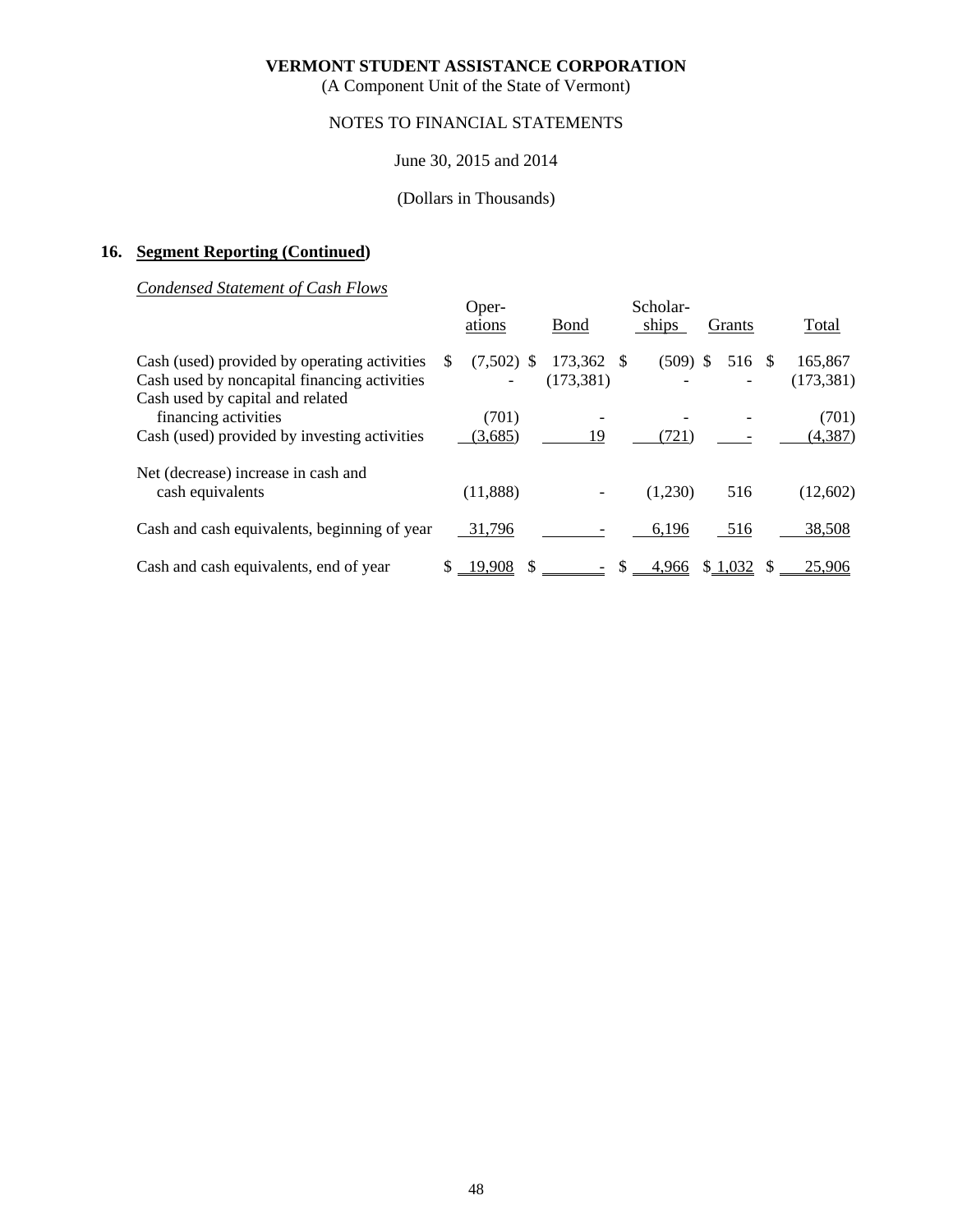(A Component Unit of the State of Vermont)

### NOTES TO FINANCIAL STATEMENTS

June 30, 2015 and 2014

(Dollars in Thousands)

### **16. Segment Reporting (Continued)**

VSAC's segment financial reporting at June 30, 2014 and for the year then ended is as follows:

# *Condensed Statement of Net Position*

|                                  | Oper-          |                         |             | Scholar-    |               |                |                         |
|----------------------------------|----------------|-------------------------|-------------|-------------|---------------|----------------|-------------------------|
| Assets:                          | ations         |                         | Bond        | ships       | Grants        |                | Total                   |
| Current assets                   | \$             | 41,578<br>$\mathcal{S}$ | 158,225     | 6,214<br>\$ | -\$           | 544            | $\mathbb{S}$<br>206,561 |
| Capital assets, net              |                | 16,085                  |             |             |               |                | 16,085                  |
| Other noncurrent assets          |                | 49,634                  | 1,102,208   | 4,293       |               |                | 1,156,135               |
| <b>Total assets</b>              | 107,297<br>\$  |                         | \$1,260,433 | \$10,507    | \$            | 544            | \$1,378,781             |
| Liabilities:                     |                |                         |             |             |               |                |                         |
| <b>Current liabilities</b>       | $\mathcal{S}$  | 3,424<br>$\mathcal{S}$  | 968         | 5,869<br>\$ | $\mathcal{S}$ | 31             | \$<br>10,292            |
| Noncurrent liabilities           |                |                         | 1,149,344   |             |               | $\overline{a}$ | 1,149,344               |
| Interfund (receivable) payable   |                | (24, 843)               | 24,844      |             | (1)           |                |                         |
| <b>Total liabilities</b>         |                | (21, 419)               | 1,175,156   | 5,868       |               | 31             | 1,159,636               |
| Deferred inflows of resources    |                |                         |             |             |               |                |                         |
| Deferred gains on early          |                |                         |             |             |               |                |                         |
| refunding of bonds payable       |                |                         | 50,653      |             |               |                | 50,653                  |
| Total liabilities and deferred   |                |                         |             |             |               |                |                         |
| inflows of resources             |                | (21, 419)               | 1,225,809   | 5,868       |               | 31             | 1,210,289               |
| Net position:                    |                |                         |             |             |               |                |                         |
| Net investment in capital assets |                | 16,085                  |             |             |               |                | 16,085                  |
| Restricted                       |                |                         | 34,624      | 4,639       |               | 513            | 39,776                  |
| Unrestricted                     | 112,631        |                         |             |             |               |                | 112,631                 |
| Total net position               | 128,716        |                         | 34,624      | 4,639       |               | 513            | 168,492                 |
| Total liabilities, deferred      |                |                         |             |             |               |                |                         |
| inflows of resources             |                |                         |             |             |               |                |                         |
| and net position                 | \$.<br>107,297 |                         | \$1,260,433 | \$10,507    | \$            | 544            | \$1,378,781             |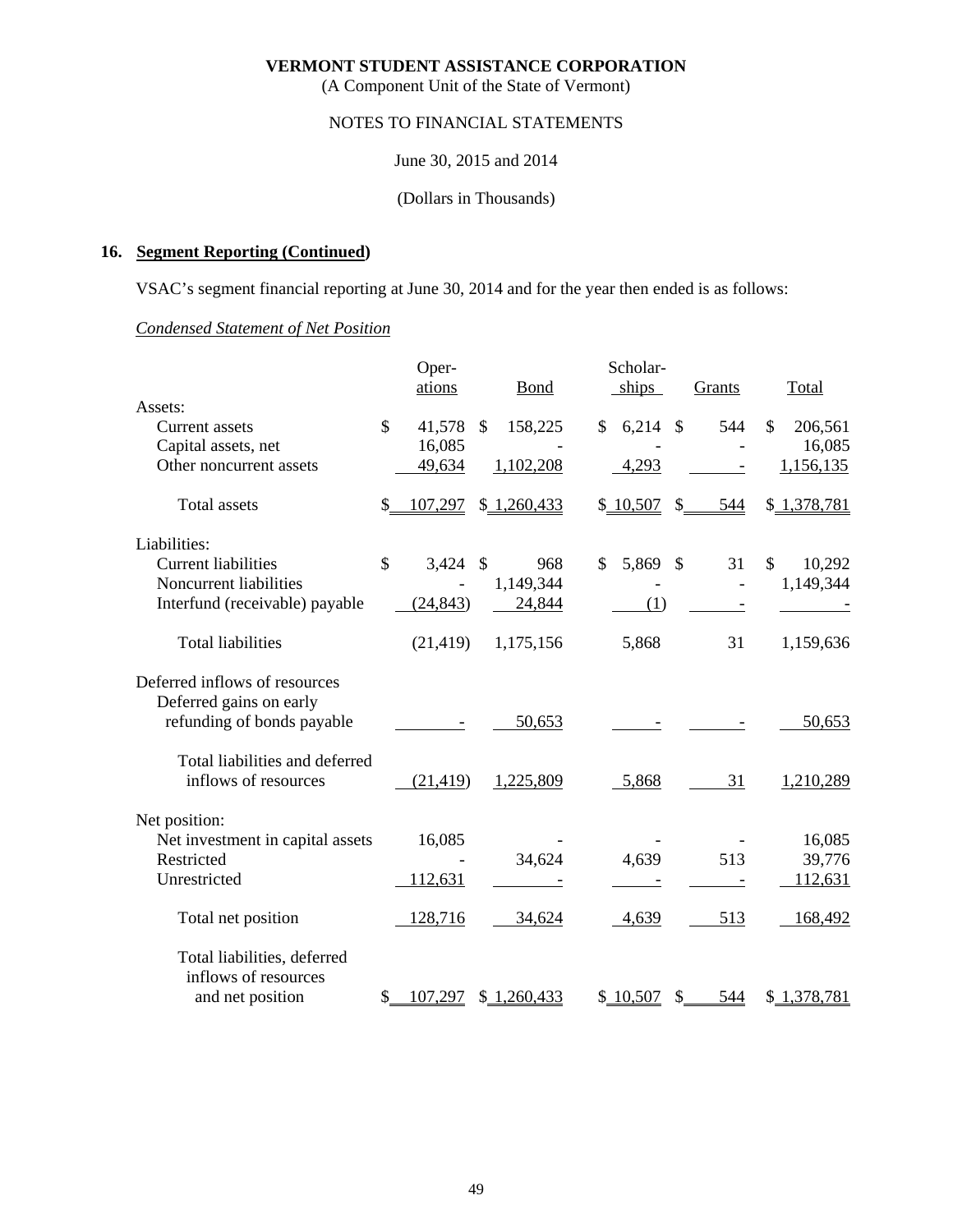(A Component Unit of the State of Vermont)

### NOTES TO FINANCIAL STATEMENTS

### June 30, 2015 and 2014

### (Dollars in Thousands)

# **16. Segment Reporting (Continued)**

### *Condensed Statement of Revenues, Expenses and Changes in Net Position*

|                                        |              | Oper-   |                         |             | Scholar-                        |                           |        |              |
|----------------------------------------|--------------|---------|-------------------------|-------------|---------------------------------|---------------------------|--------|--------------|
|                                        |              | ations  |                         | <b>Bond</b> | ships                           |                           | Grants | Total        |
| Operating revenues:                    |              |         |                         |             |                                 |                           |        |              |
| Interest and fees on student loans     | $\mathbb{S}$ | 2,375   | $\sqrt[6]{\frac{1}{2}}$ | 46,232      | $\mathcal{S}$<br>$\blacksquare$ | $\boldsymbol{\mathsf{S}}$ |        | \$<br>48,607 |
| Guarantee agency administrative        |              |         |                         |             |                                 |                           |        |              |
| revenues                               |              | 6,729   |                         |             |                                 |                           |        | 6,729        |
| Vermont state appropriations           |              |         |                         |             | 656                             |                           | 19,812 | 20,468       |
| Federal grants                         |              | 4,794   |                         |             | 778                             |                           |        | 5,572        |
| Scholarship and gift income            |              |         |                         |             | 3,701                           |                           |        | 3,701        |
| Federal loan servicing income          |              | 2,688   |                         |             |                                 |                           |        | 2,688        |
| Interest on cash and investments, and  |              |         |                         |             |                                 |                           |        |              |
| other income                           |              | 954     |                         | 12          | 663                             |                           |        | 1,629        |
| Total operating revenues               |              | 17,540  |                         | 46,244      | 5,798                           |                           | 19,812 | 89,394       |
| Operating expenses:                    |              |         |                         |             |                                 |                           |        |              |
| Operating expenses excluding           |              |         |                         |             |                                 |                           |        |              |
| depreciation                           |              | 24,109  |                         | 34,510      | 5,371                           |                           | 20,602 | 84,592       |
| Depreciation                           |              | 1,103   |                         |             |                                 |                           |        | 1,103        |
| Total operating expenses               |              | 25,212  |                         | 34,510      | 5,371                           |                           | 20,602 | 85,695       |
| Change in net position from operations |              | (7,672) |                         | 11,734      | 427                             |                           | (790)  | 3,699        |
| Gains on early bond extinguishments    |              |         |                         | 887         |                                 |                           |        | 887          |
| Interfund transfer                     |              | 6,332   |                         | (7, 409)    | 245                             |                           | 832    |              |
| Change in net position                 |              | (1,340) |                         | 5,212       | 672                             |                           | 42     | 4,586        |
| Net position, beginning of year        |              | 130,056 |                         | 29,412      | 3,967                           |                           | 471    | 163,906      |
| Net position, end of year              | S.           | 128,716 |                         | \$34,624    | \$4,639                         | \$.                       | 513    | \$168,492    |